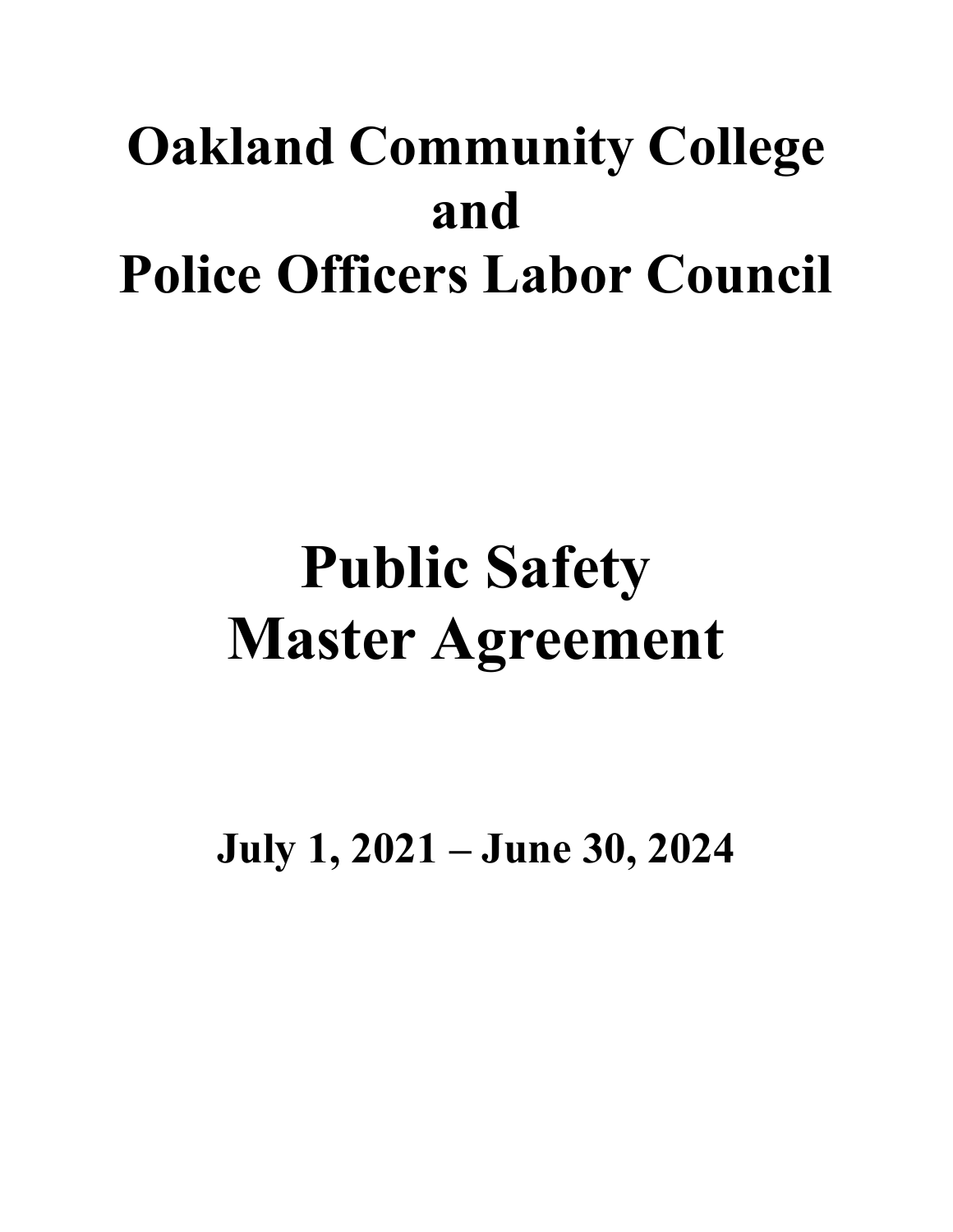#### **TABLE OF CONTENTS**

| ARTICLE 28 MICHIGAN PUBLIC SCHOOL EMPLOYEES RETIREMENT SYSTEM AND SOCIAL |     |
|--------------------------------------------------------------------------|-----|
|                                                                          |     |
|                                                                          | .23 |
|                                                                          |     |
| $A_{-}$                                                                  |     |
| В.                                                                       |     |
| C.                                                                       |     |
| D.                                                                       |     |
| Ε.                                                                       |     |
| F.                                                                       |     |
| G.                                                                       |     |
|                                                                          |     |
| I.                                                                       |     |
|                                                                          |     |

2021-2024 Public Safety Master Agreement ♦ Index ♦ Page i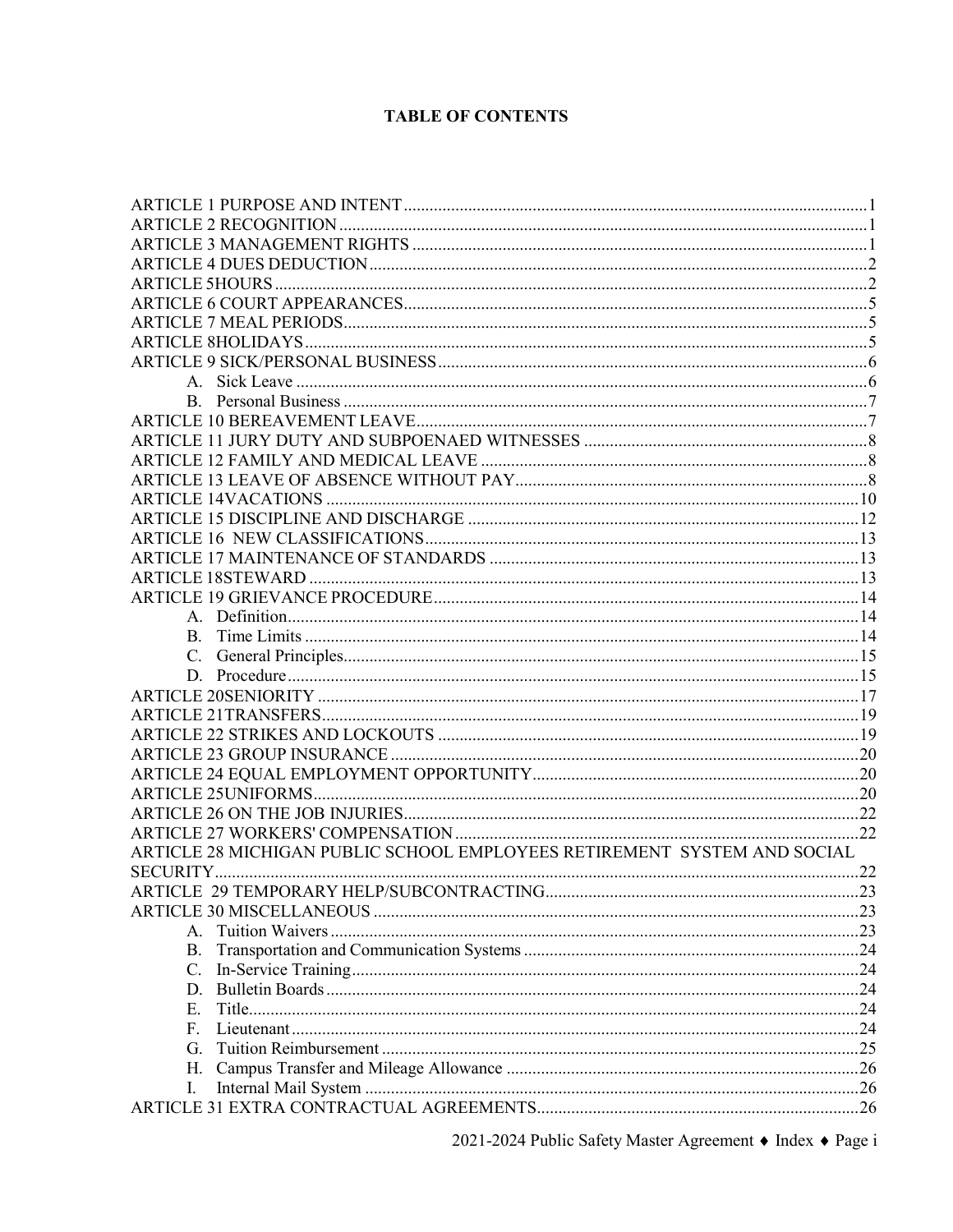| 1.                                                                                 |  |
|------------------------------------------------------------------------------------|--|
| 2.                                                                                 |  |
| 3.                                                                                 |  |
| 4.                                                                                 |  |
| 5.                                                                                 |  |
| 6.                                                                                 |  |
| EMPLOYEE FLEXIBLE SPENDING/REIMBURSEMENT ACCOUNT 38<br>7.                          |  |
| WHOLE LIFE INSURANCE PORTABLE PROGRAM (permanent life insurance programs) 39<br>8. |  |
| 9.                                                                                 |  |
|                                                                                    |  |
|                                                                                    |  |
| 12. MICHIGAN PUBLIC SCHOOL EMPLOYEES RETIREMENT SYSTEM 39                          |  |
| APPENDIX C OAKLAND COMMUNITY COLLEGE PUBLIC SAFETY APPRAISAL FORM40                |  |
|                                                                                    |  |
|                                                                                    |  |
|                                                                                    |  |
|                                                                                    |  |
|                                                                                    |  |
|                                                                                    |  |
|                                                                                    |  |
|                                                                                    |  |
|                                                                                    |  |
|                                                                                    |  |
|                                                                                    |  |
|                                                                                    |  |
| LETTER OF AGREEMENT #1 between OAKLAND COMMUNITY COLLEGE BOARD OF TRUSTEES         |  |
|                                                                                    |  |
| LETTER OF AGREEMENT #2 between OAKLAND COMMUNITY COLLEGE and PUBLIC SAFETY         |  |
|                                                                                    |  |
|                                                                                    |  |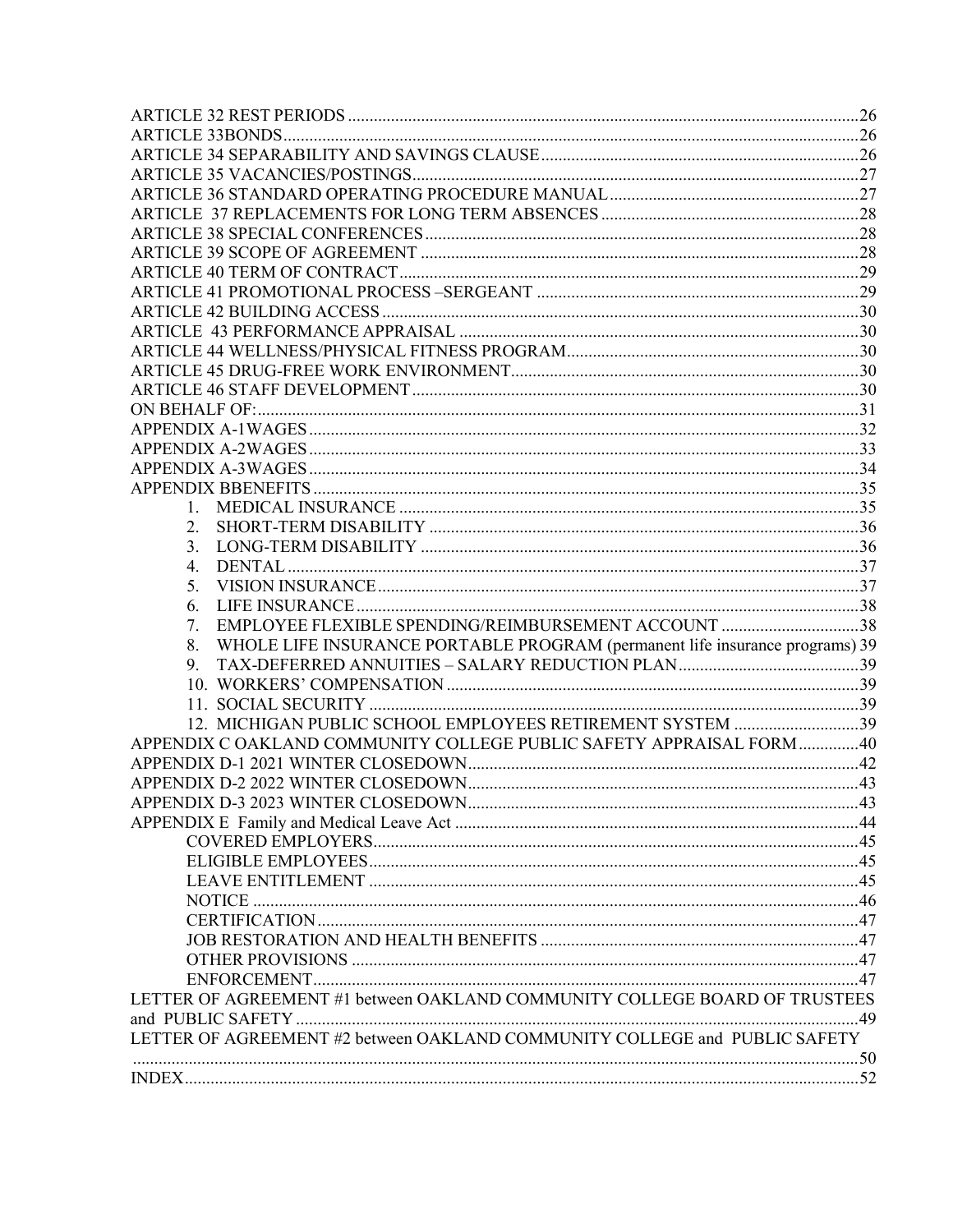#### **OAKLAND COMMUNITY COLLEGE AGREEMENT**

This Agreement is made and entered into effective July 1, 2021, by and between Oakland Community College, hereinafter referred to as the "College" or "Employer," and the Police Officers LaborCouncil, hereinafter referred to as the "Union."

#### **ARTICLE 1 PURPOSE AND INTENT**

<span id="page-3-0"></span>The general purpose of this Agreement is to set forth terms and conditions of employment, and to promote orderly relations for the mutual interest of the Employer, Employees and the Union.

To these ends, the Employer and the Union encourage to the fullest degree, friendly and cooperative relations between the respective representatives at all levels and among all employees.

Unless manifestly incompatible with the intent expressed or with reasonable construction of such term, whenever any reference in this agreement is made to the singular term, it shall be deemed to encompass the plural term, and any reference to the masculine gender shall include the female gender, and vice versa.

#### **ARTICLE 2 RECOGNITION**

<span id="page-3-1"></span>The Employer recognizes the Union as the exclusive representative to the extent required by Act 379 of the Michigan Public Acts of 1965 for the purpose of collective bargaining for all Public Safety Employees, excluding all lieutenants, supervisors and executives with respect to hours, wages, terms and conditions of employment, for the term of this Agreement.

<span id="page-3-2"></span>The term Employee used throughout this contract shall mean Public Safety Officer.

#### **ARTICLE 3 MANAGEMENT RIGHTS**

- A. The Employer, on its own behalf and on behalf of the electors of the Community College District, hereby retains and reserves unto itself, without limitation, all powers, rights, authority, duties and responsibilities conferred upon and vested in it by the laws and the Constitution of the State of Michigan and of the United States of America, including, but without limiting the generality of the foregoing, the right:
	- 1. To the executive management and administrative control of the College, its properties, its facilities and the activities of its employees, during the course of their employment.
	- 2. To hire all employees and subject to the provisions of law, to determine their qualifications and the conditions for their continued employment, or their dismissal or demotion; and to promote, and transfer all such employees, all in accordance with the provisions of this Agreement.
	- 3. To relieve employees from duties because of lack of work or other legitimate reasons, all in accordance with the provisions of this Agreement.
	- 4. To determine the methods, means and personnel by which the operation of the College is to be conducted.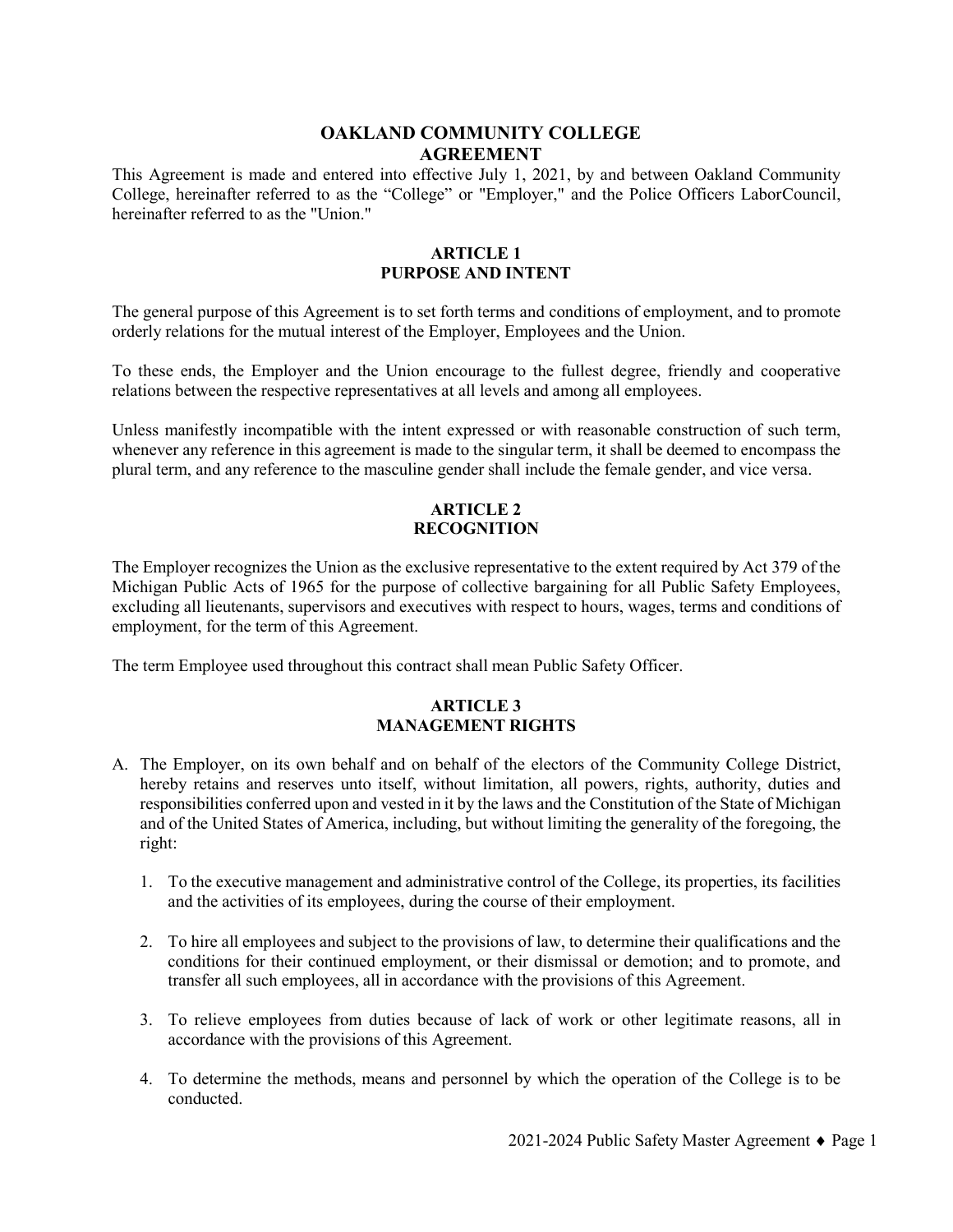B. The exercise of the foregoing powers, rights, authority, duties and responsibilities by the Employer, the adoption of policies, rules and regulations and practices in furtherance thereof, and the use of judgment and discretion in connection therewith shall be limited only by the specific and expressed terms of this Agreement and then only to the extent such specific and express terms hereof are in conformance with the Constitution and laws of the State of Michigan and Constitution and laws of the United States of America.

#### **ARTICLE 4 DUES DEDUCTION**

- <span id="page-4-0"></span>A. General. Consistent with the requirements of the Michigan Public Employment Relations Act (PERA), as amended, and in accordance with the terms of this Article, each employee in the unit covered by this Agreement has the choice of whether or not to become a Union member, pay dues, and participate in Union activities including voting on whether to ratify this Agreement. Financial support of the Union is not a condition of employment. For those employees who are Union members and wish to pay due via payroll deduction, the terms of this Article shall apply.
- B. Check-Off. The Employer agrees to deduct from the pay of each employee from whom it receives a signed authorization to do so, all Union dues. Notwithstanding any provision of this Agreement or any authorization form, each employee's authorization may be rescinded by the employee at any time, by written notice to the Employer's Human Resources Office and the Union. The rescission will be implemented within 30 days of the Employer's receipt of the notice. Should the employee wish to reactivate dues deductions under this Article, such a request will be processed in accordance with this Article upon receipt of a new authorization form signed by the employee.
- C. Deductions shall be made from the pay of the Employees for the first pay period ending in the calendar month. If the Employee has no pay coming for such pay period, such dues shall be deducted from his/her pay in subsequent pay periods in such calendar year.
- D. The Union agrees to indemnify and hold the Employer harmless against any and all claims, suits or other forms of liability arising out of its deductions from an employee's pay of Union dues. The Employer shall not be liable to the Union by reason of the requirements of this Agreement for the remittance or payment of any sum other than that constituting actual deductions made from wages earned by employees. The Union assumes full responsibility for the deductions so made, once they have been sent to the Union.
- E. The Employer agrees to respect the jurisdictional rules of the Union and shall not direct or require its employees or persons other than the Employees in the bargaining unit here involved, to perform work which is the recognized work of the Employees in said unit. The Employer also agrees that it will not direct or require Employees in the bargaining unit here involved to perform work which is the recognized job assignment as the work of Employees of other bargaining units. Exceptions to the above shall be by mutual agreement between the College and the Union.

#### **ARTICLE 5 HOURS**

- <span id="page-4-1"></span>A. It is recognized that the requirements of administering a College make the setting of definite working hours impractical. The Employer shall have the right to fix, alter or change the work week, the work day, the number of hours of work, the shifts and the starting and ending time of each. These rights are not to be used to deprive regular employees of overtime.
- B. The regular work week of the employees shall be forty (40) hours consisting of five (5) consecutive

2021-2024 Public Safety Master Agreement ♦ Page 2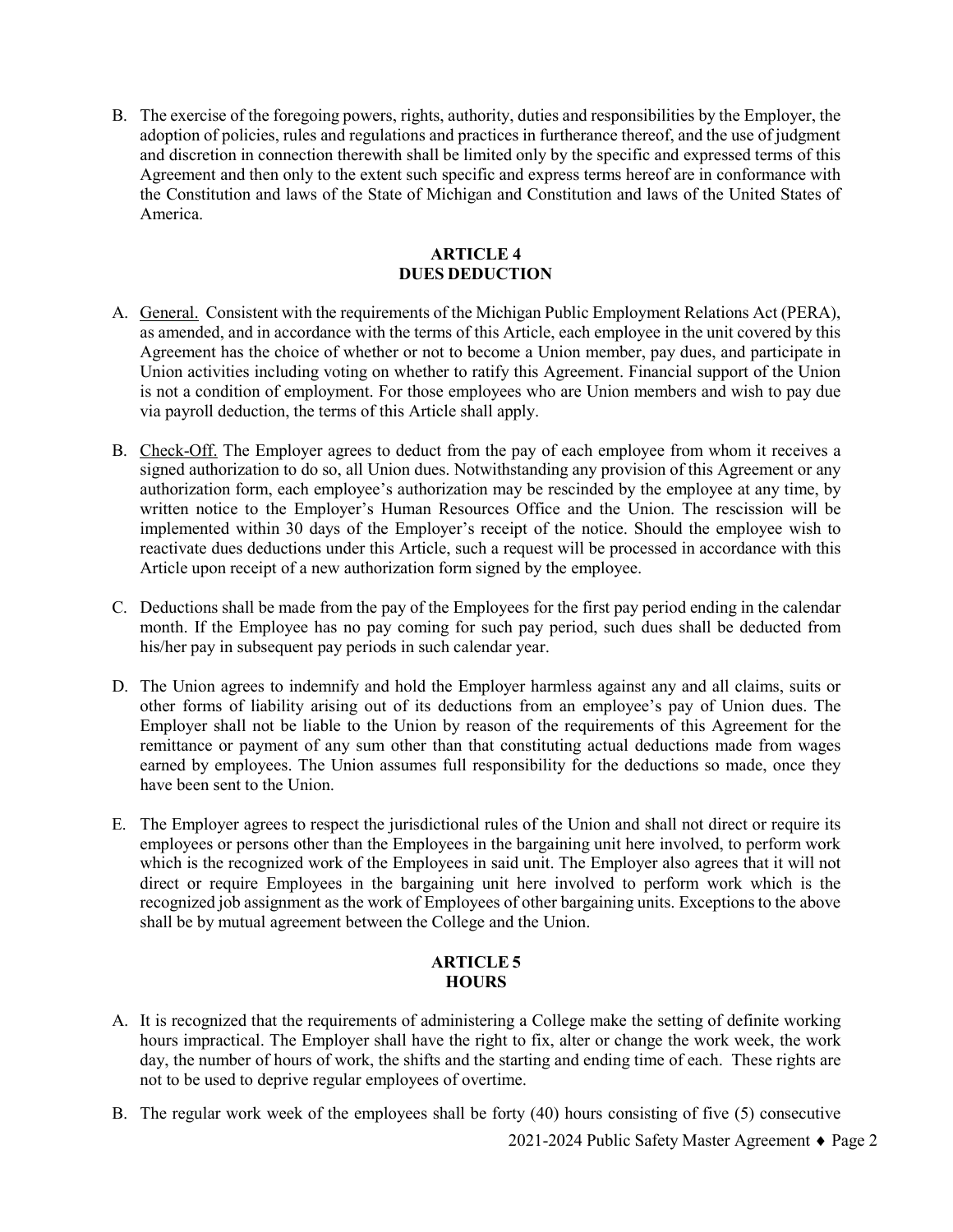eight (8) hour days with two (2) consecutive days off. This schedule will be used to provide a basis for calculating overtime only and not be construed as a guarantee of the number of hours per week or per day. The two (2) consecutive days off provision shall not apply when the employee voluntarily requests split days off. It is understood that voluntary requests for adjustment under this paragraph shall not result in overtime for time worked in excess of eight (8) hours.

- C. Time and one-half shall be paid for all time worked in excess of eight (8) hours in any one day or forty (40) hours in the employee's regular work week.
- D. Should an employee be assigned work for a Special Event in addition to his/her regular work schedule which necessitates at least a one (1) hour break in his/her normal work assignment, he/she will be paid for a minimum of four (4) hours at time and one-half.
- E. Should an employee be called in to work by a Lieutenant, unit supervisor, or College administrator in addition to his/her regular schedule, he/she will be paid for a minimum of four (4) hours at time and one-half. Call-in shall be considered to be when an employee has completed his work assignment and left the campus and is requested to return to work but shall not include hours which are continuous with the employee's regular shift. However, if it is necessary to extend the regular shift of a bargaining unit member for four (4) hours or less, neither the call-in procedure nor the four (4) hour minimum payment shall be applicable. Employees responding to alarms shall continue to be eligible for the four (4) hour minimum.

#### F. OVERTIME/EMERGENCY DUTY

#### a. UNPLANNED OVERTIME

When unplanned overtime is required on a particular campus, it shall be offered first to bargaining unit members from that campus on a rotational basis based upon the coverage required and then, if necessary, other bargaining unit members may be called without regard to seniority. Unplanned overtime shall be defined as those situations wherein the Lieutenant has less than two (2) days' notice of events that may require overtime. Any initial instance of an established misapplication of this provision shall result in any bypassed bargaining unit member(s) taking priority status with the rotation for the next opportunity for unplanned overtime. Any subsequent established misapplication of this provision bypassing the same officer shall result in the payment of the officer for the missed opportunity of unplanned overtime.

#### b. PLANNED OVERTIME

When planned overtime is required on a particular campus, it shall be offered first to bargaining unit members from that campus on a rotational basis based upon the coverage required and then, if necessary, other bargaining unit members at other campuses shall be offered the work on a collegewide seniority basis. Employees on a temporary transfer will be placed on the receiving campus overtime list based upon his/her College seniority. Employees accepting overtime assignments of four (4) hours or more each day for two (2) consecutive days or more must have such overtime approved by the Chief of Public Safety or designee.

#### c. EMERGENCY DUTY

The parties agree that in an emergency on a particular campus or College facility requiring services of bargaining unit members from the home campus or other campuses, the College may contact and assign bargaining unit members without regard to college-wide seniority. The parties further agree that this provision shall be applicable to the College's efforts to fulfill the provisions of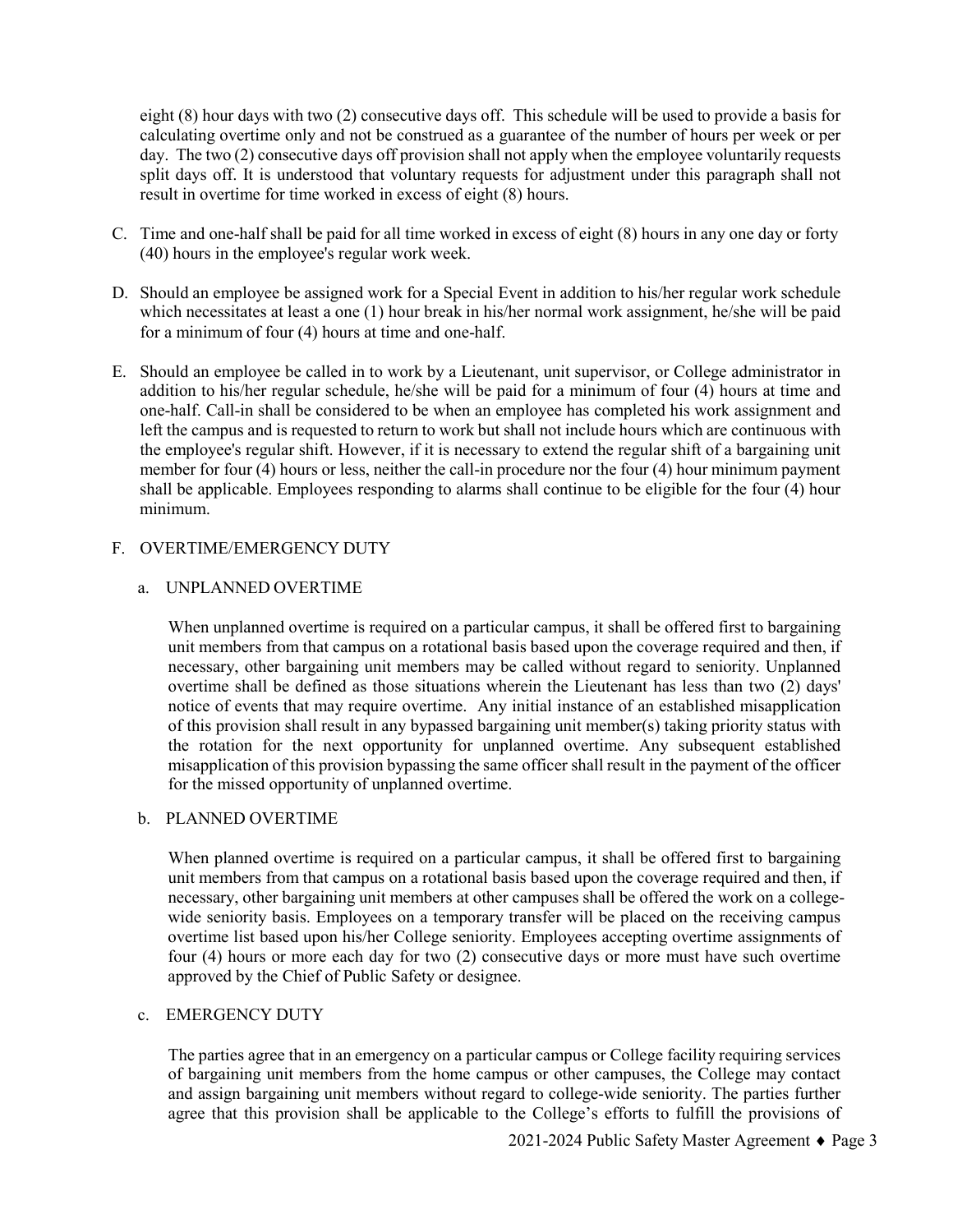Article 5, Section O below.

#### G. COMPENSATORY TIME

In lieu of compensation for approved overtime at the rate of time and one-half, a public safety officer may accumulate up to fifty-six (56) hours of compensatory time-off in his/her compensatory time bank. Compensatory time-off will be earned for approved overtime work at a rate of time and one-half(e.g. 2 hours approved O.T. worked = 3 hours earned compensatory time-off) up to the maximum of fifty-six (56) hours. Earned compensatory time may be taken as time-off upon request of the publicsafety officer subject to approval at the discretion of the appropriate Lieutenant. The decision of the Lieutenant shall not be subject to the grievance procedure included within the Master Agreement between the College and the Union. At the conclusion of the fiscalyear (June 30th), officers will be paid-out up to 40 hours of banked time, as soon as practicable in one of the regularly- scheduled pays in July.

- H. Employees will be granted a regular established work shift. Any change of an employee's work shift must have a five (5) working day notice to the employee in advance of the change. Shifts may be changed by management without the five (5) working day notice with the consent of the employee. Except in extenuating circumstances, an employee will not be scheduled for more than two (2) shifts per seven (7) day period.
- I. Shift preference selection shall be available to each bargaining unit member on an annual basis at each campus. Seniority shall prevail on bidding for shift assignments at each campus; such bidding shall take place, as determined by the Chief of Public Safety, a minimum of thirty (30) days prior to the beginning of each contract year. Officer bids shall be due by June 1 each year. Resulting shift assignments shall be effective for the following contract year, i.e., July 1 through June 30. Any vacancies filled pursuant to Article 35 shall not be subject to the shift preference procedure until the following contract year. Public Safety Officers will be allowed to change shifts with one another with the approval of the Lieutenant, denial of request shallnot be arbitrary or capricious.
- J. Work schedules shall be posted on a bulletin board in an appropriate place provided by the College.
- K. No Public Safety personnel shall suffer a decrease in his/her hourly rate by reason of the execution of this Agreement.
- L. Public Safety personnel shall be classified as follows:

Public Safety Officer --Sworn MCOLES Certified Public Safety Officer—Part-time, Sworn MCOLES Certified

- M. The day shift shall begin after 4:00 A.M., but prior to 12:00 noon. The afternoon shift shall begin after 12:00 noon, but prior to 8:00 P.M. The evening shift shall begin after 8:00 P.M., but prior to 4:00 A.M.
- N. The College shall endeavor to have two (2) public safety officers working their regularly scheduled shift at any open campus with ongoing student activities. The current five (5) OCC campus locations are: 1) Auburn Hills 2) Highland Lakes 3) Orchard Ridge 4) Royal Oak and 5) Southfield
- O. An emergency closing as used in this Contract is defined as the closing of a campus due to any of the following:
	- a. Severe weather conditions
	- b. Non-availability of electricity, heating fuel, water, or mechanical failure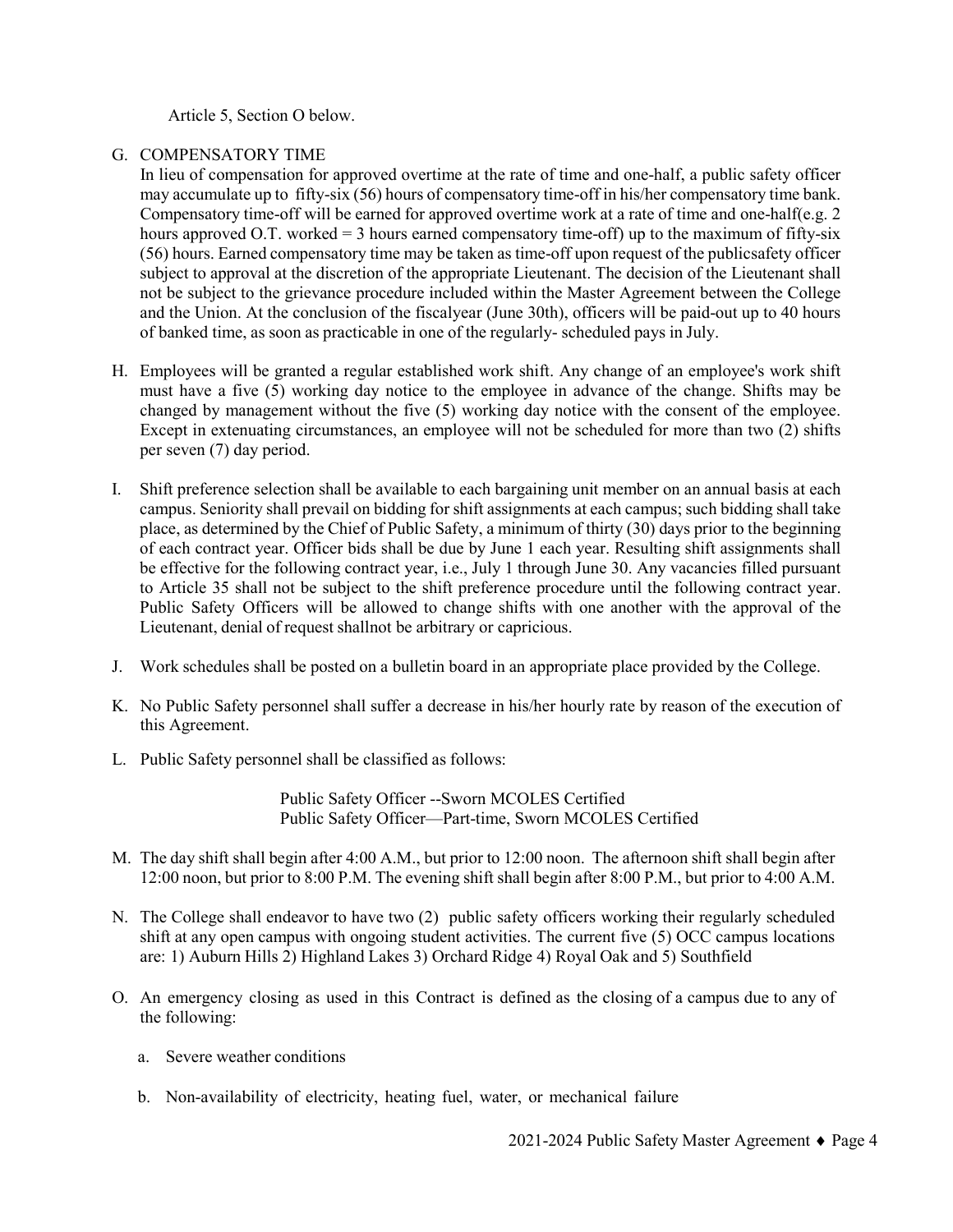- c. Other natural disasters which necessitates the closing
- d. Public Safety Officers scheduled for personal business/vacation/sick/compensatory time on an emergency closing day shall not have their time deducted from any bank if the employee submitted and was approved for the leave at least forty-eight (48) hours prior to the date and time the emergency closure begins.

The Administration shall determine when and where an emergency closing condition begins and ends. If such a College declared emergency condition exists, Public Safety Personnel working at the campus/site of the emergency during this period will receive double time and one-half (two and onehalf times the straight time hourly rate) for the hours worked during the declared emergency. For pay purposes, a separate determination shall be made of emergency conditions.

The College Administration will publicize the notice that a declared emergency condition exists on predetermined radio and/or TV stations.

#### P. LIGHT-DUTY WORK

The College agrees to consider providing "light-duty" work for bargaining unit members with documented medical restrictions at the sole discretion of the College, subject to approval by the Vice Chancellor for Human Resources. Medical documentation sufficient to establish the basis for a lightduty accommodation must be provided.

#### **ARTICLE 6 COURT APPEARANCES**

<span id="page-7-0"></span>In the event that an employee is required to appear in any court outside his/her scheduled work shift in conjunction with his/her duties with the College, he/she will be paid a minimum of three (3) hours pay at time and one-half.

When a scheduled court appearance ends one hour or less before the start of an individual's scheduled shift time, the individual shall be paid for such time as though it was continuous with the scheduled shift. If thecourt appearance ends more than one hour before the start of the scheduled shift, the individual shall be paid a minimum of three (3) hours at time and one-half.

#### **ARTICLE 7 MEAL PERIODS**

<span id="page-7-1"></span>All employees shall receive a paid thirty (30) minute meal period during each work shift. The meal period shall be irregularly scheduled during each shift. It is understood that the employee is on duty during his/her meal period. The employee shall not leave the campus during this time. In special situations, employees may be allowed to leave campus for meals with prior permission from the direct supervisor.

#### **ARTICLE 8 HOLIDAYS**

<span id="page-7-2"></span>A. Holidays recognized and observed

The following shall be recognized as paid holidays for full-time employees:

• New Year's Eve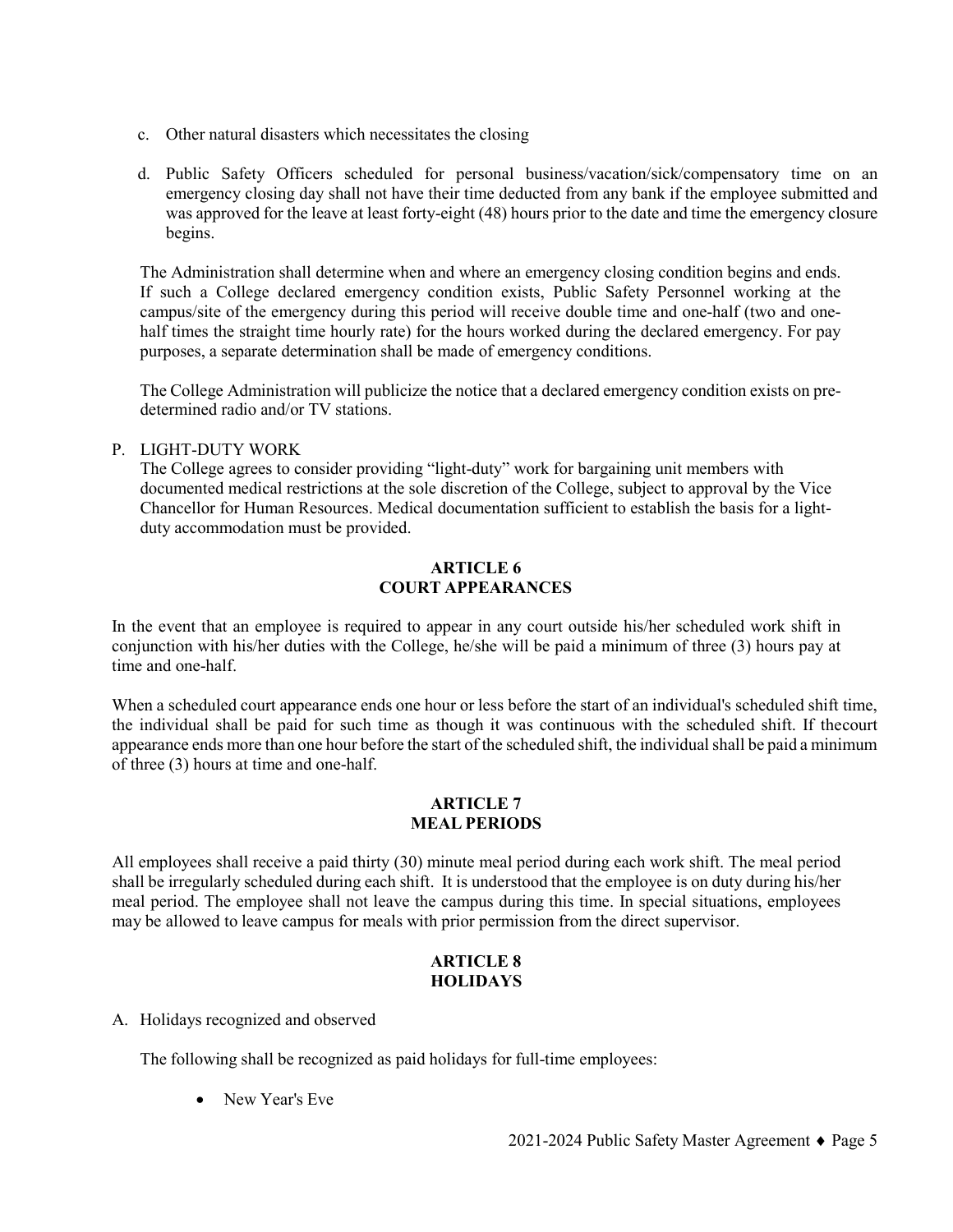- New Year's Day
- Martin Luther King Day
- Memorial Day
- Independence Day
- Labor Day
- Thanksgiving Day
- Day after Thanksgiving Day
- Christmas Eve
- Christmas Day

Whenever a holiday falls on the sixth and/or seventh day of the employee's regular work week, and state authorities, or the College, transfer its observance to another day, that day shall then be considered the holiday.

When a holiday falls on a Saturday or Sunday, the College may alter the work schedule for that week to Monday through Friday.

- B. A full-time employee shall receive for each of the holidays for which he/she performs no work, holiday pay at his/her regular hourly rate for the number of hours which are normally worked in a day by said employee, up to a maximum of eight (8) hours per day.
- C. If a full-time employee is required to work on a holiday, or on a day declared as a holiday by the college, he/she shall be paid eight (8) hours at his/her regular hourly rate plus time and one-half (holiday pay) for all hours worked on said holiday.
- D. Holiday pay shall not be paid to any full-time employee who fails to work a full shift on the last regularly scheduled day before the holiday and the next regularly scheduled day following such holiday,except in cases of approved vacation, proven illness of the employee, or death in the employee's immediate family. Immediate family shall include the employee's spouse, father, mother, son, daughter, brother, sister, mother-in-law, father-in-law, grandparents, grandchildren, or any relative living in the employee's immediate household. When an employee is assigned to work a College holiday as part of his/her regular assignment and chooses not to work that date, it shall be the employee's responsibility to make arrangements to fill theshift.

The College will maintain a rotating duty roster, which will list all eligible employees on a seniority basis. The employee will contact each person on the list until an employee is contacted who wishes to work. If no regular employee is willing to work, a temporary employee may be contacted. If no one is found to take the shift, the employee originally assigned must work it. When a person is called from the rotation list, his/her name shall be placed at the bottom.

#### **ARTICLE 9 SICK/PERSONAL BUSINESS**

#### <span id="page-8-1"></span><span id="page-8-0"></span>A. **Sick Leave**

1. Each full-time employee shall accumulate sick leave days at the rate of one (1) day per month to a maximum of twelve (12) days per year. The twelve (12) days of sick leave shall be awarded in full on July 1st of each year. Any newly hired employee shall be awarded one (1) day per month after three (3) full months of full-time employment for the balance of the first fiscal year. No sick leave days shall be earned or taken prior to the completion of three (3) months of service. Employees may accumulate one hundred sixty (160) sick leave days. There shall be no payment for unused time accrued.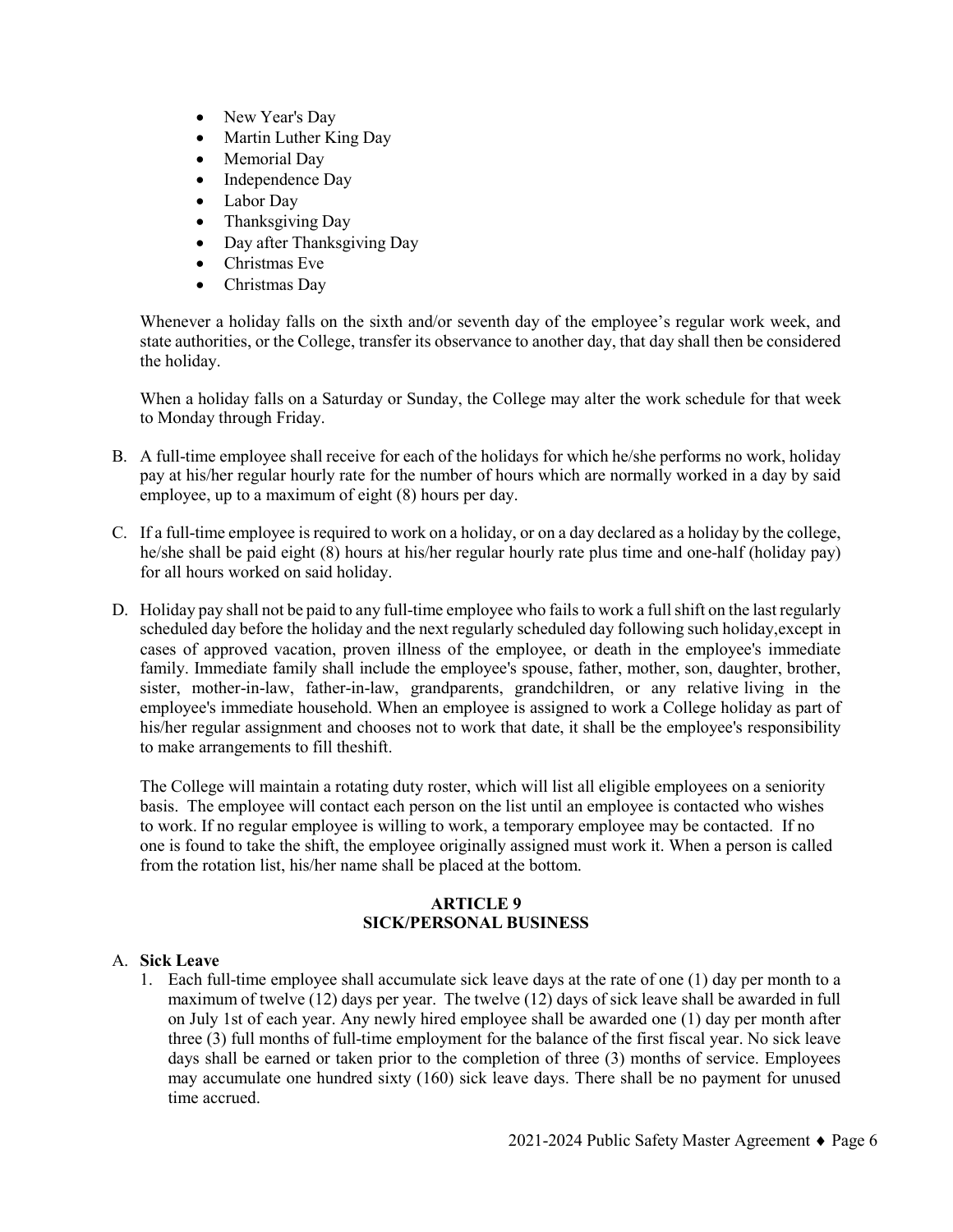- 2. Continuous employment with reference to accumulated sick leave days shall be deemed to have been broken by:
	- a. Three (3) days or more of absence without notice to the Employer, or,
	- b. Layoffs aggregating more than thirty (30) working days, or,
	- c. Termination of employment by resignation or discharge in accordance with the provisions of this Contract.
- 3. In case of illness, as hereinafter provided, an eligible employee will be allowed absence without loss of pay to the extent of earned sick leave days for the following reasons:
	- a. Personal illness.
	- b. Serious illness or quarantine in the immediate family. Immediate family shall be defined as spouse, mother, father, or child.
	- c. Death in the immediate family as provided under Article 10 hereof.
- 4. An employee shall not accumulate sick leave days when he/she is drawing short-term or long-term disability and shall accrue sick leave at one-half the normal rate (1/2 day per month) while on Workers' Compensation.
- 5. Employees will be obligated to reimburse the College for sick days used but not earned prior to the employees taking any leave of absence. However, employees on long-term disability or Workers' Compensation leaves shall have sick days deducted from their next July 1st allotment for time used but not yet earned prior to the commencement of their leave.
- 6. Payment for sick leave is contingent upon the employee giving reasonable notice to the Employer at the start of his/her absence and shall be at the employee's regular hourly rate and for the number of hours which are normally worked in a day by said employee up to a maximum of eight (8) hours per day.
- 7. If an employee shall be found to be malingering or cheating in obtaining sick leave pay, the Employer may impose disciplinary action on said employee subject to the provisions of this Agreement.
- 8. Employees who terminate their employment, or who are terminated, shall be billed for sick leave days used but not earned prior to their termination.

#### <span id="page-9-0"></span>B. **Personal Business**

Leave shall be available to bargaining unit members at the rate of three (3) days per year. Personal business leave shall, in most instances, be requested of the immediate supervisor in advance of the requested day of leave. The advance request time may vary depending upon the reason(s) for the personal business leave. Personal business leave not requested in advance may be denied at the discretion of the supervisor and result in loss of pay for the day. Personal business leave is not cumulative. A bargaining unit member will not receive pay for unused personal leave.

#### **ARTICLE 10 BEREAVEMENT LEAVE**

<span id="page-9-1"></span>A full-time employee shall receive a three (3) day leave of absence without loss of pay in the event of the death of a member of his/her immediate family. Immediate family shall be limited to the employee's spouse, mother, father, son, daughter, brother, sister, mother-in-law, father-in-law, grandparents of employee or spouse, grandchildren, or any relative living in the employee's immediate household. Under certain

2021-2024 Public Safety Master Agreement ♦ Page 7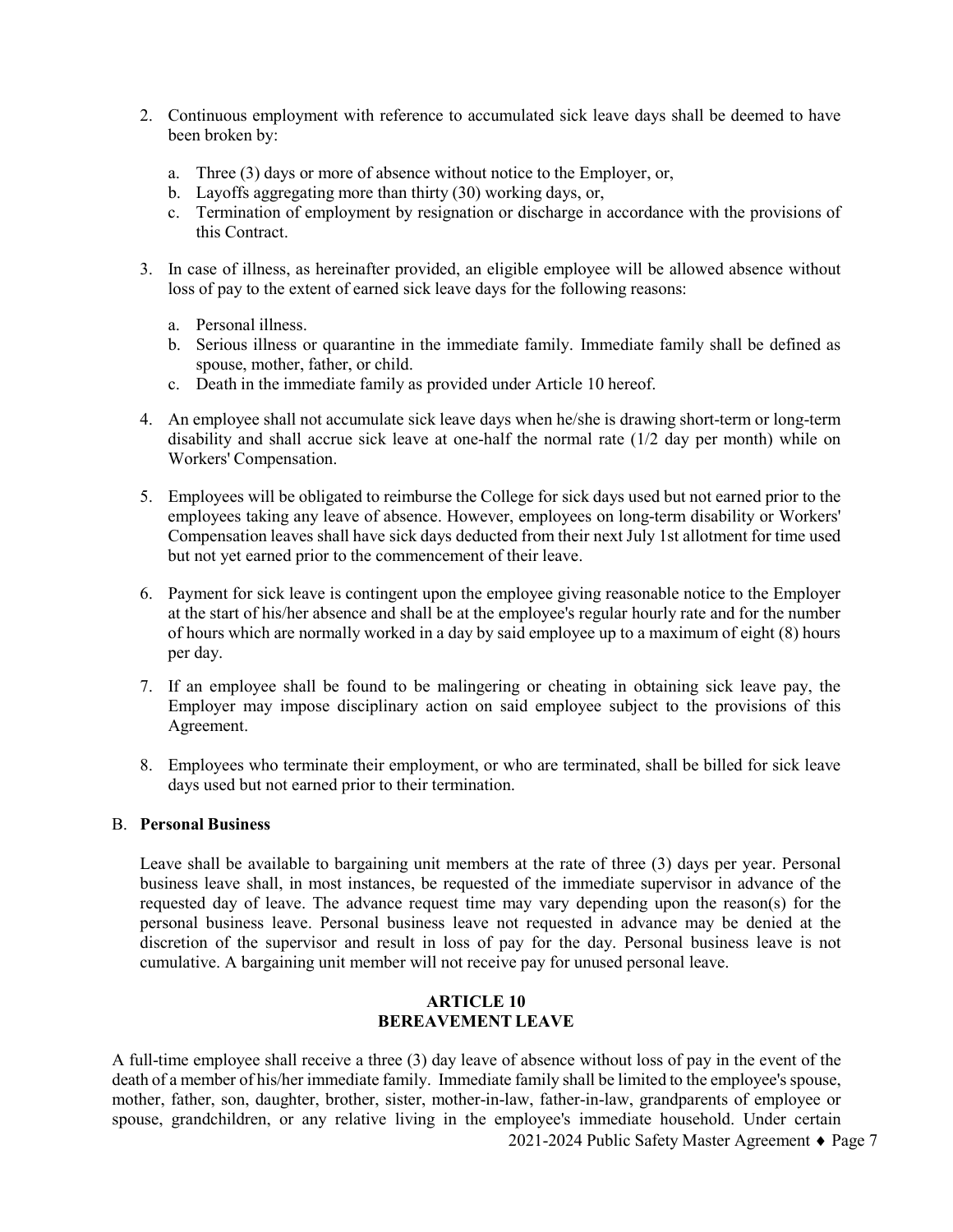<span id="page-10-0"></span>conditions, such as when long distances must be traveled, a reasonable length of time beyond the three (3) days may be approved by the Vice Chancellor for Human Resources or designee.

#### **ARTICLE 11 JURY DUTY AND SUBPOENAED WITNESSES**

- A. A full-time employee who is summoned and reports for jury duty or is subpoenaed and reports as a witness in any judicial hearing, shall receive a leave of absence. The employee shall be paid by the Employer an amount equal to the difference between the employee's straight time hourly base rate for eight (8) hours and the daily jury duty fee or witness fee paid by the court or litigant (not including travel allowance or reimbursement of expenses), for each day on which he/she reports for or performs jury duty or acts as a witness and on which he/she otherwise would have been scheduled to work for the Employer.
- B. The Employer's obligation to pay an employee for jury duty or as a witness is limited to the number of working days the employee is required to serve.

In order to receive payment, an employee must give the Employer prior notice that he/she has been summoned for jury duty or as a witness; he/she must furnish satisfactory evidence that he/she reported for or performed jury duty or appeared as a witness on the days for which he/she claims such payment; and he/she must furnish satisfactory evidence of the amount of the jury duty fee or witness fee he/she received.

#### **ARTICLE 12 FAMILY AND MEDICAL LEAVE**

<span id="page-10-1"></span>The College will comply with the Family and Medical Leave Act (FMLA). A copy of the U.S. Department of Labor's FMLA Fact Sheet is attached as Appendix E to this Agreement. This Fact Sheet summarizes an employee's rights and obligations under the FMLA. For more details specifically applicable to the Employer's administration of the FMLA, go to https://oaklandcc.sharepoint.com and click on Forms (which will open the Forms, Publications, and Procedures page) and then click on HR-Benefits and look for the link to form HR-34S, Family and Medical Leave Act Guidelines.

#### **ARTICLE 13 LEAVE OF ABSENCE WITHOUT PAY**

- <span id="page-10-2"></span>A. Employees may be granted a leave of absence without pay or fringe benefits for the following reasons:
	- 1. Health
	- 2. Study
	- 3. Military Service
	- 4. Union Activity
	- 5. Such other justifiable reasons as may be approved by the Chancellor or designee.
- B. Employees shall be eligible for an authorized leave of absence after one (1) year of service with the Employer which immediately precedes the authorized effective date of such leave of absence.
	- 1. An employee who requests a leave of absence shall make an application in writing to the Vice Chancellor for Human Resources with a copy to the Chief. The application shall state the reasonthe leave of absence is being requested and the approximate length of time of said absence.
	- 2. The application of an employee for a leave of absence will be considered by the Employer upon its individual merit and circumstances and the parties agree that the determination of whether or not the request shall be granted rests solely at the discretion of the Employer. A request for a leave of absence shall be answered promptly by the Employer. An authorization for leave of absence shall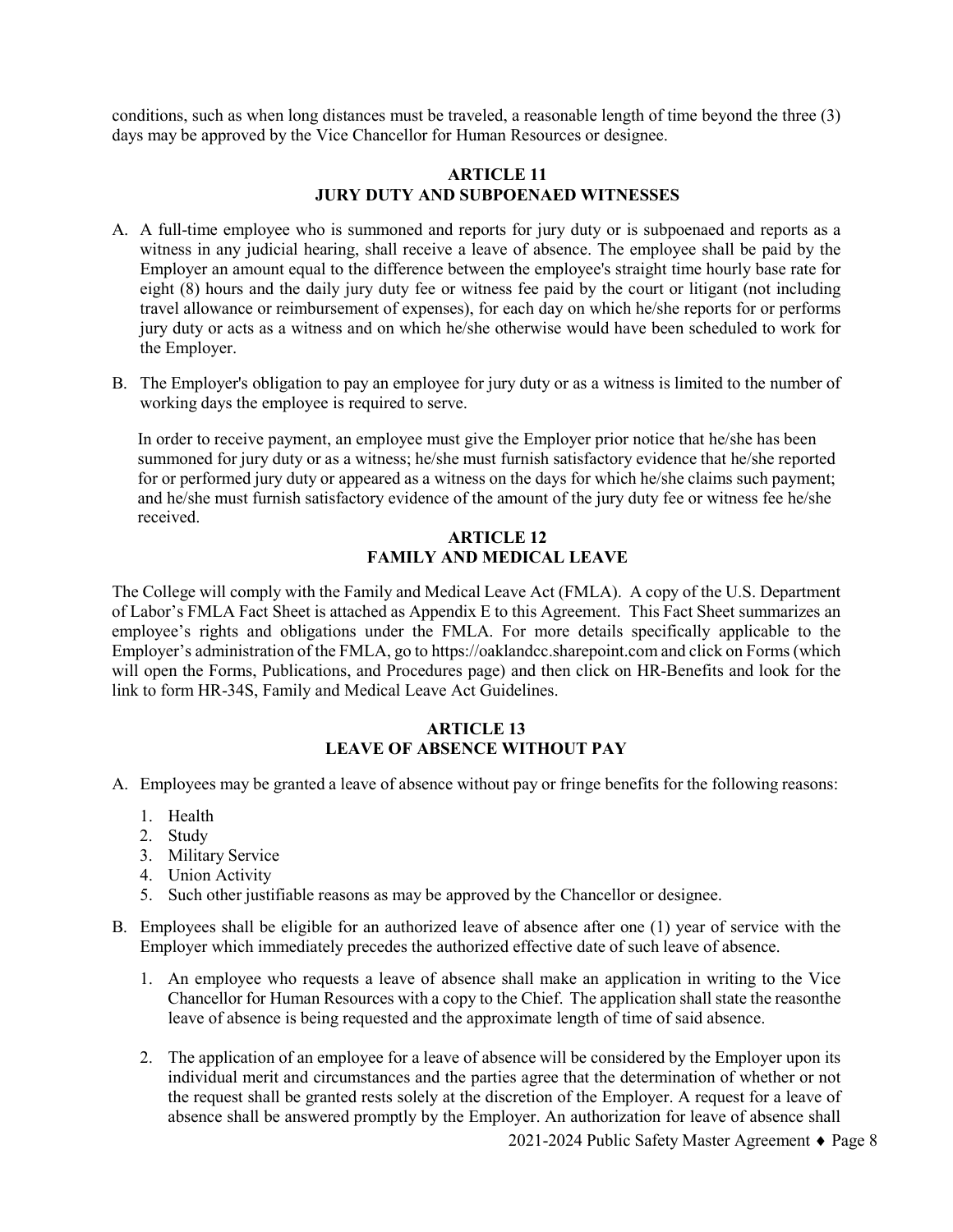be in writing.

- 3. A leave of absence, when granted by the Employer, shall not exceed the time specified in the authorization. Such leaves of absence may be extended at the sole discretion of the Employer but the written authorization of the Employer is required in such cases. Employees who fail to return from an approved leave of absence on the date specified, shall be considered as voluntarily terminated. Requests for extension of a leave of absence must be made at least thirty (30) days in advance of the agreed date of return. The thirty (30) day requirement may be waived in cases of medical leave.
- 4. The discretion in granting leaves of absence shall not be abused by the Employer. Public Safety Officers absent due to a leave of absence specified in  $A(1-5)$  above, shall be required to conform to MCOLES regarding certification prior to resuming their duties. Recertification costs shall be borne by the employee.
- C. If an employee works for another Employer during an authorized leave of absence, the authorized leave of absence shall be canceled and said employee shall be considered to have voluntarily terminated his/her employment. Any employee taking leave of absence without the prior written authorization of the Employer shall be considered to have voluntarily terminated his/her employment. Any employee who takes an approved leave of absence of thirty (30) days or more on an accumulativebasis or who is drawing short-term or long-term disability shall not accumulate vacation or sick leave days under Articles 9 and 13 during the period of said absence.
- D. Employees who are members of the Union and who are selected for a full-time office or position with the Union shall receive at the written request of the Union, a leave of absence without pay or fringe benefits for a period not to exceed one (1) year. Upon termination of said leave of absence, the employee shall be reinstated to the Classification held prior to the leave provided he/she requests reinstatement within ten (10) calendar days after the expiration of the term of such office or position ofthe expiration of the period of the leave of absence.
- E. The provisions of this paragraph shall be subject to all applicable Federal Laws now in force, or as amended relating to the rights of returning veterans. Such Federal laws or regulations shall be applied if inconsistent in any manner with the provisions of this paragraph. An employee who shall enter into active service in the Armed Forces of the United States shall be given a leave of absence without pay subject to the conditions herein. On voluntary enlistment, this Section will only apply for the first enlistment period plus six (6) months of service.
	- 1. Said employee shall retain any rights accumulated prior to his/her leave of absence and rights guaranteed under the applicable Federal laws now in force, or as amended.
	- 2. Such employee, upon termination of such leave, shall be offered reemployment in his/her previous position unless the circumstances have so changed as to make it impossible or unreasonable to do so, in which even he/she will be offered such employment as may be available and for which he/she is capable of doing at the current rate of pay for such work, provided he/she meets the following requirements.
		- a. He/she has not been dishonorably discharged.
		- b. He/she is physically able to do the work.
		- c. He/she applies for re-employment within ninety (90) days of completion of service or release from hospitalization continuing not more than one (1) year after discharge from the service.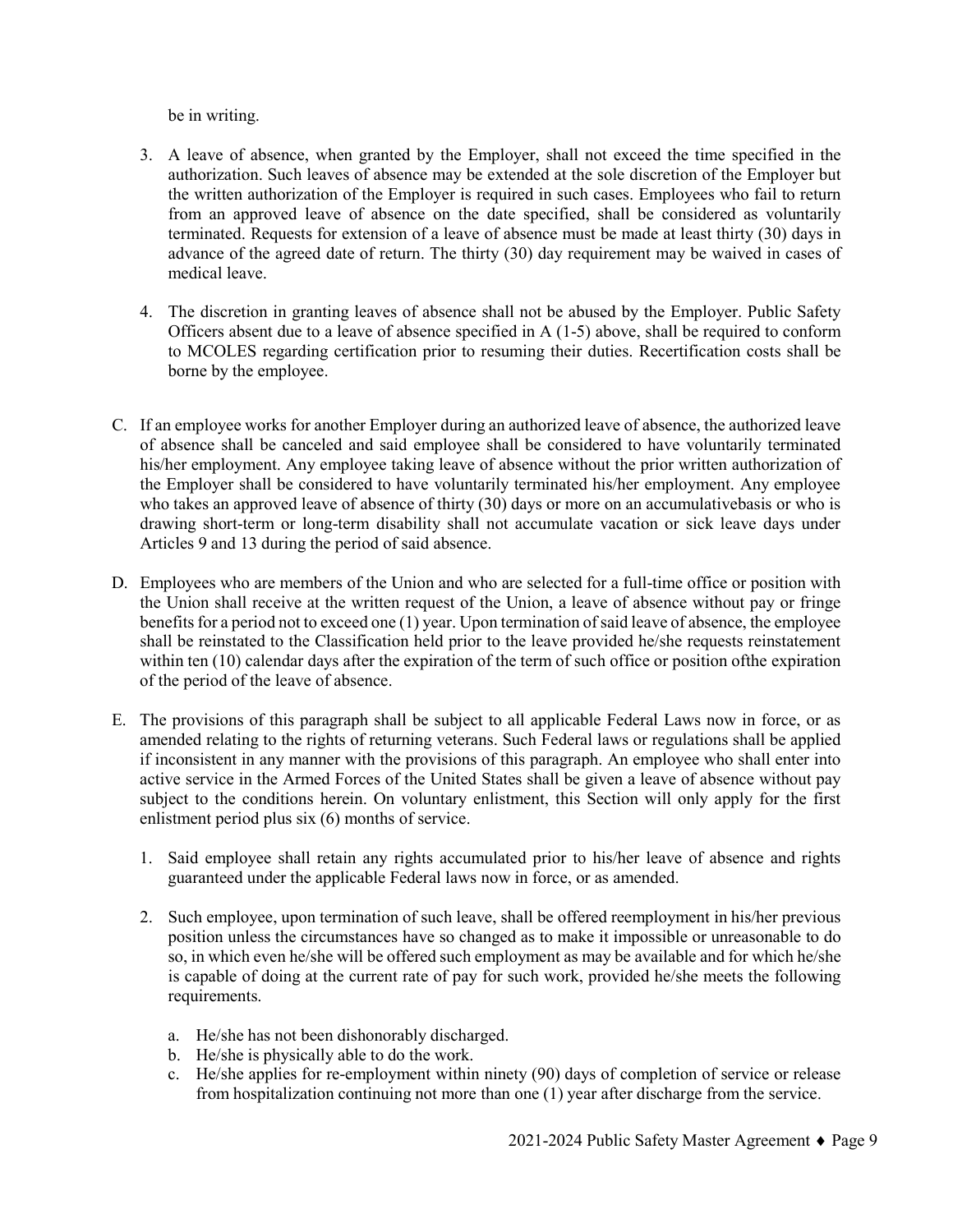- 3. As used herein "Armed Forces in the United States" is defined as and limited to the United States Army, Navy, Marine Corps, Air Force, Coast Guard, or the Public Health Service.
- 4. Failure of an employee on military leave of absence to make an application for reinstatement within such ninety (90) day period shall be considered as a resignation and such employee shall lose all employment rights he/she would be otherwise entitled to hereunder.

#### F. **Reservist Duty Leave**

#### 1. **Annual Training Duty Leave**

Upon prior written request, a full-time employee who is a member of the National Guard or organized Reserves of a United States Military Service and who is ordered to active duty for an annual training, shall be granted a leave for the duration of that training period. The Employer shall be obligated only to pay an amount equal to the difference between the employee's regular salary as computed on a daily basis, and the reservist's daily base stipend paid, if that stipend is less than the employee's daily rate. The Employer shall be obligated only to pay the above difference for a maximum period of ten (10) work days.

#### **2. Emergency Duty Leave**

A full-time employee who is a member of the National Guard or organized Reserves of a United States Military Service, and who is ordered to emergency duty because of riot, flood, or other disaster, shall be granted a leave of absence for the duration of the emergency duty. The Employer shall be obligated only to pay an amount equal to the difference between the employee's regular salary as computed on a daily basis, and the reservist's daily base stipend, if that stipend is less than the employee's daily rate. The Employer shall be obligated only to pay the above difference for a maximum period of twenty (20) workdays.

#### **3. Monthly Training Sessions**

Full-time employees who are members of the National Guard or organized Reserve of the United States Military Service, may request an adjustment in their regularly assigned work schedule in order to attend monthly training sessions. The College will make every effort to honorsuch requests. However, the needs of the College for adequate protection and security will be considered first. Failure to adjust such schedule shall not be subject to the grievance procedure. Problems involved with this section shall be first discussed at a Special Conference.

#### G. **Child Care Leave**

At the conclusion of disability (short-term or long-term) an employee may request a child care leave, without pay or fringe benefits, for a period of time not to exceed nine (9) months from the expiration of the disability. An employee on a child care leave of absence shall continue to accumulate seniority during the duration of the approved leave.

<span id="page-12-0"></span>H. When employees are granted leaves of absence, the College may fill their positions by transferring employees in accordance with Article 21 (Transfers), hiring temporary help, or offering overtime.

#### **ARTICLE 14 VACATIONS**

A. All regular full-time employees shall be entitled to a vacation at their regular hourly rate of pay on the following basis:

Length of Service Vacation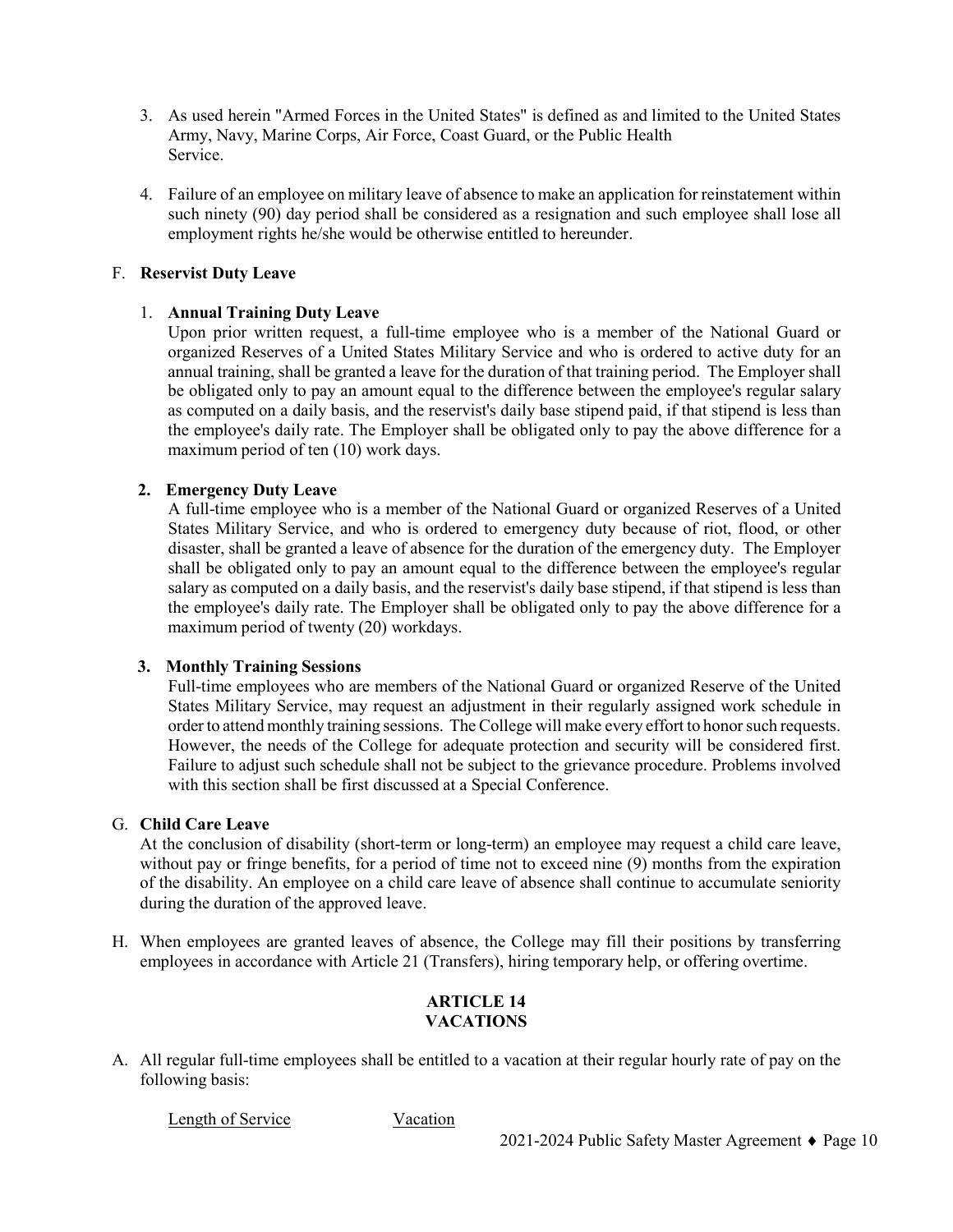| 0 through 12 months   | 1 day per month to a maximum of nine (9) work days (No vacation<br>may be earned or taken prior to completion of three (3) months of<br>service.) |
|-----------------------|---------------------------------------------------------------------------------------------------------------------------------------------------|
| 13 through 48 months  | 1 day per month to a maximum of twelve (12) days per year                                                                                         |
| 49 through 108 months | $11/2$ days per month to a maximum of eighteen (18) days per year                                                                                 |
| 109 months or over    | 2 days per month to a maximum of twenty-four (24) days per year                                                                                   |

Vacation time, based on the above schedule will be awarded in full each year on July 1st. However, employees will be obligated to reimburse the College for vacation days used but not earned prior to the employees taking leaves of absence under Article 13. Vacation days do not accrue while a bargaining unit member is on short-term or long-term disability, or workers' compensation leaves.

Employees on Short-Term or Long-Term Disability or Workers' Compensation leaves shall have vacation days deducted from their next July 1st allotment for vacation time used but not yet earned prior to the commencement of their leave. If an employee does not return to work from a leave, terminates or is terminated, he/she shall be billed for vacation days used but not earned prior to the commencement of the leave or termination.

When employees are granted vacations, the College may fill their positions by transferring employees in accordance with Article 21 (Transfers), hiring temporary help from the established College list in accordance with Article 29 C, or offering overtime.

Employees may carry up to one (1) year's accumulation of vacation past June 30, the end of the fiscal year. This accumulation may be carried forward to June 30 of the following year at which time, if not used, it will be deleted from the record.

- B. An employee's vacation shall be pro rata reduced at the rate at which they are earning vacation days for each thirty (30) days of an approved leave of absence taken by said employee for each thirty (30) days that said employee may be laid off. Period of employment shall be deemed to have been broken by resignation or discharge; an employee who returns after resignation or discharge shall receive no credit for any previous service.
- C. Each employee who is entitled to vacation shall notify the Employer of his/her first and second choicefor a vacation period. This choice may be made no sooner than sixty (60) days in advance of the time off requested. Consideration shall be given to an employee's preference based on their campus seniority. In order to insure the orderly operation of the College, the final determination when vacation may be taken shall rest solely with the Employer. If two officers put in for the same period, the Employer will make every attempt to accommodate the less senior officer's time off by utilizing a Full-Time officer from another campus or the use of a Part-Time officer. (overtime process)

The annual vacation time selections shall be divided into two (2) seasons, summer and winter. The choice of vacation time shall be by seniority on a shift basis, consistent with the efficient operations of the Department. Selection for summer vacation time will be made by March 15<sup>th</sup>. Selection for winter vacation time will be made by September 15<sup>th</sup>.

A block vacation shall be defined as any period of chargeable vacation time covering forty (40) hours or more. Selections of block vacations will occur twice a year, March 15<sup>th</sup> (summer) and September 15th (winter). Picks will be based on campus seniority. Block vacations may be made at any time no sooner than sixty (60) days in advance. The granting of vacation is based on the needs of the college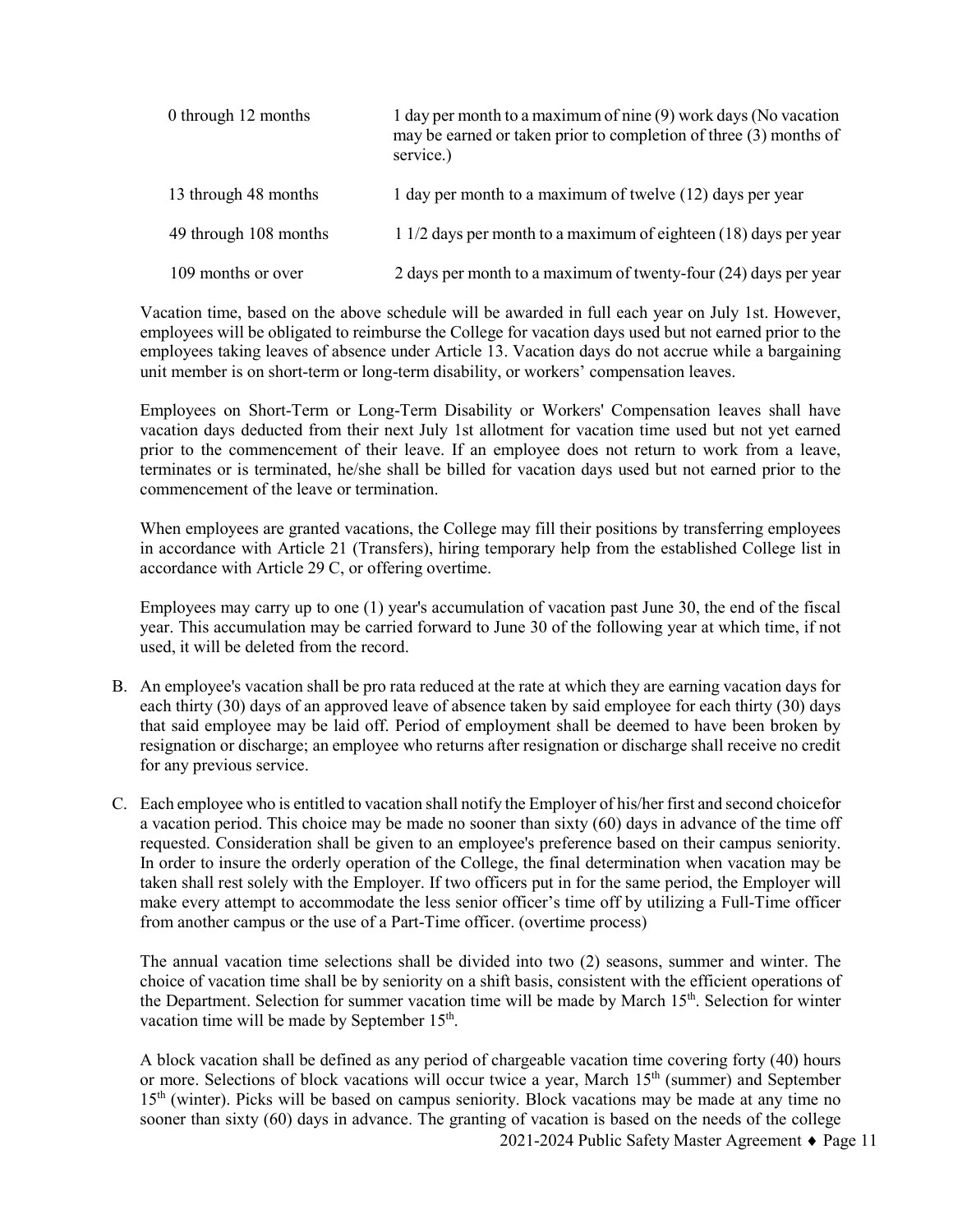and the officer's seniority.

The block vacation selection process does not preclude any additional vacation submissions during the year.

- D. An eligible employee shall receive vacation pay at his/her regular hourly rate of pay for the number of hours which are normally worked in a day by said employee up to a maximum of eight (8) hours per day.
- E. An employee who is entitled to a vacation shall not be allowed to take money in lieu thereof. Vacation days earned prior to June 30 of any year must be taken by June 30 of the succeeding year.
- F. Vacation periods shall consist of no more than the total number of days the employee has accumulated. Employees shall make requests for vacation in writing to the supervisor a minimum of five (5) days before the requested use date. Vacation amounts and duration are granted or denied at the sole discretion of the supervisor.
- G. Whenever a paid holiday falls within an eligible employee's vacation period, and occurs on a day which is within the employee's regularly scheduled work week, the eligible employee shall be granted an added day of vacation.
- H. In cases of termination of employment, accrued vacation pay will be included in the employee's last check and will be limited to not more than one (1) year's accrual.
- <span id="page-14-0"></span>I. While vacation will be accrued during the probationary period, should the employee be terminated for any reason prior to the end of six (6) months of services, no vacation allowance will be paid.

#### **ARTICLE 15 DISCIPLINE AND DISCHARGE**

- A. There shall be four (4) separate methods of disciplining an employee namely:
	- 1. Verbal Reprimand (written record)
	- 2. Written Reprimand
	- 3. Suspension from work without pay
	- 4. Discharge

Depending on the severity of the infraction, one or more of these steps may be skipped as particular circumstances warrant.

- B. The Employer shall not discharge, suspend or discipline any employee without just cause. Just cause shall include, but is not limited to, such behaviors and acts as:
	- 1. Behaviors that would be considered felonies, or those that would be considered serious misdemeanors, in a court of law, such as: intentional destruction of the Employer's or another individual's property, theft, assaulting any person on the Employer's premises except in cases of self-defense.
	- 2. Refusal to comply with the Employer's rules.
	- 3. Absence from work without permission for more than three (3) consecutive work days or without proper explanation.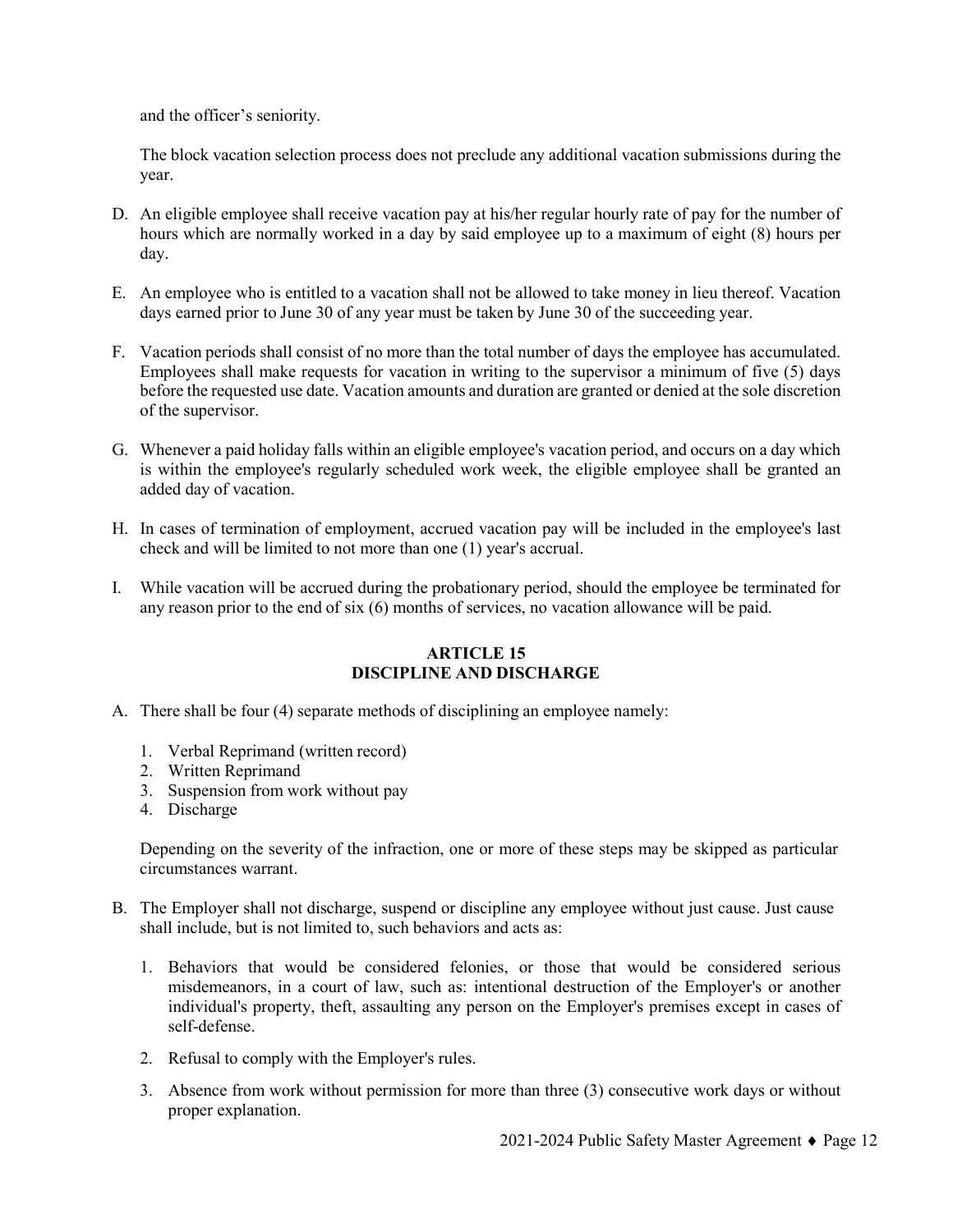- 4. Multiple written reprimands.
- 5. Repeated absences from work.
- C. An employee who is absent for three (3) consecutive work days without notification to the Employer or who is repeatedly absent from work without notification to the Employer or who is repeatedly absent from work shall be deemed to have voluntarily resigned or quit.
- D. Minor offenses for which the penalty is only a reprimand shall be removed from the employee's record after they are over one (1) year old provided there have been no further disciplinary actions since the issuance of the reprimand.
- E. Promptly upon the discharge or suspension of an employee, the Employer shall notify in writing said employee's steward of said action.
- F. Should the Union consider a discharge or suspension to be improper, the Union's complaint shall be presented in writing to the appropriate supervisor within five (5) working days after the discharge or suspension. The appropriate supervisor shall give his/her answer in writing within ten (10) working days after receiving the complaint. If said answer is not satisfactory to the Union, the matter shall be referred to the grievance procedure commencing at Step 2.
- G. Employees who are employed on a probationary or temporary basis, may be discharged, suspended, or disciplined by the Employer. (Paragraph F, hereof, shall not apply in such cases.)
- H. Employees who carry, use, have in their possession on campus any unauthorized weapon without the specific approval of the Chief of Public Safety, shall be subject to disciplinary action up to and including discharge.

#### **ARTICLE 16 NEW CLASSIFICATIONS**

<span id="page-15-0"></span>In the event new Public Safety classifications or pay schedules are desired by the Employer, such classifications or pay schedules shall be determined on the basis of negotiation between the parties to this contract.

#### **ARTICLE 17 MAINTENANCE OF STANDARDS**

- <span id="page-15-1"></span>A. The Employer agrees that all conditions of employment relating to wages, hours of work, overtime differentials and general working conditions shall be maintained at no less than the highest minimum standards in effect at the time of the signing of this Agreement, and the conditions of employment shall be improved wherever specific provisions for improvement are made elsewhere in this Agreement.
- <span id="page-15-2"></span>B. It is agreed that the provisions of this section shall not apply to inadvertent or bonafide errors made by the Employer or the Union in applying the terms and conditions of this Agreement if such error is corrected within ninety (90) days from the date of error. It is further provided that any section or part of existing Agreements may be changed by subsequent contract negotiations or changes provided in new collective bargaining agreements or by the law.

#### **ARTICLE 18 STEWARD**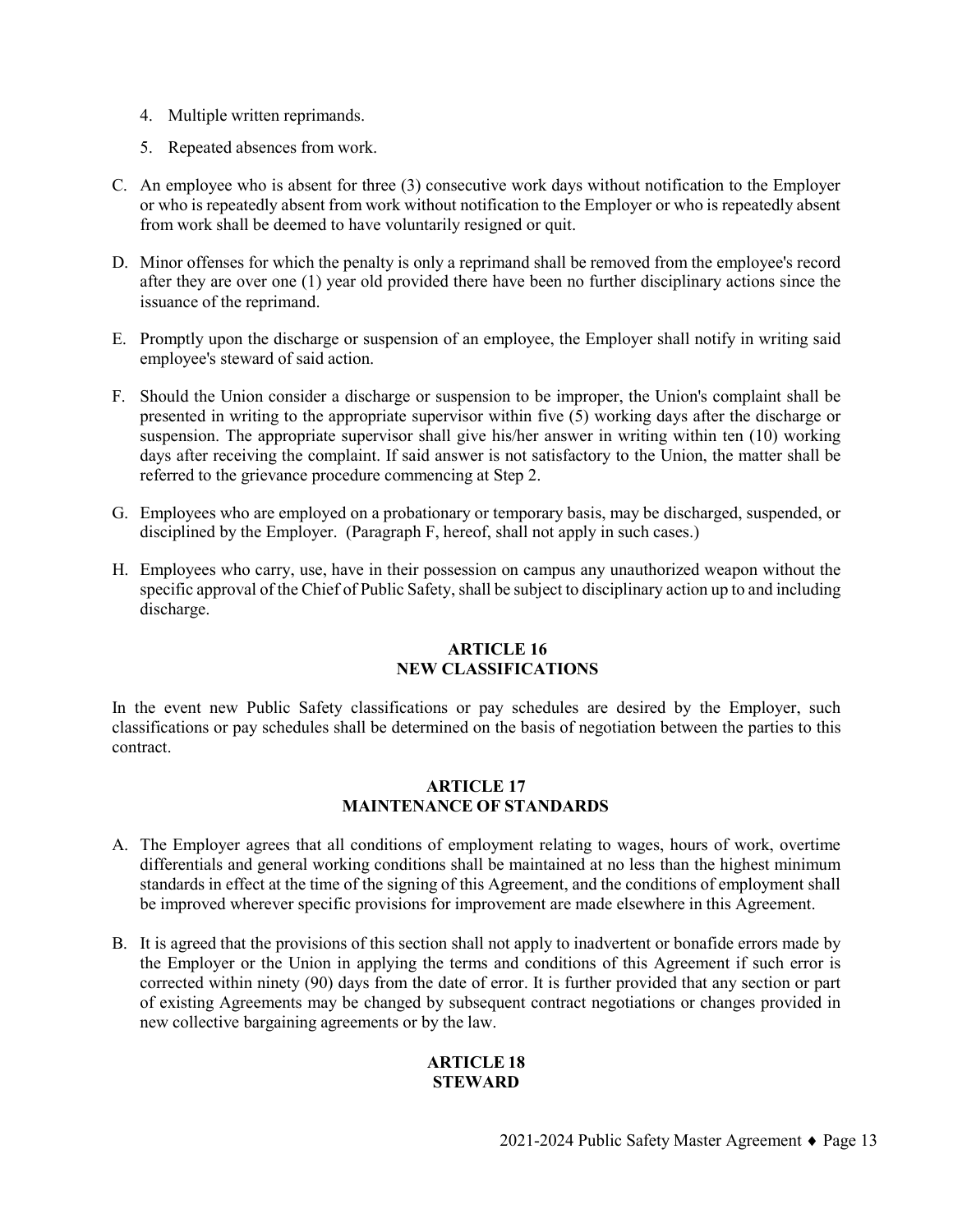- A. The Employer recognizes the right of the Police Officers Labor Council to designate one (1) steward for each representational area from the employees covered by the terms of this Agreement. One of these stewards shall be designated as Chief Steward. The names of the stewards shall be certified in writing to the Employer by the Local Union. The authority of the stewards so designated by the LocalUnion shall be limited to and shall not exceed the following duties and activities.
	- 1. The investigation and presentation of employee's grievances in accordance with the provisions of this Agreement. The steward may investigate and present grievances to the Employer during his/her regular working hours providing that the time used for this purpose will not be abused andthe steward will perform his/her regularly assigned work.
	- 2. The transmission of such messages and information which shall originate with, and are authorized by, the Local Union or its Officers, provided such messages and information:
		- a. have been reduced in writing, or
		- b. if not reduced to writing are of a routine nature and do not involve work stoppages, slowdowns, or any other interference with the Employer's business.
- B. The Employer agrees that it will allow the proper accredited representative of the Police Officers Labor Council access to the campus during normal working hours for the purpose of administering the terms and conditions of this Agreement.
- C. The Union shall have access to all pertinent records in regard to the disposition of grievances which may arise.
- D. The authority of each campus steward shall be limited to the presentation of the grievance during the informal conference of the Grievance Procedure.
- E. The Chief Steward shall be granted super-seniority for purposes of layoff and recall from layoff, only.
- F. The Employer agrees that it will permit the Chief Steward to have access to all campuses during normal working hours for the express purpose of presenting grievances at his/her level, subject to the prior approval of the Chief Steward's supervisor.
- G. The Chief Steward and the Alternate Steward may make a timely request to attend the POLC/Union Annual Delegates Meeting/Training Seminar. This request must be forwarded to the Chief of Public Safety. Approval or denial of such request for paid release time shall be based on criteria that is similar to that used for other related training. The decision of the Chief of Public Safety is final and is not subject to the grievance procedure.

#### **ARTICLE 19 GRIEVANCE PROCEDURE**

#### <span id="page-16-1"></span><span id="page-16-0"></span>A. **Definition**

In the event a dispute arises between the College and an Employee or the College and the Union concerning the alleged violation, interpretation or application of any of the provisions of this Agreement, such dispute shall be deemed a grievance and resolved in the manner hereinafter set forth.

#### <span id="page-16-2"></span>B. **Time Limits**

All time limits herein shall consist of working days. Time limits may be extended only with the mutual written consent of the College and the Union.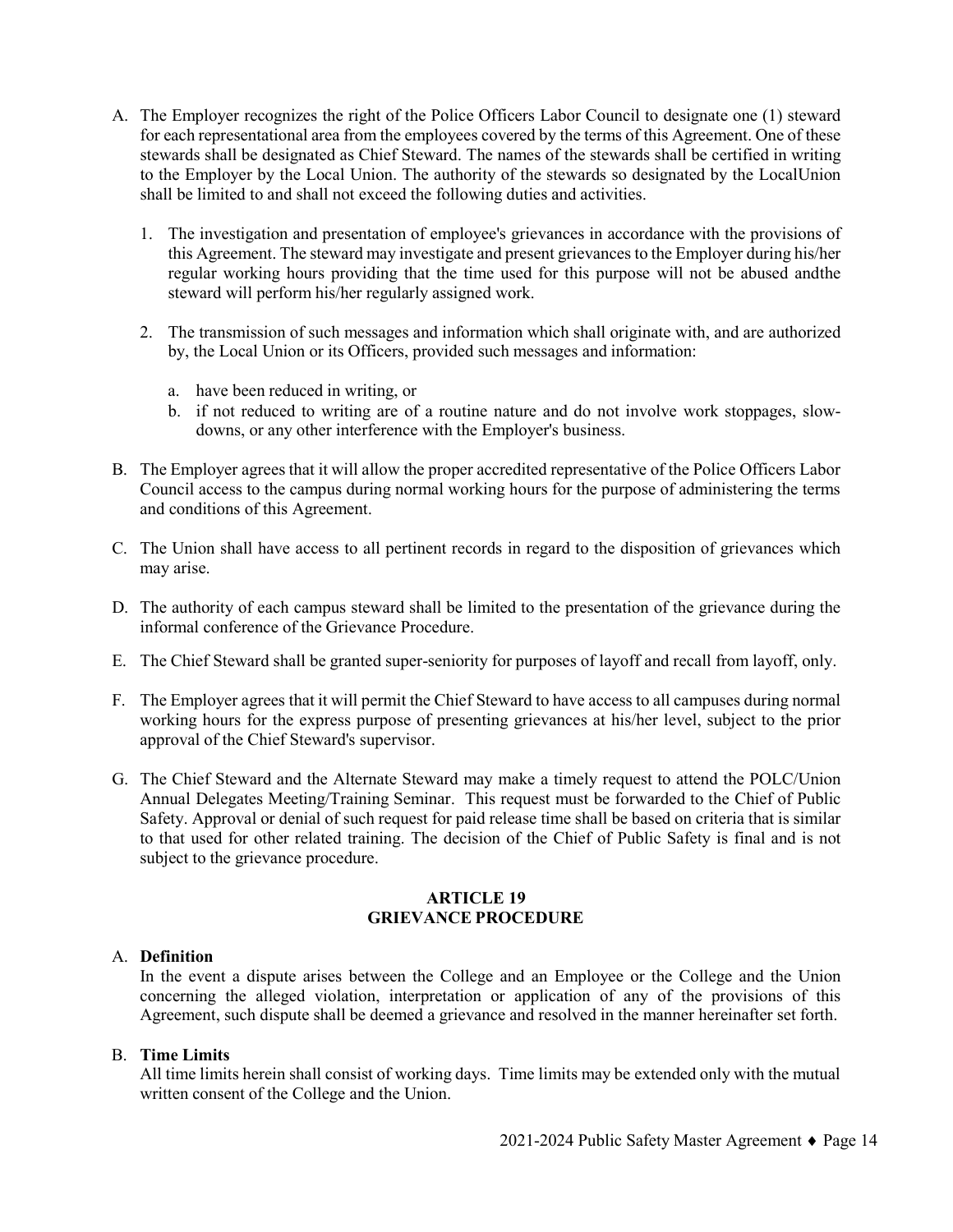#### <span id="page-17-0"></span>C. **General Principles**

- 1. A Grievance may be withdrawn at any level.
- 2. Hearings and conferences held under this procedure shall be conducted at a time and place, which will afford a fair and reasonable opportunity for all persons, including witnesses, entitled to be present to attend. Every effort will be made to schedule hearings and conferences outside of duty hours.
- 3. When hearings and conferences are held during duty hours, all persons who are present at the hearing or conferences whose duty hours are effected, shall be excused with pay for that purpose.
- 4. Forms for filing and processing grievances shall be given appropriate distribution so as to facilitate the operation of the grievance procedure.
- 5. In the event that the Union fails to appeal a grievance or appeal a College answer within the specified time limit, the involved grievance shall be deemed abandoned and settled on the basis of the College's last answer. In the event the College shall fail to supply the Union with its answer to the particular step within the specified time limits, the grievance shall be automatically positioned for an appeal at the next step within the time limits for exercising said appeal commencing with the expiration date of the College's grace period for answering.
- 6. The time limits specified in this procedure may be extended in any specific instance by mutual agreement. Such agreement shall be reduced to writing and signed by the parties. The Arbitrator shall be bound by the time limits set forth herein and shall have no power to extend such limits.
- 7. The College and the Union each shall bear the full costs for its representative counsel in the arbitration.
- 8. Grievance involving discharge shall be automatically positioned at Step II of the grievance procedure.
- 9. When a grievance is reduced to writing, there shall be set forth in said written presentation:
	- a. A statement of the grievance and the facts upon which it is based.
	- b. The remedy or correction requested.
	- c. The paragraph or paragraphs of this Agreement relied upon or claimed to be violated.
	- d. The signature of both the employee and employees involved and said employee's steward.
	- e. In cases involving class action grievances the Union may designate a representative to sign the grievance.

#### <span id="page-17-1"></span>D. **Procedure**

#### 1. **Informal Conference**

The Employee shall verbally present his/her grievance to his/her immediate Campus Supervisor or designee within ten (10) working days following the date the grievant knew or could have known of the act or condition which is the basis of the grievance. In the event that the matter is resolved informally, the grievance shall be considered satisfied and terminated provided, however, that a Union Representative was present or if not, a notice of the terms of the settlement is delivered to the Union. It is understood that the Campus Steward may be present at the informal conference if requested by the employee.

#### 2. **Grievance Steps**

**Step 1.** In the event that the matter is not resolved informally, the grievance, stated in writing on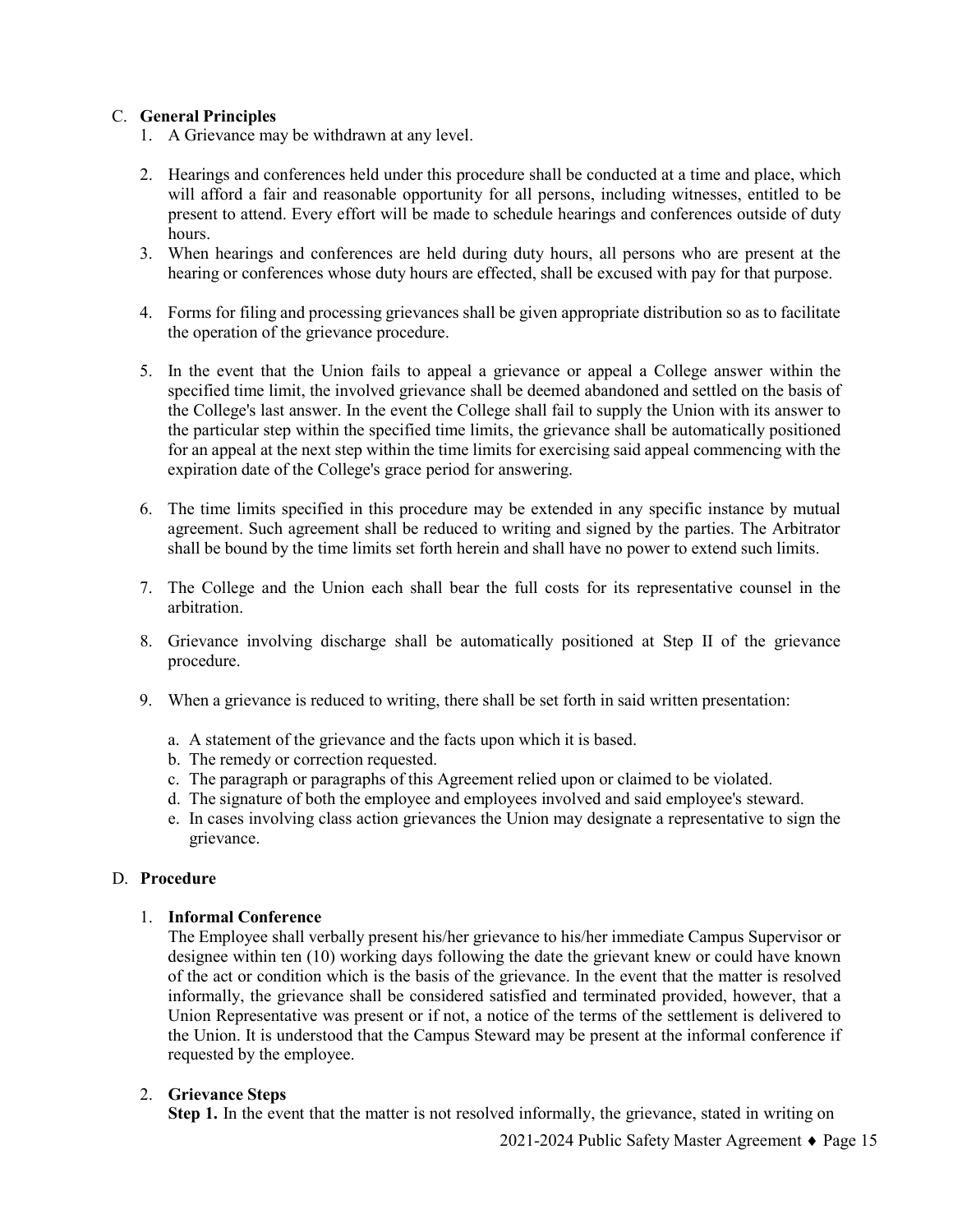the form provided for such purpose may be submitted to the Chief of Public Safety within ten (10) working days following the date of the informal conference.

Within ten (10) days after receiving the written grievance, the Chief of Public Safety shall communicate his/her decision along with the reasons therefore, in writing, on the grievance form to the grievant and the Chief Steward.

**Step 2.** In the event the grievance is not resolved in Step 1, within ten (10) working days of the receipt of that decision, the grievance may be submitted to the Vice Chancellor for Human Resources, or designee, in writing on the form provided, accompanied by a copy of the original grievance and the decision at Step 1.

Within ten (10) working days after receipt, a meeting shall be scheduled between the Field Representative, Chief Steward and Vice Chancellor for Human Resources or designee. The Vice Chancellor for Human Resources or designee shall, within fifteen (15) days of the aforementioned meeting communicate his/her decision along with the reasons therefore, in writing to the grievant and Chief Steward.

**Step 3**. Any grievance not resolved in the first two steps of the grievance procedure may be heard by a mediator by mutual agreement of the parties. The mediator shall be appointed by MERC or mutually selected by the parties. After appointment of a mediator, the parties may mutually agree, in writing, to omit this step, provided that in the event cancellation fees result, such fees will be split between the College and the Union. With the exception of the union representative, no non-College employees will be allowed to represent the parties in the mediation proceedings. The mediator's recommendation shall not be binding on either party.

#### 3. **Arbitration**

- a. In the event Step 3 mediation is not used or does not settle the grievance the Union may appeal within ten (10) days to binding arbitration. A copy of the appeal shall be sent to the Vice Chancellor for Human Resources.
- b. The party requesting arbitration shall contact the Federal Mediation and Conciliation Services for a panel of five (5) arbitrators. The arbitrator shall be selected by the Employer and the Union, who shall both have the right to strike two (2) names from the panel. The party requesting arbitration shall strike the first name; the other party shall then strike one name. The process will be repeated with each party striking a name until there is one name remaining. The last remaining name (person) shall be the arbitrator. Grievances shall be heard in accordance with published rules of the American Arbitration Association.
- c. The award of the Arbitrator shall be accepted as final and binding on the Union, its members, the employee or employees involved, and the College. There shall be no appeal from an Arbitrator's decision if said decision is within the scope of the Arbitrator's authority as described below, or if no fraud, collusion, or duress is present. The Union shall not then, by any other means, attempt to bring about a different resolution of the grievance.
- d. The fees and expenses of the Arbitrator shall be shared equally by the College and the Union.
- e. It shall be the function of the Arbitrator, and he/she shall be empowered except as his/her powers are limited below, after due investigation, to make a decision in cases of alleged violations, misinterpretations, or misapplications of any of the terms of this Agreement.
	- 2021-2024 Public Safety Master Agreement ♦ Page 16 1. He/she shall have no power to add to, subtract from, disregard, alter, or modify any of the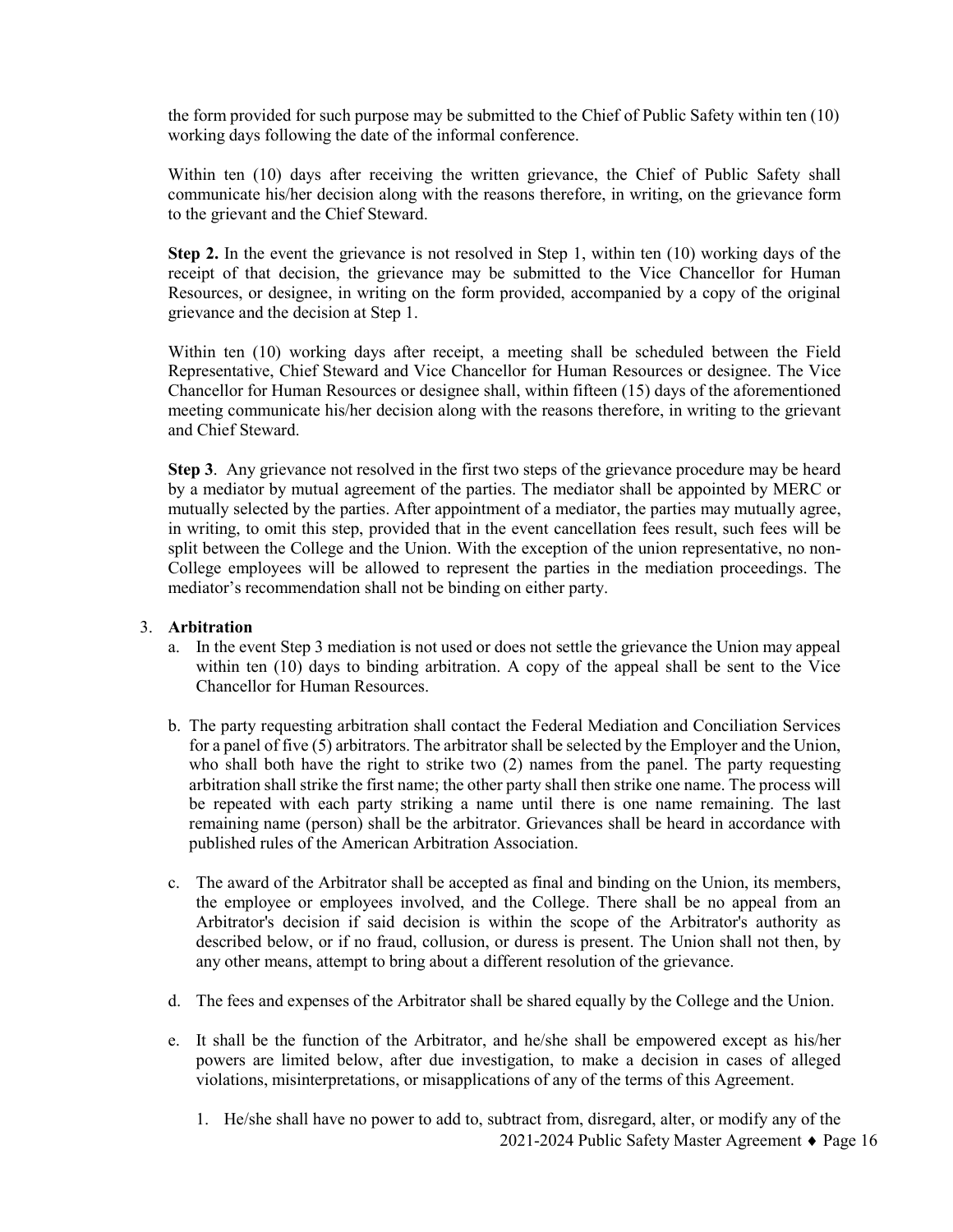terms of this Agreement. His/her powers shall be limited to deciding whether the College has violated, misapplied or misinterpreted any of the express terms of this Agreement. It is understood that any matter that is not specifically set forth in this Agreement shall not be subject to arbitration.

- 2. He/she shall have no power to decide any question which, under this Agreement, is within the authority of the College to decide, nor shall he/she substitute his/her judgment for that of the College. In rendering decisions, the Arbitrator shall give due regard to the responsibility of management and shall so construe the Agreement that there will be no interference with such responsibilities.
- 3. He/she shall have no power to make a decision contrary to any constitutional, statutory, or common law in the resolution of any grievance.
- 4. He/she shall have no power to establish wage scales or change any wage.
- f. If the College disputes the arbitrability of any grievance under the terms of this Agreement, the Arbitrator shall first determine whether he/she has jurisdiction to act before hearing the merits of said grievance, and if he/she finds that he/she has no such power, the grievance shall be referred back to the parties without decision or recommendation on its merits.
- g. It is understood and agreed that the interpretation of any contracts or policies of insurance shall not be subject to binding arbitration.
- h. No decision of an Arbitrator in one case shall create a basis for a retroactive adjustment in any other case.

#### **ARTICLE 20 SENIORITY**

- <span id="page-19-0"></span>A. Employees shall be considered probationary employees for the first twelve (12) months of employment, with a possible six  $(6)$  month extension as determined by management. Should thesix  $(6)$ month extension be necessary, the employee and the Union will be notified in writing regarding the reason for extension (maximum eighteen (18) months' probation). When the employeecompletes the probationary period of employment, he/she shall be entered on the seniority list from the most recent date of hire. There shall be no seniority during the probationary period.
- B. A new Employee shall work under the provisions of this Agreement but shall be employed only on a twelve months (or extension to eighteen (18) months) probationary basis, during which time he/she may be discharged without further recourse; provided, however, that the Employer may not discharge or discipline for the purpose of evading this Agreement or discriminating against Union members. After completion of the probationary period the Employee shall be placed on the regular seniority list.In case of discharge within the probationary period, the Employer shall notify the local Union in writing.
- C. An employee shall lose seniority and his/her employment shall terminate for the following reasons:
	- 1. A voluntary quit,
	- 2. He/she is discharged for cause,
	- 3. He/she is absent for three (3) consecutive working days without notifying the Employer, unless precluded by the circumstances beyond his/her control which shall be substantiated.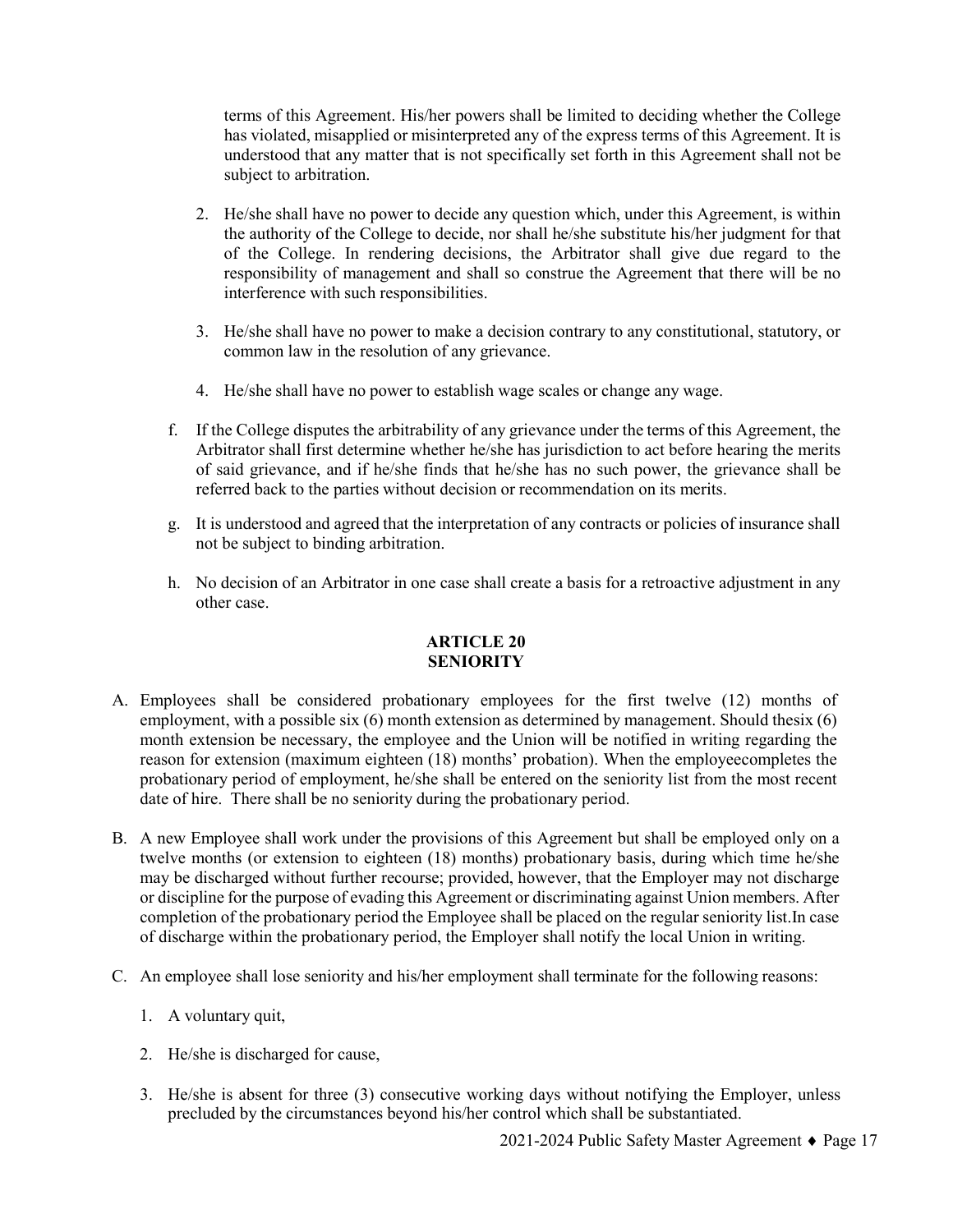- 4. He/she does not return to work within seven (7) working days after a registered or certified letter has been sent to his/her last known address notifying him/her of his/her recall from layoff.
- 5. A period of twenty-four (24) months elapses since he/she last worked for the Employer*.* It shall be the employee's responsibility to keep the Employer fully advised as to his/her place of residence*.* The employee shall notify the Employer of his/her acceptance or rejection of his/her notice to return to work within twenty-four (24) hours of the receipt of such notice.

#### D. **Layoff and Recall Language**

#### **Layoff**

Layoff shall be defined as a reduction in the size of the workforce due to the lack of work or funding reductions within the College.

During a period of impending layoff, the Employer agrees to attempt to accomplish staff reductions by natural attrition (such as resignation, retirement, etc.) and will consider requests for voluntary leaves of absence without pay.

Before any Officer reduction, the Union will be provided an opportunity to present recommendations to the Vice Chancellor of Human Resources regarding such reductions for consideration before the final decision.

The Employer and Union will cooperatively assist laid-off employees in obtaining information regarding resources available, e.g., unemployment insurance. The parties agree that any disputes about the process shall not hamper or interfere with such cooperative efforts.

Once the Officer reduction has been determined, the following process will be used:

- $\circ$  Employees to be affected by the reduction will be ranked by seniority  $\circ$  Volunteers will be laid off first
- Volunteers will be laid off first

o Next, college-wide full-time employees in the bargaining unit with the lowest seniority shall be laid off.

o Officers affected by the reduction in staff will be afforded as much notice as possible, but in no event less than ten (10) business days before the effective date of layoff.

o The College shall pay the affected Officer's insurance premiums for the month in which the layoff occurs and one (1) full month following the layoff, subject to the applicable cost sharing for the Officer's currently enrolled plan.

#### **Recall**

The recall shall be in reverse order of their seniority. All non-probationary employees shall have the right to recall for the lesser of a period equal to the employee's accumulated seniority or eighteen (18) months following the effective date of layoff. If an employee is unable to return to work due to illness or another emergency, his/her recall shall be extended up to an additional thirty (30) calendar days. No new appointment to the bargaining unit will be made during these reinstatement periods until all laid-off employees have been offered recall rights. Employees on layoff may be recalled to an open or newly created position for which they are qualified during the recall period. An employee refusing recall shall forfeit all recall rights and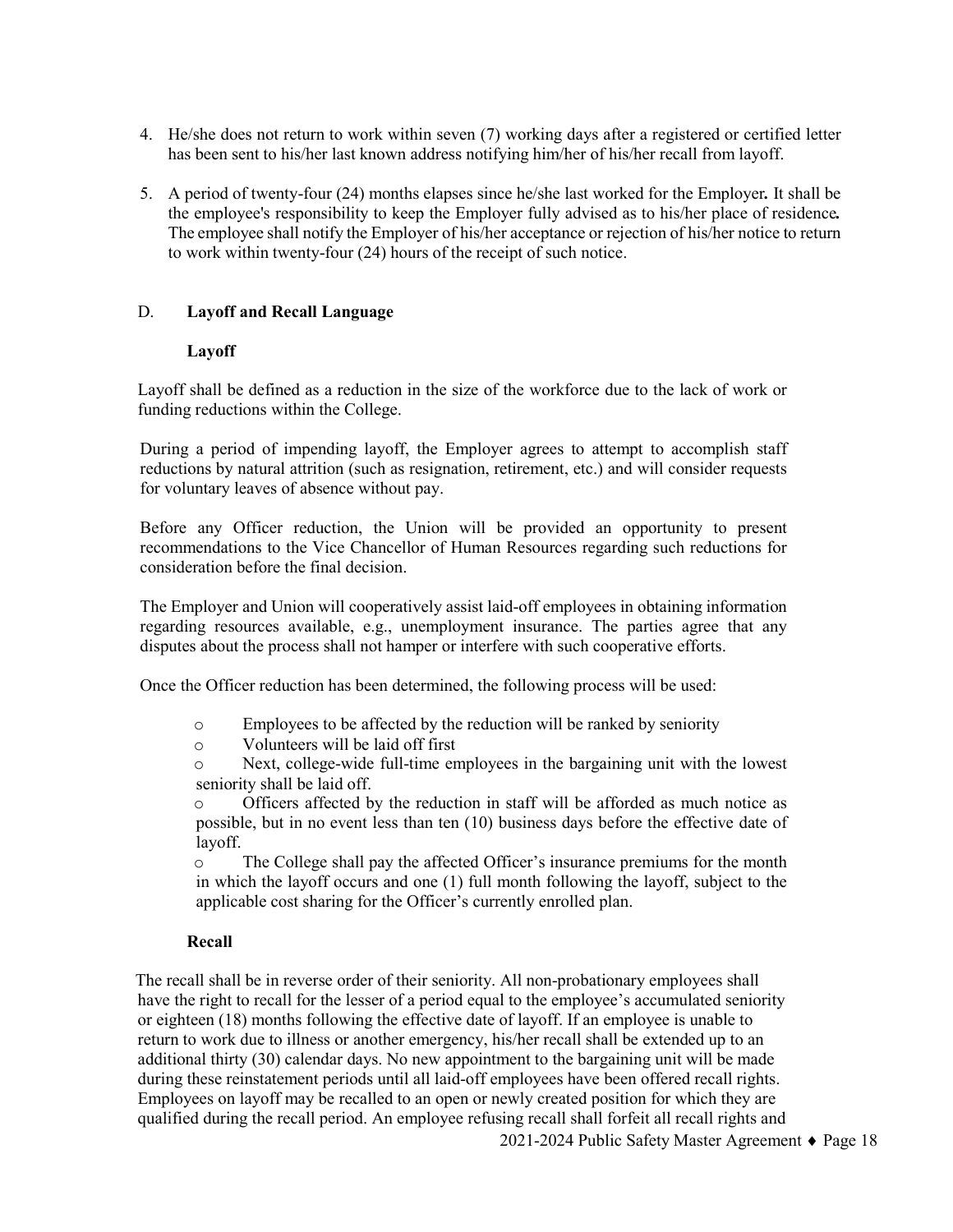shall be permanently removed from the recall list.

- E. The College will provide the Police Officers Labor Council with an updated seniority list each January 31 and July 31.
- F. An employee selected to fill a Lieutenant position shall retain the bargaining unit seniority accumulated to the date of his/her transfer to the position of Lieutenant. Such seniority shall be retained for one (1) year, only.
- G. Any rule or regulation of the Employer requiring physical or mental examinations shall be promptly complied with by the employees; provided, however, that the medical fees incurred in connection with such examination shall be paid by the Employer. It is also understood and agreed that the Union may, if it believes an injustice has been done to an employee, have said employee re-examined at the Employee's expense.

#### **ARTICLE 21 TRANSFERS**

- <span id="page-21-0"></span>A. An employee may request or be required to transfer from his/her presentshift and/or campus as required to improve his/her performance, to prevent his/her dismissal, or to improve the overall operation of the Public Safety Department. Should the employee object to the change, he/she may follow the grievance procedure, Article 19. Probationary employees may be transferred at the discretion of management without recourse to the grievance procedure.
- B. Temporary transfers may be implemented by the College at the option of the Administration. Such transfers will not be used as a disciplinary measure. Employees shall be informed of the approximate length of the transfer and the reason for the transfer. A copy of the notification shall be sent to the Union President. It is understood, however, that temporary transfers may be shorter or longer than estimated based upon circumstances.

#### **ARTICLE 22 STRIKES AND LOCKOUTS**

- <span id="page-21-1"></span>A. During the term of this Agreement, there shall be no strikes, slow-downs, walk-outs, or any other cessation of work by the Union or the employees under this Agreement; nor shall the Employer engage in any lockouts.
- B. In all cases of any unauthorized strikes, slow-downs, walk-outs, or any unauthorized cessation of work, the Employer shall notify the Union of such actions by e-mail, certified mail, or written notice, handdelivered, to The Police Officers Labor Council, 667 E. Big Beaver Road, Suite 205, Troy, Michigan 48083-1413.
- C. Within twenty-four (24) hours of the receipt of such notice, the Union shall make every effort to get the employees to return to their jobs and shall notify the Employer by e-mail, certified mail, or written notice, hand-delivered, to Oakland Community College, 2480 Opdyke Road, Bloomfield Hills, Michigan 48304, or such other address as may be furnished to the Union from time to time, that the Union does not support the strike, slow-down, walk-out, or cessation of work.
- D. The Employer shall have the right to immediately discharge any employee who takes part in any action set forth in this Article; however, such employees shall be entitled to full recourse to all provisions of this Agreement, except that such discharge shall not take place within the twenty-four (24) hour period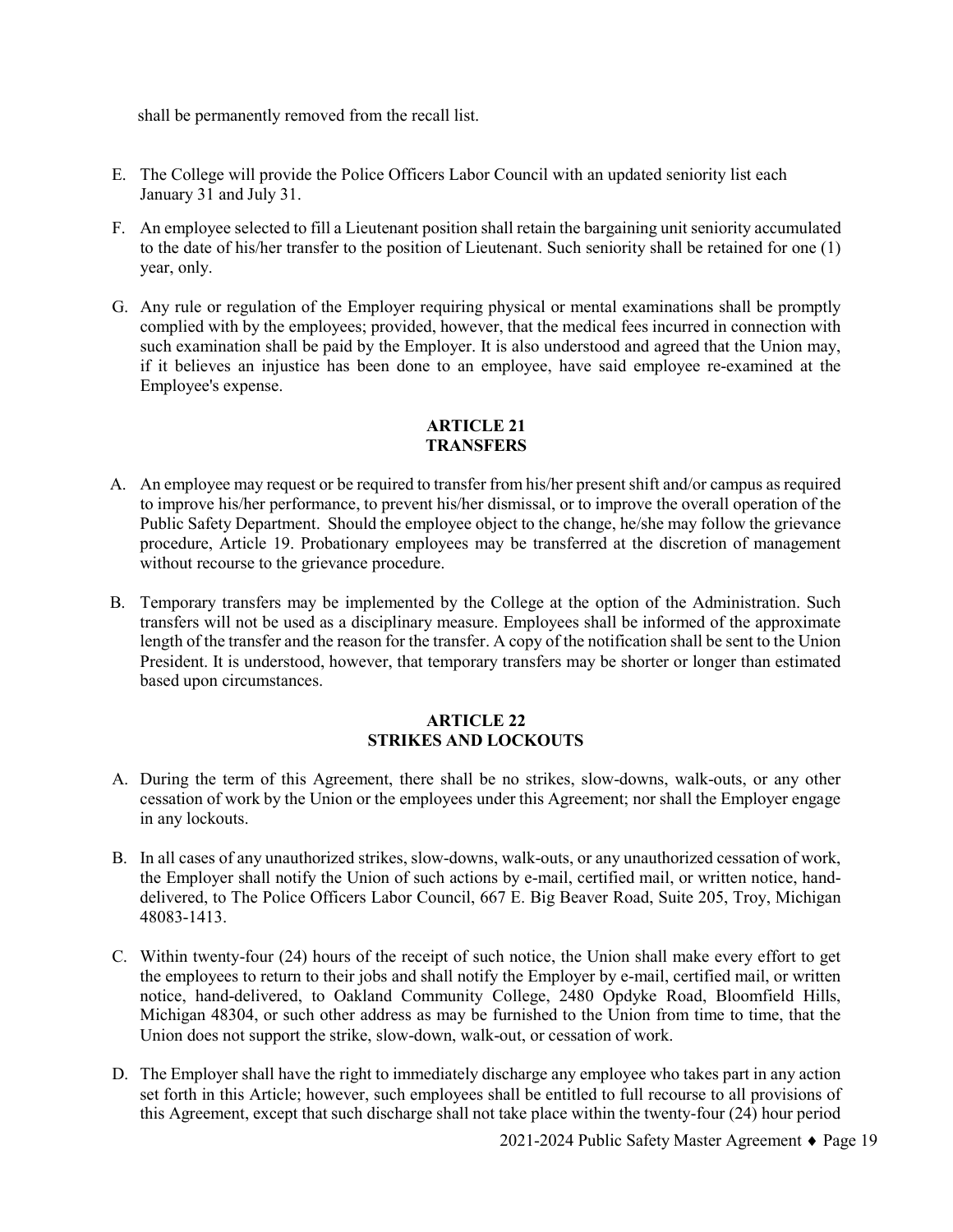<span id="page-22-0"></span>referred to in 22(C).

#### **ARTICLE 23 GROUP INSURANCE**

- A. The present group Life Insurance contract, group Accident and Sickness insurance policy, Major Medical Insurance contract, and Dental Expense Insurance and the Hospital-Medical Insurance contract or similar policy or policies with other reputable insurers will be continued in full force, with the applicable employee co-pays, for the duration of this Agreement. Full-time employees shall be eligible to voluntarily elect to participate in these insurance plans. The Employer shall pay its applicable share of the above cost. Public Safety Officers absent due to sickness or accident shall be required to conform to the Michigan Commission on Law Enforcement Standards regarding certification prior to resuming their duties.
- B. The employer will continue in force, for the duration of this Contract, its present Accidental Death and Dismemberment Insurance Plan, or similar policy or policies with other reputable insurers of its choice. Full-time employees shall be eligible to voluntarily elect to participate in this plan. The employee shall contribute the total premium for said coverage.
- C. The Employer agrees to provide each member of the unit with \$120,000 in Term Life and Accidental Death Insurance.
- D. The Employer's obligation under this Article shall be limited to continuing the coverage set forth in paragraphs A, B, and C with applicable employee co-pays.
- E. In the event an employee is on long-term disability leave and is eligible for benefits, his/her health, dental, vision and life insurance coverage will be limited to a period of one (1) year. In the event an employee is on workers' compensation leave and is eligible for benefits, his/her health, dental, vision, and life insurance coverage will be limited to a period of one (1) year.

#### **ARTICLE 24 EQUAL EMPLOYMENT OPPORTUNITY**

- <span id="page-22-1"></span>A. Oakland Community College does not discriminate against applicants, employees or students on the basis of race, religion, color, national origin, sex (including sexual harassment), age, height, weight, marital status, veteran status, or disability in its employment practices and/or educational programs or activities. Those concerned about the above should contact the Human Resources Department at Oakland Community College, 2480 Opdyke Road, Bloomfield Hills, Michigan 48304-2266. The College and the Union agree that the provisions of this Agreement shall be applied equally to all employees.
- <span id="page-22-2"></span>B. The Employer will not interfere with the rights of the employees to become members of the Union and shall not discriminate, interfere, restrain or coerce any employee because of membership in the Union.

#### **ARTICLE 25 UNIFORMS**

- A. Public Safety Officers must wear a complete regulation uniform, including their side arm, during their regular tour of duty. Only that clothing and equipment furnished by the Employer can be worn during normal working hours. The Employer shall provide, free of charge, one (1) uniform consisting of not less than the following:
	- **1.** Five (5) summer short sleeve shirts and five (5) winter shirts [Allotment shall include three (3)

2021-2024 Public Safety Master Agreement ♦ Page 20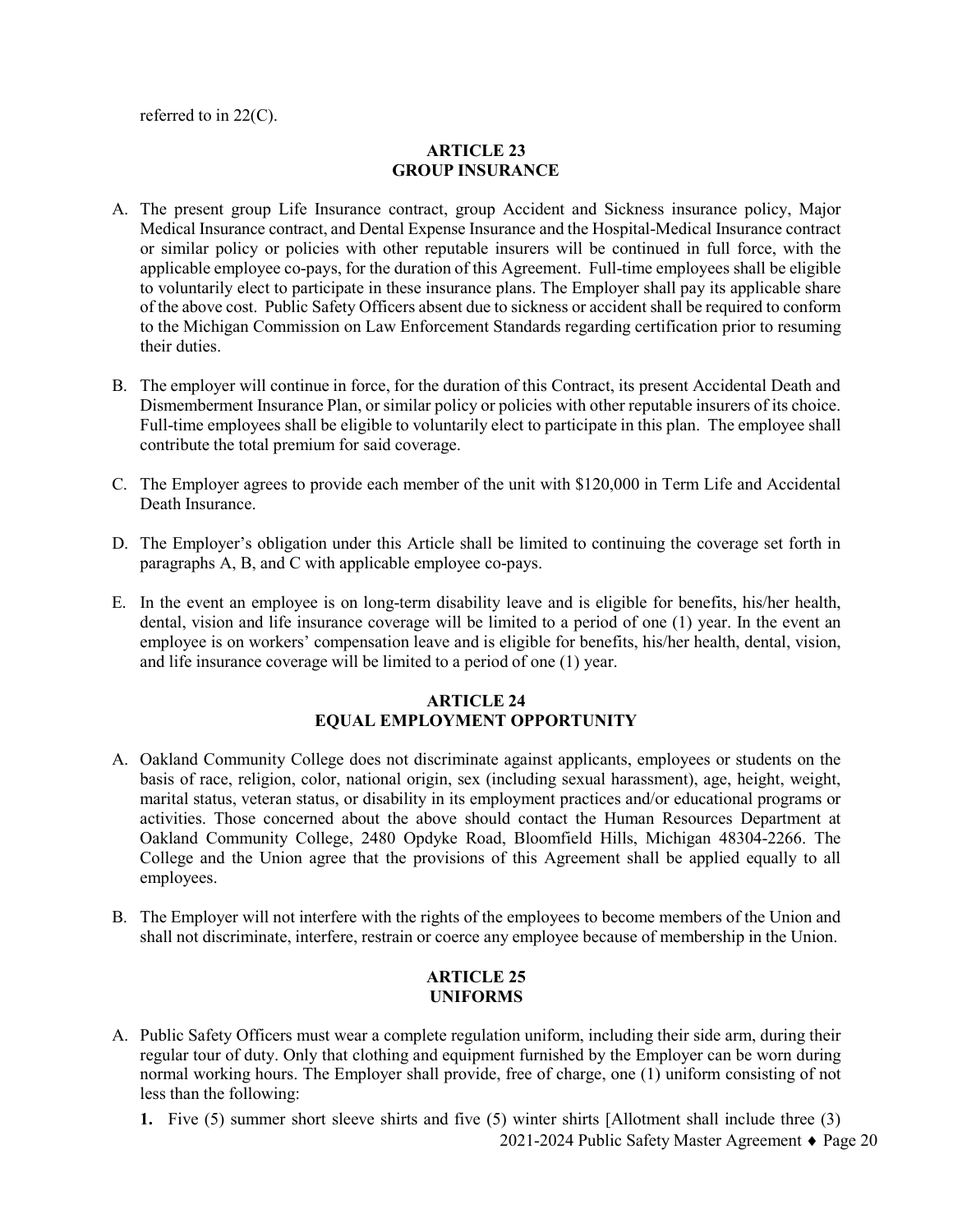long-sleeved polo shirts and at least three (3) short-sleeved polo shirts]

- **2.** One (1) pair of summer trousers one (1) pair of winter trousers, and two (2) pair of BDU pants
- **3.** One (1) hat
- **4.** One (1) Sam Brown belt and one (1) trouser belt, (basket weave)
- **5.** One (1) raincoat
- **6.** One (1) lightweight jacket and one (1) heavyweight jacket
- **7.** Two (2) neckties
- **8.** Shoes or boots, one (1) pair

Bargaining unit members with at least one year of active service shall receive payment of \$500 at the beginning of each fiscal/contract year effective July 1. If a current employee is not on the College's active payroll onJuly 1 of each year, he/she shall receive a prorated payment upon return to active payroll.

- **9.** One (1) windbreaker
- **10.** One (1) winter hat

The Employer shall also provide free of charge:

- 1. One (1) holster
- 2. One fire arm
- 3. Intermediate Weapon System
- 4. Handcuffs and holder
- 5. Adequate supply of ammunition
- 6. Two (2) badges and one (1) hat badge
- 7. Nameplate
- 8. Magazine Holder
- B. The Employer shall replace the above uniforms in part or in whole at such time or times as may be necessary, due to normal wear and tear as determined by the direct supervisor.
- C. The Employer shall provide appropriate insignia badges and identification cards as part of the uniform.
- D. Employees shall be allowed the sum of one thousand, one hundred fifty dollars (\$1,150) per annum for uniform cleaning, which shall be paid quarterly. No allowance will be paid for absences from the job for more than three (3) consecutive weeks in the quarter.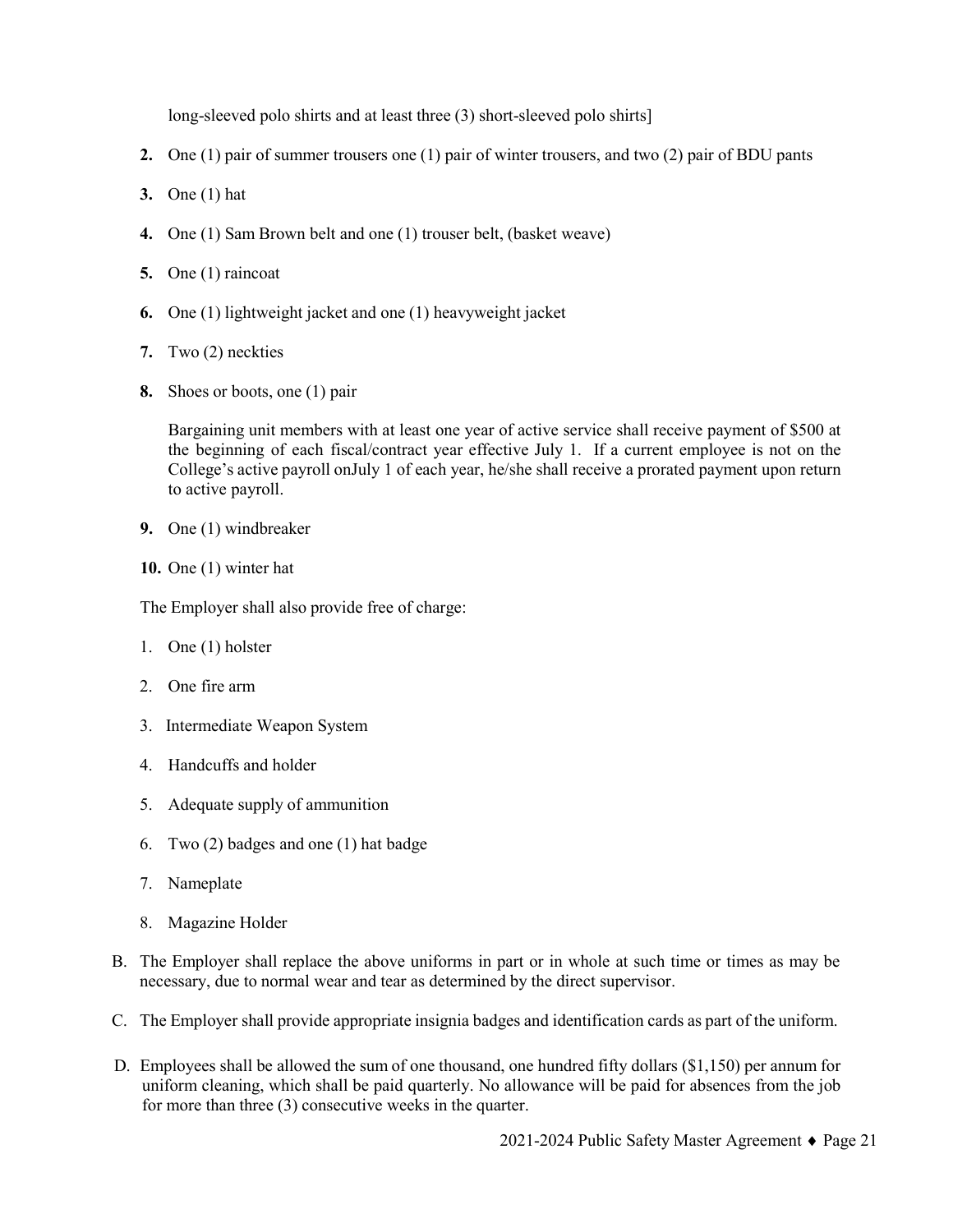- E. Maintaining equipment under normal wear and tear conditions will be the responsibility of the College. Damage or loss of College equipment caused by negligence of employee shall be the responsibility of the employee.
- F. Only uniforms and equipment authorized by the Chief of the Public Safety Office will be used, wornor carried.
- <span id="page-24-0"></span>G. When specifically assigned by the office of the Chief of the Public Safety, an employee may be assigned duties that require that he/she not work in uniform.

#### **ARTICLE 26 ON THE JOB INJURIES**

- A. An employee injured in the course of his/her employment, which requires hospital or medical treatment, shall suffer no loss of pay for time lost during the day of the injury, provided that a physician determines that said employee is unable to complete his/her regularly scheduled work shift that day.
- B. The Employer shall furnish such injured employee with transportation to the hospital or treating physician.
- C. An employee injured on the job, may, during the period immediately following the injury, be allowed to return for necessary additional treatment directly related to the injury, provided he/she has reported for work on his/her normal work day at the beginning of his/her shift. The employee shall suffer no loss of pay for time away from the job nor shall any deduction be made from his/her sick leave bank for such temporary absence from duty.

#### **ARTICLE 27 WORKERS' COMPENSATION**

- <span id="page-24-1"></span>A. The Employer shall provide Workers' Compensation protection for all employees at no cost to said employees and shall cooperate toward the prompt settlement of employee's on-the-job injury and sickness claims when such claims are due and owing.
- B. An employee who is entitled to compensation insurance benefits due to accident or injury sustained in the performance of his/her assignment, may receive his/her regular salary less the amount of compensation insurance benefits for the period of his/her accumulated sick leave. For the period of absence in excess of the amount of his/her accumulated sick leave, he/she will receive the compensation benefits only.
- C. In the event an employee is on workers' compensation leave and is eligible for benefits, his/her health, dental, vision, and life insurance coverage will be limited to a period of one (1) year from the date the leave began. Vacation time shall not accrue during a worker's compensation leave. Sick days accrue at one-half the normal rate (1/2 day per month) while on a workers' compensation leave.
- <span id="page-24-2"></span>D. An employee on workers' compensation may return to duty on a restricted basis subject to medical documentation and the approval of the Chief of Public Safety and the Human Resources Department. Assignment of favored work duty is at the sole discretion of the Chief of Public Safety.

#### **ARTICLE 28 MICHIGAN PUBLIC SCHOOL EMPLOYEES RETIREMENT SYSTEM AND SOCIAL SECURITY**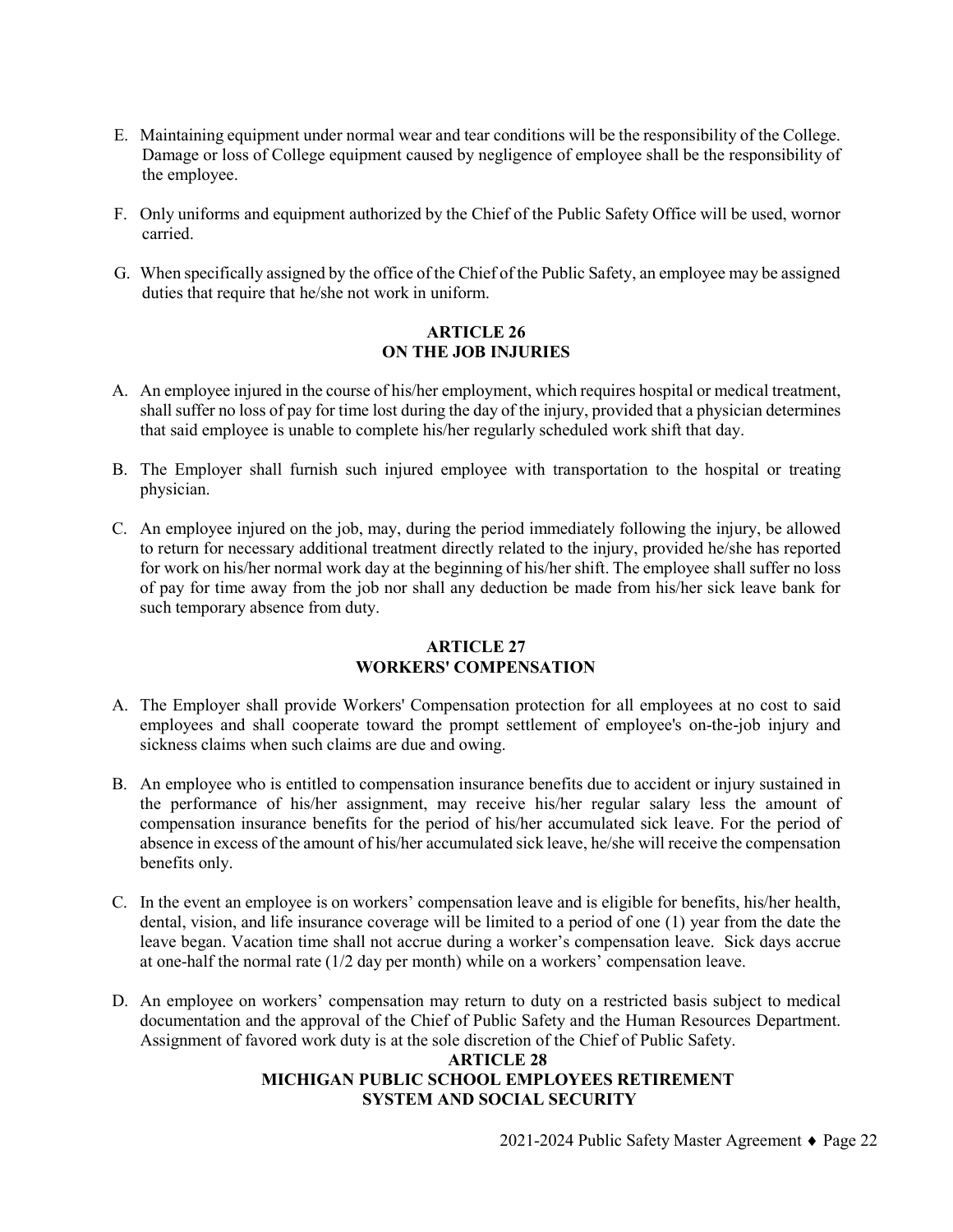Each employee covered by this Agreement shall be covered by the terms and conditions of the Michigan Public School Employees Retirement System and Social Security benefits as these presently exist, and as they may be amended from time to time.

#### **ARTICLE 29 TEMPORARY HELP/SUBCONTRACTING**

- <span id="page-25-0"></span>A. For the purpose of preserving work and job opportunities for the employees covered by this Agreement, the Employer agrees that no work or services presently performed or hereafter assigned to the collective bargaining unit will be subcontracted, transferred, leased, assigned or conveyed in whole or in part to any other firm, corporation, voluntary association, or vendor. It is agreed that the use of electronic alarm systems, closed-circuit television systems, or temporary employees, shall not constitute subcontracting as defined in this Article.
- B. When temporary personnel are needed for special collegiate activities, or for other short-term needs, the College may employ persons from outside the unit on a temporary basis. Sworn reserve officers may be used on a temporary basis consistent with Section C below. Temporary employees shall be nonbargaining unit employees and not subject to the terms and conditions of this Agreement.Temporary employees shall be paid less than the starting rate of pay of a Public Safety Officer and shallnot receive fringe benefits, vacations, holiday pay, sick leave, personal business days*,* shift preferencepicks, or any other benefits as described in this Agreement.
- C. The Employer agrees that it is not the intent of this section to create a corps of part-time officers nor to deprive any regular employee of overtime. Temporary employees may be used to replace regular employees in cases of leaves of absence, illness, vacations of more than two (2) weeks, or to fill temporary openings. The duration of employment for temporary employees shall be limited to the extent of the absence. Vacations of less than two (2) weeks not covered by regular employees may be filled at the Employer's discretion by temporary employees.
- <span id="page-25-1"></span>D. In the event of a reduction in force for any reason, the sworn reserve officers will be laid off first, before any bargaining unit members.

#### **ARTICLE 30 MISCELLANEOUS**

#### <span id="page-25-2"></span>A. **Tuition Waivers**

All full-time employees of the College may attend credit classes at the College, which are offered at hours outside of their assigned responsibilities, without the payment of fees, since in-service training and growth is of benefit to the College. In addition, the spouse and dependent children residing with the full-time employee shall also be eligible for a similar tuition waiver.

Tuition waivers for employees are limited to eight (8) credit hours in the Fall and Winter Sessions and four (4) credit hours in the Spring and Summer Sessions. Full-time tuition waivers for spouses and dependent children are allowed.

Children of a deceased bargaining unit member shall be extended the above benefits until such child reaches the age of 25. The spouse, if any (as of the date of death), of a deceased bargaining unit member shall remain eligible for the tuition waiver provided for above for a period of six (6) years following the date of death.

When the time periods specified above have been reached, the child and/or spouse shall receive a tuition waiver for those courses which have actually been met, but shall not receive a tuition waiver for those course sections for which the spouse/child has merely registered.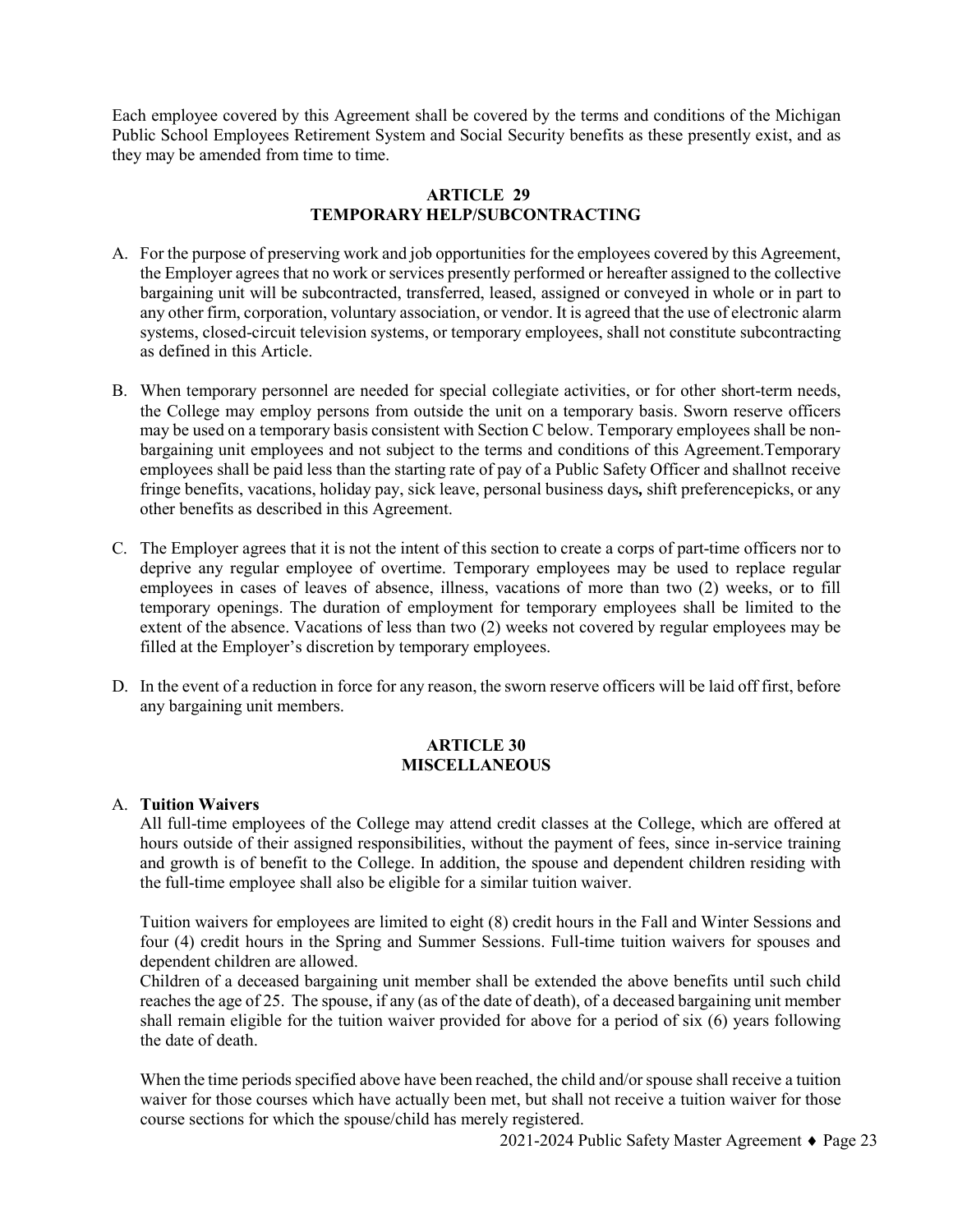#### <span id="page-26-0"></span>B. **Transportation and Communication Systems**

The Employer will make all equipment available that it deems necessary for any employee to accomplish whatever responsibilities he/she is assigned. The Employer shall furnish the Public Safety Department on each campus no less than the following:

- 1. A late model vehicle properly equipped and recognizable as a Public Safety vehicle as determined by the Office of the Chief of Public Safety. It shall be for the primary use of the Public Safety Department. This vehicle and its contents shall be maintained in safe operating condition.
- 2. Adequate communication equipment shall be provided so that each employee is provided with a radio while on duty, when appropriate. One of the walkie-talkies is to be equipped so that it can receive and transmit on the local police band per campus. (Subject to approval by local, county or State authorities.)
- 3. All purchases discussed in this Article are contingent upon approval of appropriations by the Board of Trustees.

#### <span id="page-26-1"></span>C. **In-Service Training**

The Employer will provide a required in-service training program for all employees to aid them in the execution of their duties. Each armed employee must maintain proficiency with the side arm by qualifying each quarter of the year (arranged by the College).

#### <span id="page-26-2"></span>D. **Bulletin Boards**

The Employer shall furnish and maintain one (1) bulletin board in a convenient location on each campus which may be used by the Union. Said bulletin boards shall be used exclusively by the Union for posting of notices and bulletins pertaining to the employee's affairs.

#### <span id="page-26-3"></span>E. **Title**

The Department shall be referred to as the Public Safety Department.

#### <span id="page-26-4"></span>F. **Lieutenant**

The College shall not schedule a Lieutenant to work alone. If a Lieutenant is scheduled to work and is confronted with the unscheduled absence of a bargaining unit employee, the Lieutenant may call in another bargaining unit member, call in a temporary employee, or work alone. When a Lieutenant is scheduled for a period of absence and the College elects to add bargaining unit hours, the parties will utilize the following procedure:

- 1. The Lieutenant will notify all campuses in writing of the availability of overtime and that acceptances must be returned within two (2) days of the notice;
- 2. Bargaining unit members shall have the option of accepting or rejecting the overtime, but acceptances shall be for at least four (4) hour blocks of time and the College may refuse to assign the overtime if, in the judgment of the College, the total hours worked by an individual would be excessive so as to affect his/her ability to carry out job duties;
- 3. If the entire period of the Lieutenant absence is not filled by voluntary acceptances from the bargaining unit members, the College shall have the option of assigning any time not filled with a temporary employee. If a temporary employee is not available, the College may assign the remaining time as mandatory overtime to bargaining unit members on the basis of inverse seniority regardless of classification, first by campus and then college-wide. The College may skip over individuals in the assignment of mandatory overtime if, in the judgment of the College, the total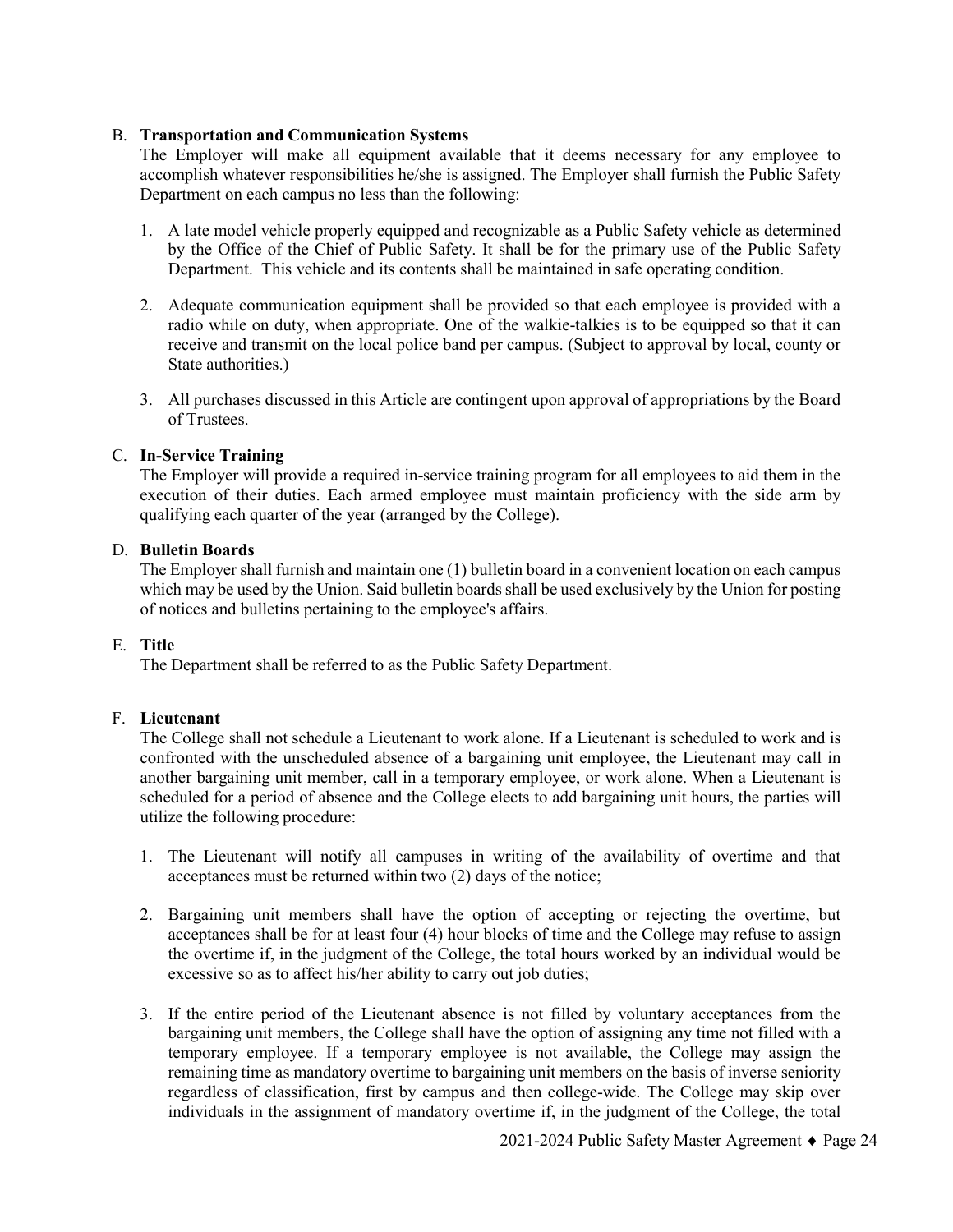hours worked by an individual would be excessive so as to affect his/her ability to carry out job duties.

#### <span id="page-27-0"></span>G. **Tuition Reimbursement**

The College shall appropriate  $$12,000$  each fiscal year (July 1 – June 30) in its operating budget to be used to pay bargaining unit members' tuition for course work, which satisfies all of the following conditions:

- 1. Course work or a program of study must be pertinent to the needs of the College and/or duties of the employee. The course work or program of study must be taken at an accredited institution of higher education. The course work must provide the employee with additional areas of competence. Employees have the option to receive prior approval of course work by completing the Tuition Reimbursement Application and submitting it to the Chief for his/her signature before registering for courses that will be submitted for tuition reimbursement when they are completed.
- 2. All course work applied for under the Tuition Reimbursement Guidelines must normally be taken outside of regular work hours on the employee's own time.
- 3. Reimbursement is for tuition and fees but does not include reimbursement for books or any other related expenses.
- 4. The tuition reimbursement period will be for the fiscal year (July  $1 -$  June 30).
- 5. Employees applying for tuition reimbursement must provide to the Vice Chancellor for Human Resources a completed tuition reimbursement application, a completed check request, an official grade report/or copy and receipt for tuition and fees paid in order to receive any reimbursement under their plan work. Such courses must have grade(s) of a "B" or higher and the courses must be completed within the fiscal year.
- 6. Incomplete ("I") grades must be made up within the same or following fiscal year in order to receive reimbursement. Incomplete grades not made up in the same or following fiscal year shall not be eligible for reimbursement in future years.
- 7. The maximum total of tuition and fees paid to any individual will be equal to \$350 per credit hour up to a maximum of \$3,500 per fiscal year. If tuition and fees are less than \$350 per credit hour, reimbursement will be for the amount of the actual receipt.
- 8. Continuing education courses will be reimbursed only if a grade is awarded.
- 9. Courses at other colleges and universities that are equivalent to Oakland Community College classes are not eligible for tuition reimbursement.
- 10. Receipts and official/or copy of grade report with check request must be submitted within 30 days of course completion. Wherein possible, reimbursement will be made 20 days following submission of official grade report/or copy and valid tuition receipt.
- 11. Each employee will receive, in full, their requested tuition and fee reimbursement amounts according to the guidelines listed above and subject to the maximum fees shown above.
- 12. Each employee must complete the tuition reimbursement application form as a prerequisite to receiving tuition reimbursement payments.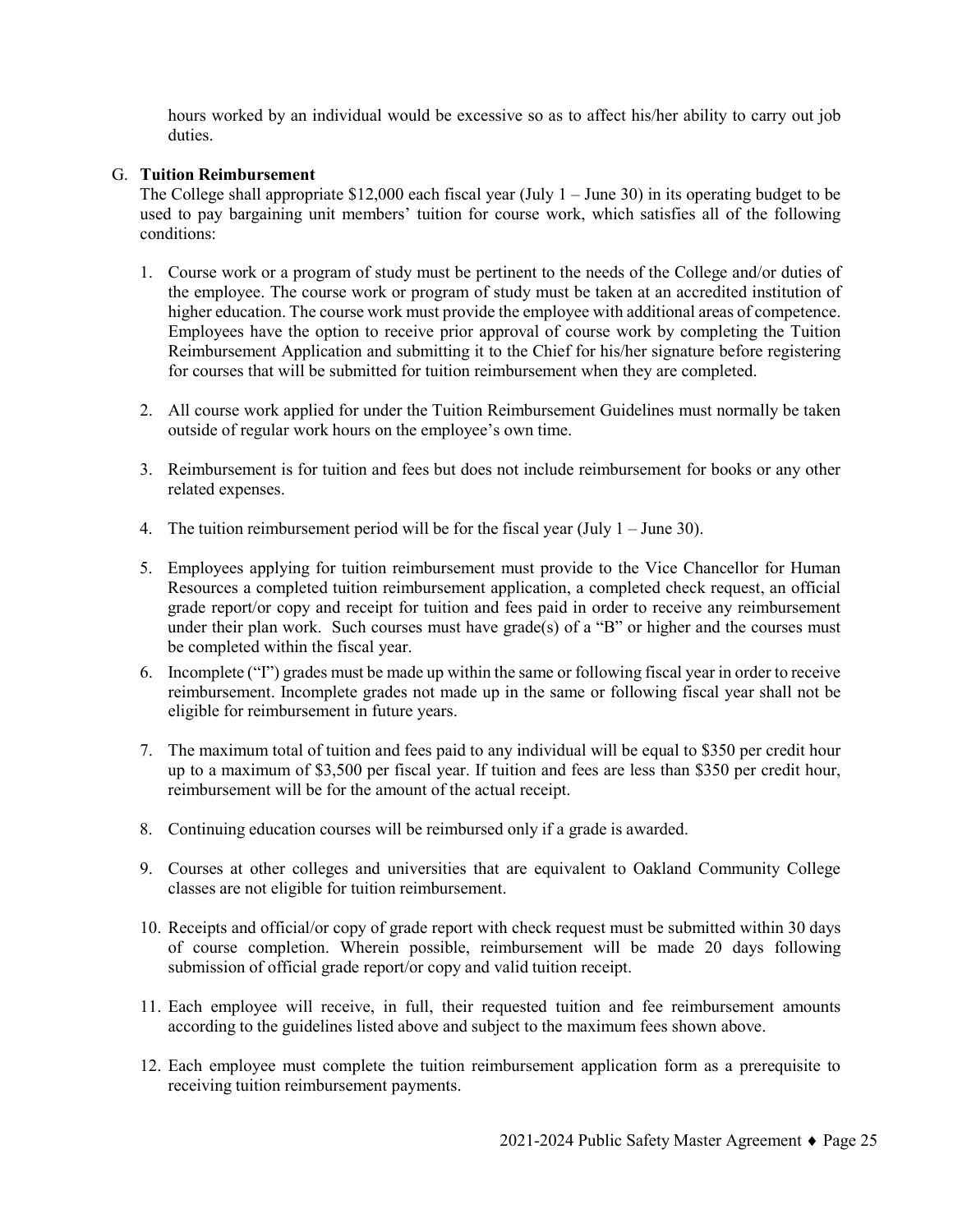#### <span id="page-28-0"></span>H. **Campus Transfer and Mileage Allowance**

Officers working an overtime shift at a geographically different campus from their home campus on the same calendar day shall be paid for mileage between campuses when using their personal vehicle to travel between campuses. The officer shall complete the College's Expense Report (Form FSO2) as proof of miles traveled.

#### <span id="page-28-1"></span>**I. Internal Mail System**

The Association may use the Employer's internal mail system to communicate with bargaining unit members, provided such use does not violate applicable laws or regulations.

#### **ARTICLE 31 EXTRA CONTRACTUAL AGREEMENTS**

<span id="page-28-2"></span>The Employer agrees not to enter into any agreement with another labor organization during the life of this Agreement with respect to the employees covered by this Agreement; or any Agreement or Contract with the said employees, individually or collectively, which in any way conflicts with the terms or provisions of this Agreement, or which in any way affects wages, hours, or working conditions of said employees, or any individual employee, or which in any way may be considered a proper subject for collective bargaining. Any such agreement shall be null and void.

#### **ARTICLE 32 REST PERIODS**

- <span id="page-28-3"></span>A. Employees who work beyond their eight (8) hour shift shall receive a fifteen (15) minute rest period for each additional four (4) hours worked.
- B. The Union agrees to prevent abuses to this privilege.
- C. All employees shall receive a fifteen (15) minute rest period twice a day, the first to be prior to the meal period, and the second to be after the meal period.
- <span id="page-28-4"></span>D. Should their services be required, employees are considered to be on duty during rest periods.

#### **ARTICLE 33 BONDS**

Should the Employer require any employee to give bond, cash bond shall not be compulsory, and any premiums involved shall be paid by the Employer, whether initially or renewal. The primary obligation to procure the bond shall be paid by the Employer.

#### **ARTICLE 34 SEPARABILITY AND SAVINGS CLAUSE**

- <span id="page-28-5"></span>A. If any provisions of this Agreement should be held invalid by operation of law or by any tribunal of competent jurisdiction, or if compliance with or enforcement of any provision should be restrained by such tribunal pending a final determination as to its validity, the remainder of this Agreement, or the application of such provisions to persons or circumstances other than those as to which it has been held invalid or as to which compliance with or enforcement of has been restrained, shall not be affected thereby.
- B. In the event that any provision is held invalid or enforcement of or compliance with which has been restrained, as above set forth, the parties affected, thereby, shall enter into immediate collective

2021-2024 Public Safety Master Agreement ♦ Page 26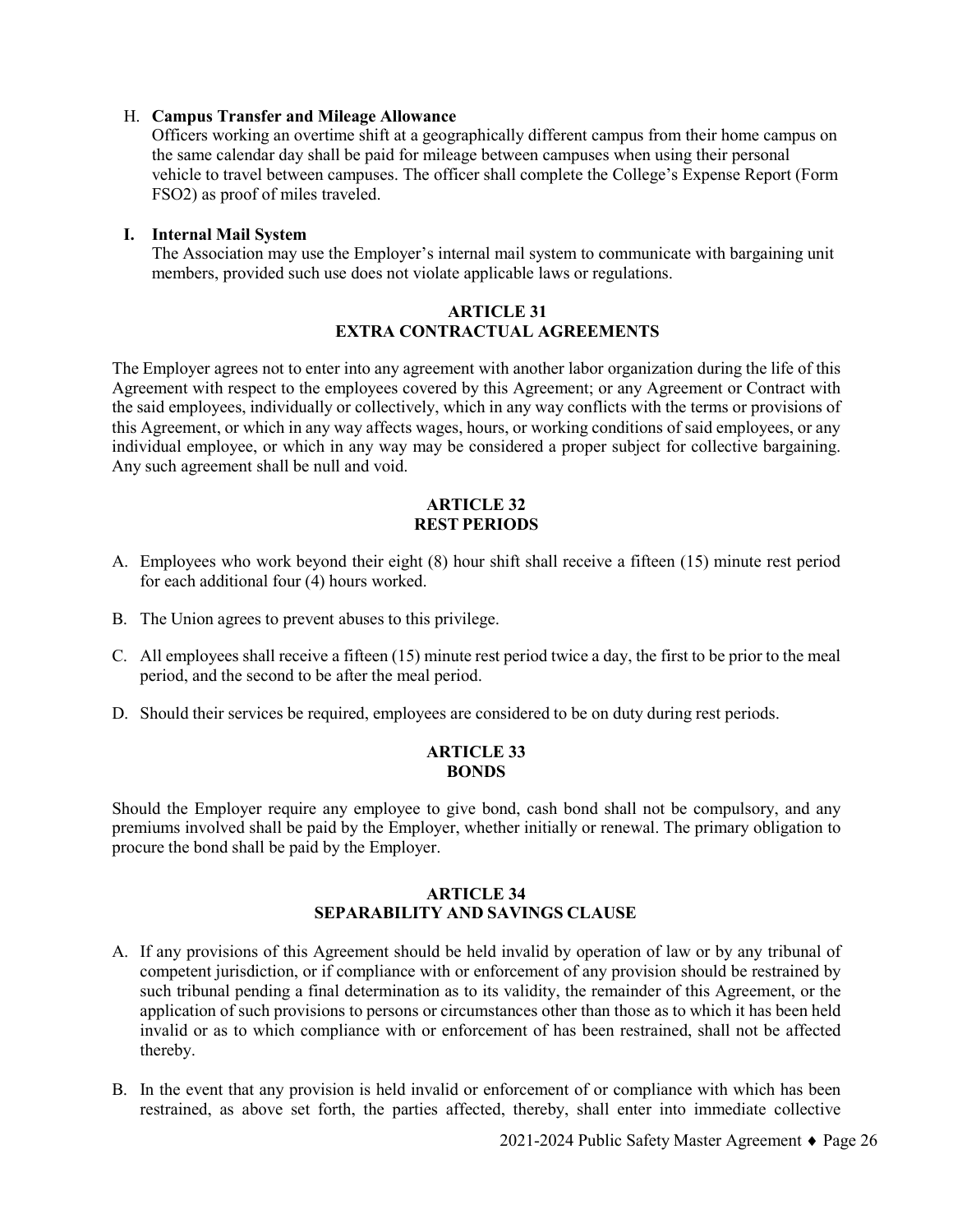bargaining negotiations, upon the request of the Union and/or the Employer for the purpose of arriving at a mutually satisfactory replacement for such provision during the period of invalidity or restraint.

#### **ARTICLE 35 VACANCIES/POSTINGS**

- <span id="page-29-0"></span>A. Whenever a bargaining unit vacancy is authorized to be filled, it will be first offered on a seniority basis, within 30 days, to those full-time officers at the campus where the vacancy occurs; any resulting vacancies shall be posted college-wide and filled based on seniority.
- B. During the pendency of the vacancy, coverage will be offered to full-time officers at the campus based on seniority.
- C. After a vacancy is authorized to be filled, the College shall form a screening committee in accordance with the College's established hiring practices. The committee will be comprised of one or two Lieutenants, the Union President or designee, and up to two additional individuals named by the Chief. The primary goal of the committee is to identify the most qualified applicants for the positionand recommend finalists to the Chief.
- D. In the event of a vacancy or a newly created position, Employees who meet the qualifications of the position shall be given the opportunity to request transfer on the basis of seniority. In such cases, all vacancies and newly created positions shall be posted on the College's intranet at least seven (7) working days prior to filling such vacancy or newly created position. All postings shall include job descriptions. Job classifications and qualifications for all posted positions will be evaluated in the Human Resources Department upon request. Where qualifications and other criteria are equal, seniority will prevail. Should there be no bids by qualified members of the bargaining unit, the position shall be available to applicants from outside the unit.
- E. In the event an employee who is eligible to bid on such posted job is off because of sickness or vacation, the Employer shall make a reasonable effort to contact and advise such employee of any such newly posted job or jobs.
- F. Shift preference selection shall be available to each bargaining unit member on an annual basis at each campus. Seniority shall prevail on bidding for shift assignments at each campus; such bidding shall take place, as determined by the Chief of Public Safety, a minimum of 30 days prior to the beginningof each fiscal year. Resulting shift assignments shall be effective for the following fiscal year, from July 1 through June 30. Any vacancies filled pursuant to the procedures specified in paragraph 1 aboveshall not be subject to the shift preference procedure until the following year.

#### **ARTICLE 36 STANDARD OPERATING PROCEDURE MANUAL**

<span id="page-29-1"></span>A standard operating procedure manual will be developed and adopted by the Administration to be used to clarify the scope of work, duties, general rules and regulations and operation of the Department. The employees of the Department shall have an opportunity to consult and recommend changes in duties, rules, and regulations. Job descriptions for Public Safety Officer, Lieutenant and Chief of Public Safety shallbe maintained in the manual.

The procedure for selecting Public Safety Officers for the Lieutenant positions shall be included in the Standard Operating Procedure Manual and shall be changed only after meeting to discuss such changes with the Union leadership.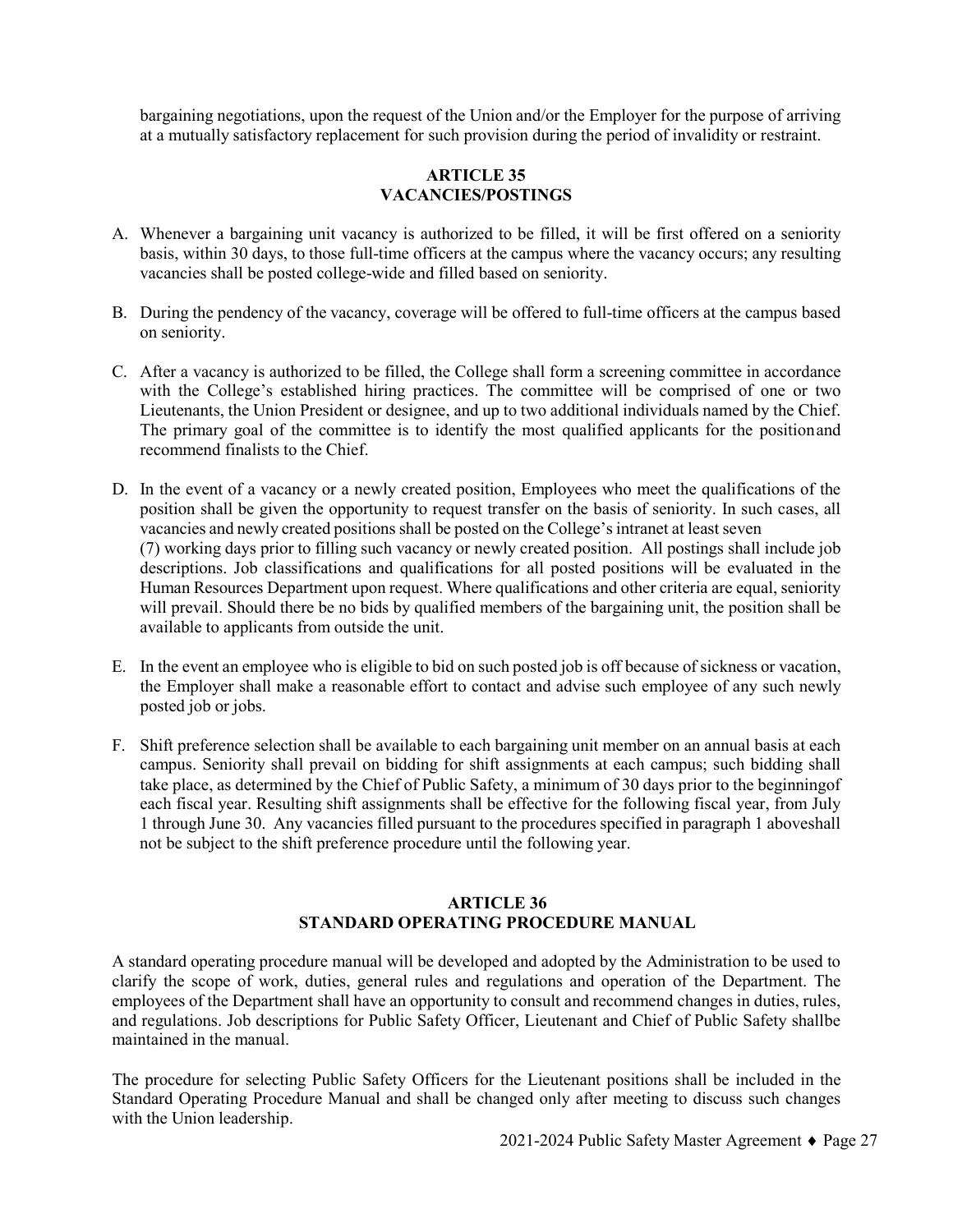#### **ARTICLE 37 REPLACEMENTS FOR LONG TERM ABSENCES**

<span id="page-30-0"></span>When an employee has been absent from work for one year, the College shall contact the Employee's physician to obtain a written prognosis regarding the employees return to his/her position. TheCollege may also require the employee to have an independent medical examination at the expense of the College. If the prognosis indicates that the employee is not presently fit for work and that the disability will continue beyond what the Employer considers a reasonable period, the position shall be posted in accordance with Article 35, and the employee shall be laid off and cease to accrue seniority.

For employees whose prognosis allows them to return to work he/she shall be placed in positions in the following order:

- 1. Employee's former position.
- 2. Vacancies in the prior classification.
- 3. Replace temporary employee in the prior classification.
- 4. Vacancy in any classification for which he/she is qualified.
- 5. Replace temporary employee in any classification for which he/she is qualified.

If such an employee returns to a lower-paid classification, he/she shall receive the prevailing rate of pay for the classification he/she held prior to the beginning of the absence, until such time as a vacancy occurs in the prior classification. That vacancy shall be automatically awarded to the employee, provided he/she meets the state requirements for the position.

If there are no positions available as described above, the individual shall exercise his/her seniority to displace the least senior employee in the unit, provided the individual is qualified to perform that position. If there is no employee with less seniority in a position the individual is qualified to perform, he/she will be laid off. Recall rights shall be governed by Article 20(E).

<span id="page-30-1"></span>Medical, dental, vision, and Term Life and Accidental Death Insurance coverage for employees on LTD or workers compensation leave shall continue pursuant to the provisions of Articles 23 and 27.

#### **ARTICLE 38 SPECIAL CONFERENCES**

Special conferences on important matters will be arranged at a mutually agreed upon time between the Chief Steward and the designated representatives of the Employer upon request of either party. Such meetings shall involve a maximum of two representatives of the Police Officers Labor Council and two representatives of the Administration, unless additional representatives of either party are mutually agreed to. Arrangements for such special conferences shall be made in advance, and an agenda of matters to be taken up at the meetings shall be presented at the time the conference is requested. Matters taken up in special conferences shall be confined to those included in the agenda. These meetings may also be attended by a representative of the Police Officers Labor Council. Any employee attending a Special Conference during his/her normal hours shall not suffer loss of income.

#### **ARTICLE 39 SCOPE OF AGREEMENT**

<span id="page-30-2"></span>The parties acknowledge that, for the life of this Agreement, each voluntarily waives the right and each agrees that the other shall not be obligated to bargain collectively with respect to any subject or matter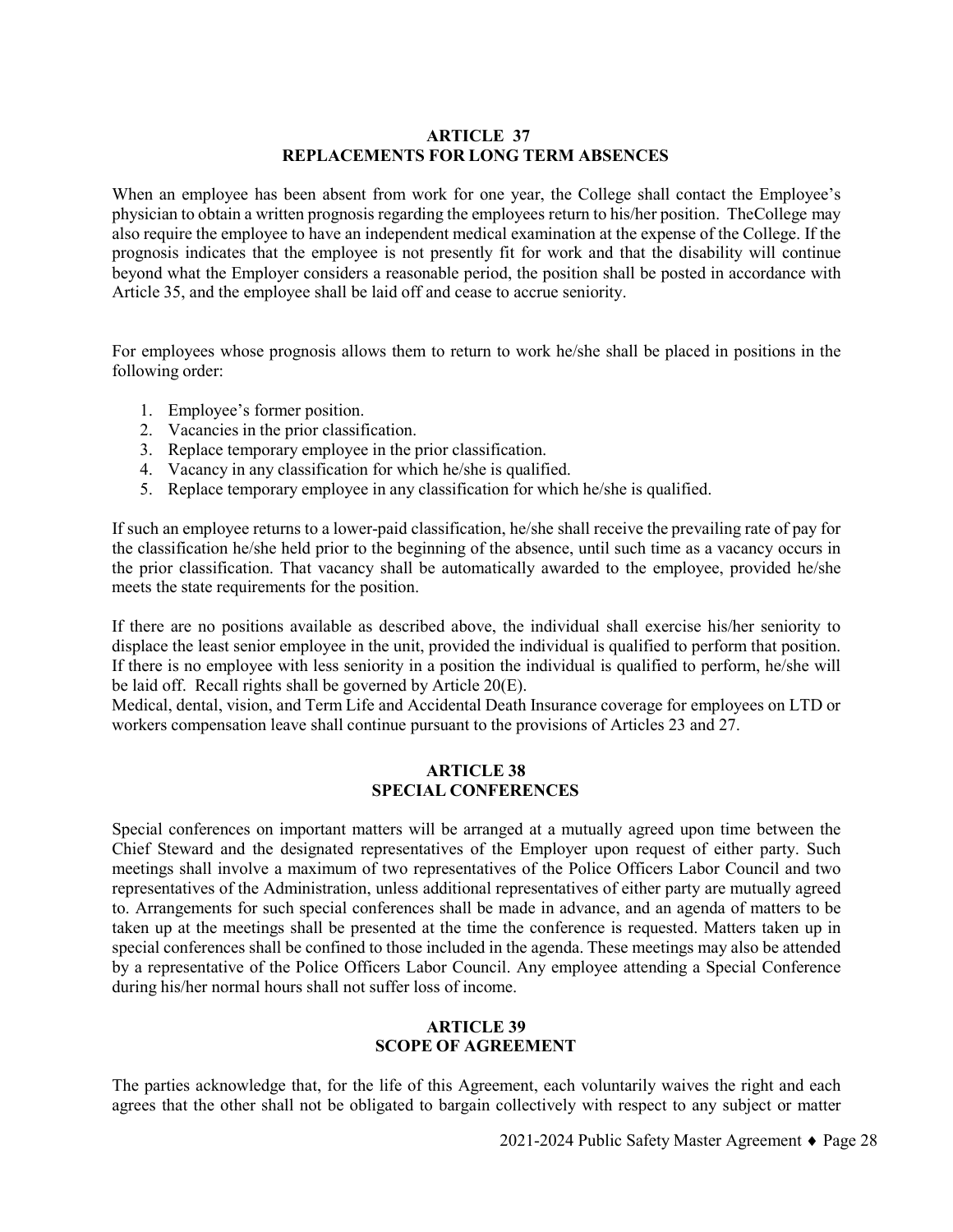<span id="page-31-0"></span>referred to or covered in this Agreement or with respect to any subject or matter not specifically referred to or covered in this Agreement, unless by mutual consent.

#### **ARTICLE 40 TERM OF CONTRACT**

- A. This Agreement shall be in force and effect from July 1, 2021, and shall continue untilJune 30, 2024.
- B. At least sixty (60) days prior to the termination of this Agreement, as herein provided, either party may give written notice of its desire to negotiate for renewal and modification, or a new contract. Meetings shall commence no later than twenty (20) days following delivery of such written notice and both parties shall enter into collective bargaining for the purpose of arriving at a just settlement. The respective parties shall be permitted all lawful economic recourse to support their request for revision if the parties fail to agree hereon.

#### **ARTICLE 41 PROMOTIONAL PROCESS –SERGEANT**

- <span id="page-31-1"></span>1. Only those employees with a minimum of five (5) years of law enforcement experience.
- 2. When the College determines to fill a Sergeant position, selection of the person to fill that position shall be based upon a testing and evaluation process consisting of three (3) parts:

| Written Examination | 100 points                                                 |
|---------------------|------------------------------------------------------------|
| Oral Examination    | 100 points                                                 |
| Seniority           | 1 point for each full year of service at OCC (Max 10 pts.) |

A passing score of 70% is required on the written examination to be considered for the position and move onto the oral examination. The written examination will be contracted by EMPCO Incorporated. The college will not be responsible to provide testing material. The written examination will consist of one to two textbooks, a current copy of the Michigan Compiled Laws, and the OCC Public Safety Policies. All answersto the written examination must be contained withinthe source materials.

- 3. The Oral Examination shall be administered and graded by a panel of three (3) people, consisting of a Public Safety Lieutenant, a College administrator, and either another College administrator or an external individual with law enforcement/public safety experience.
- 4. Seniority shall be calculated on a yearly basis, beginning from the applicant's date of hire and determined as of the posting date of the position. An applicant shall earn one point for each full year of employment. Portions of a year do not count toward seniority. Each applicant will therefore accrue one point for each full year of employment with a maximum of ten (10) years. These points will be added to the total of the written and oral examinations.
- 5. An applicant who does not pass the written test may review his/her testing materials and challenge the result within 24 hours of the review and is limited to no more than four questions.
- 2021-2024 Public Safety Master Agreement ♦ Page 29 6. The Chief of Public Safety shall have the right to choose among the top three candidates recommended by the committee. If the top-ranked candidate is not chosen, a written justification will be provided to those scoring higher than the chosen candidate, if requested. If there are no internal applicants with a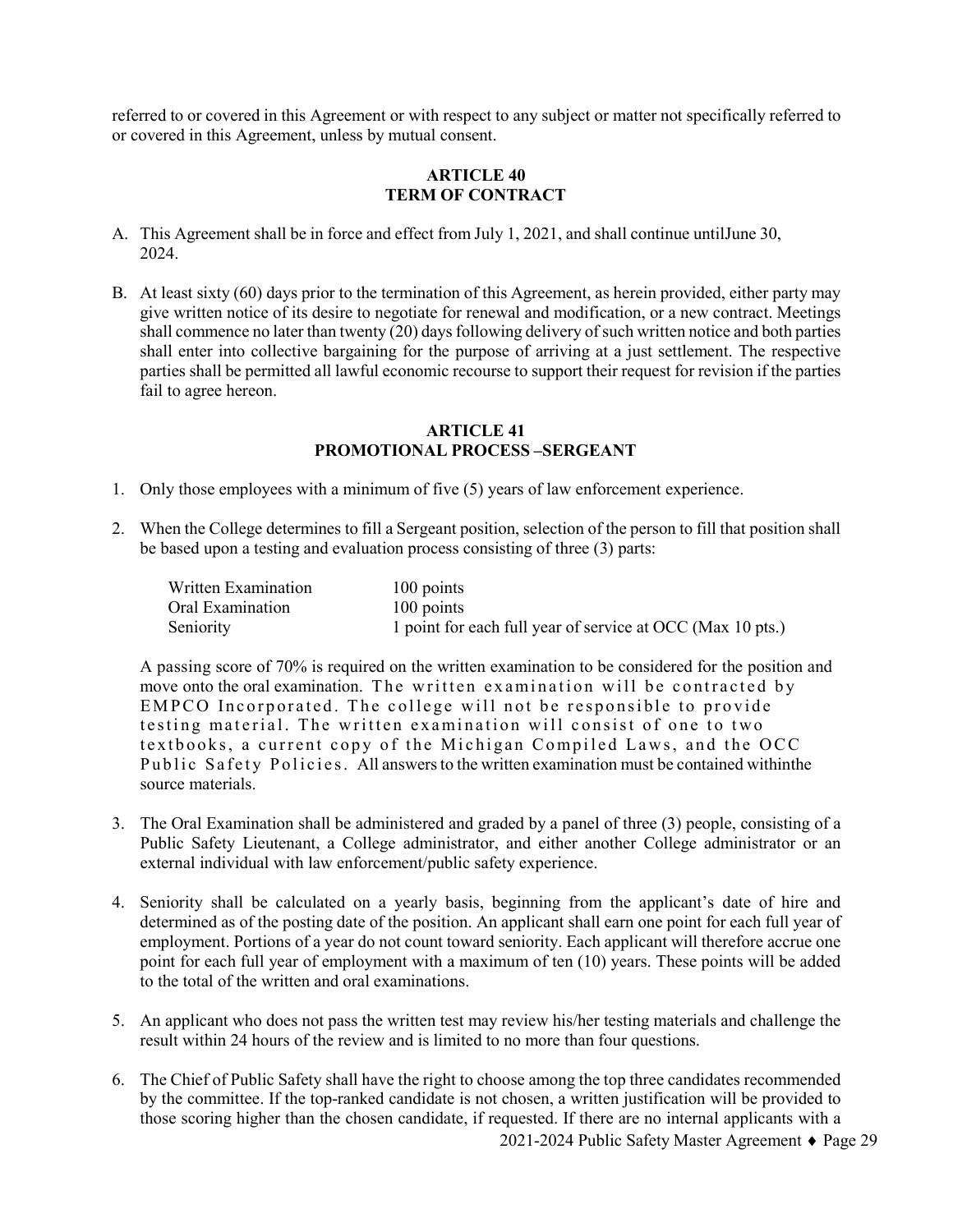score of at least 70 on the written exam, the College may select an external candidate to fill the position.

7. If a Public Safety employee is accepted for the position, he/she will have a one-year probationary period. Atany time prior to the end of the probation, the College or employee may determine that he/she shall return to his/her former position and the College may select from among the remaining candidates. Inthe alternative, a new search may be undertaken.

#### **ARTICLE 42 BUILDING ACCESS**

<span id="page-32-0"></span>The Vice Chancellor(s) or Associate Vice Chancellor(s) and his/her designees, as well as maintenance staff and their supervisors, shall have the right of access to College buildings to perform his/her necessary work without the presence of a Public Safety employee.

#### **ARTICLE 43 PERFORMANCE APPRAISAL**

<span id="page-32-1"></span>Each employee will be evaluated annually using the Public Safety Appraisal Form as provided in Appendix C. This evaluation is intended to improve performance of individuals and shall not be utilized for disciplinary purposes.

#### **ARTICLE 44 WELLNESS/PHYSICAL FITNESS PROGRAM**

<span id="page-32-2"></span>Jointly recognizing the importance of physical fitness, the College and the bargaining unit jointly support and encourage the active participation of all members in the College Wellness Program. When scheduling permits, bicycle officers will attend monthly bicycle training.

#### **ARTICLE 45 DRUG-FREE WORK ENVIRONMENT**

<span id="page-32-3"></span>Oakland Community College is committed to providing a safe, efficient and productive work environment for all employees. Using or being under the influence of drugs or alcohol on the job may pose serious safety and health risks. Consistent with Board policy requiring a drug-free workplace, the parties agree to incorporate by reference and abide by the Oakland County Sheriff's Department Drug Test Screening Policy for Sheriff's Department Employees, until such time as an alternative policy is developed in consultation with the Union and approved by the College.

#### **ARTICLE 46 STAFF DEVELOPMENT**

<span id="page-32-4"></span>An advisory team consisting of the Chief of Public Safety, one (1) Public Safety Lieutenant, and one (1) Public Safety unit officer designated by the Union will decide on the appropriate staff development activities for Public Safety employees in bargaining unit positions. If a mutual agreement on staff development activities is not reached by the advisory team, the Chief of Public Safety will have the discretion to determine such activities. Individuals may request supervisory approval to attend other staff development activities. Each bargaining unit member is encouraged to complete a number of staff development activities each contract year. Training activities that are considered a necessity as a Public Safety Officer will be included in acquiring Staff Development Activities (i.e. Fire Arms, CPR/AED, PPCT and ASR training).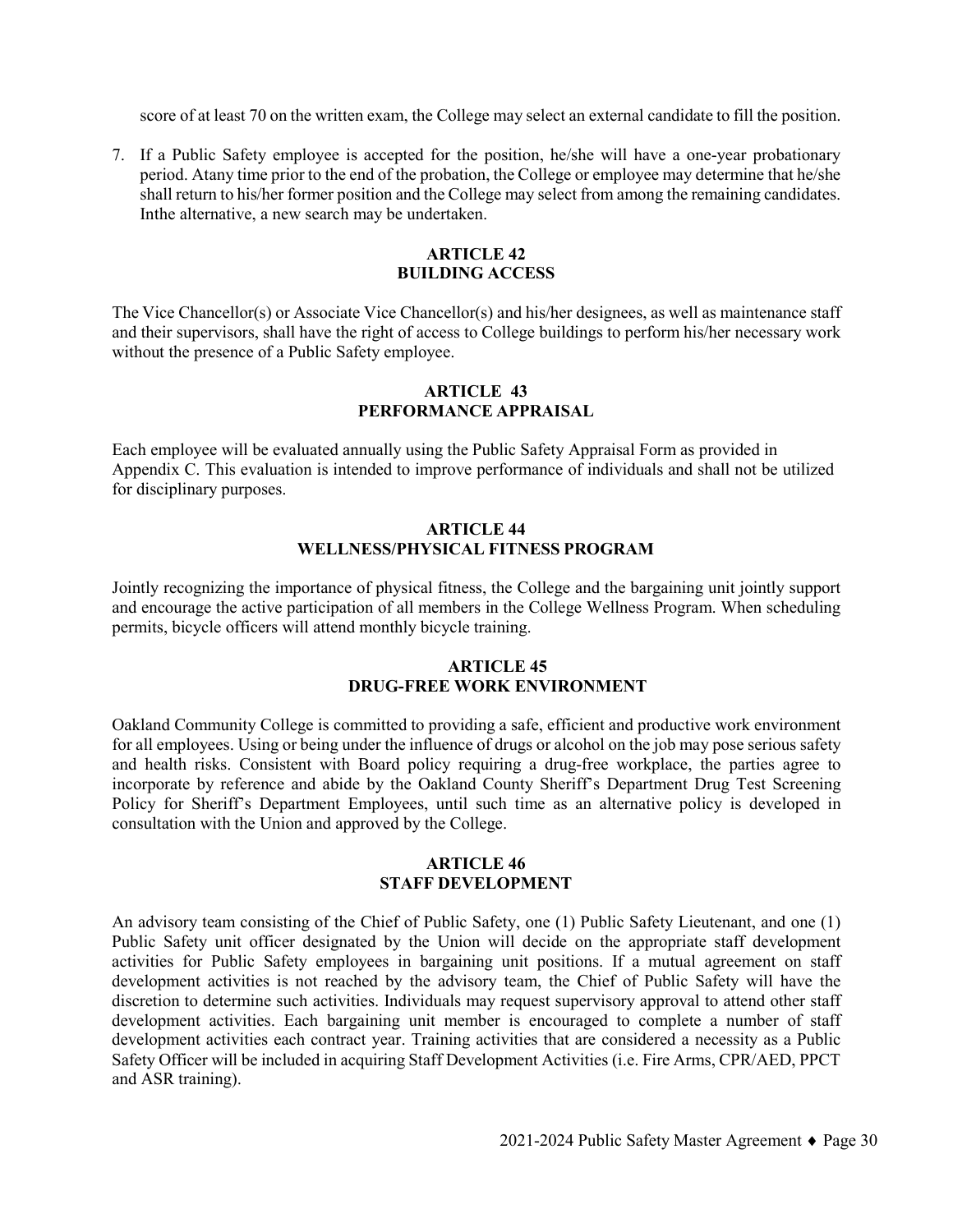#### <span id="page-33-0"></span>**ON BEHALF OF:**

#### **OAKLAND COMMUNITY COLLEGE POLICE OFFICERS LABOR COUNCIL**

Andre' L. Poplar Chet Kulesza Vice Chancellor for Human Resources & DEI POLC Representative

Donna J. Tuchowski David Dell

Director of Human Resources President

Robert M. Kelly<br>Executive Director of Facilities Operations<br>Wice President Executive Director of Facilities Operations

Paul Matynka Keith Birberick Chief of Public Safety Secretary

Dana Holt Human Resources Coordinator

Date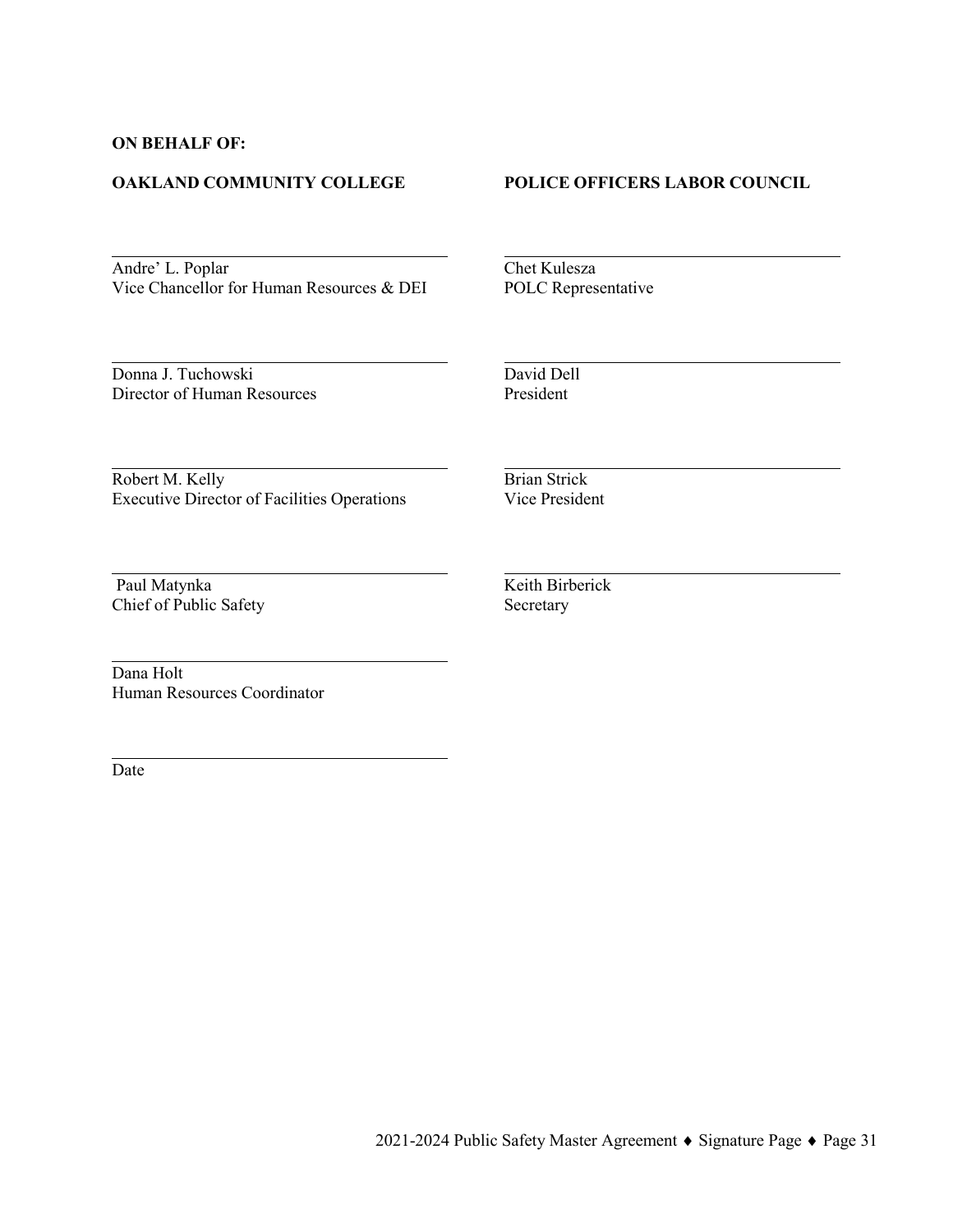#### **APPENDIX A-1**

#### **WAGES**

#### **July 1, 2021 – June 30, 2022**

<span id="page-34-0"></span>Public Safety personnel will be paid on an hourly basis as follows:

#### **A. Public Safety Officer**

| <b>Start</b>      | 23.42    |
|-------------------|----------|
| One year          | $26.00*$ |
| Two years         | 27.39    |
| After three years | 28.14    |

The Employer shall pay an additional seventy-five cents (\$0.75) per hour to those employees who work an after- noon shift, and seventy-five cents (\$0.75) per hour to those employees who work an evening shift as defined in Article 5(L).

\* Employees hired or promoted on or after January 1 and before June 30 are not eligible for the one-year increase until July 1 of the following fiscal year.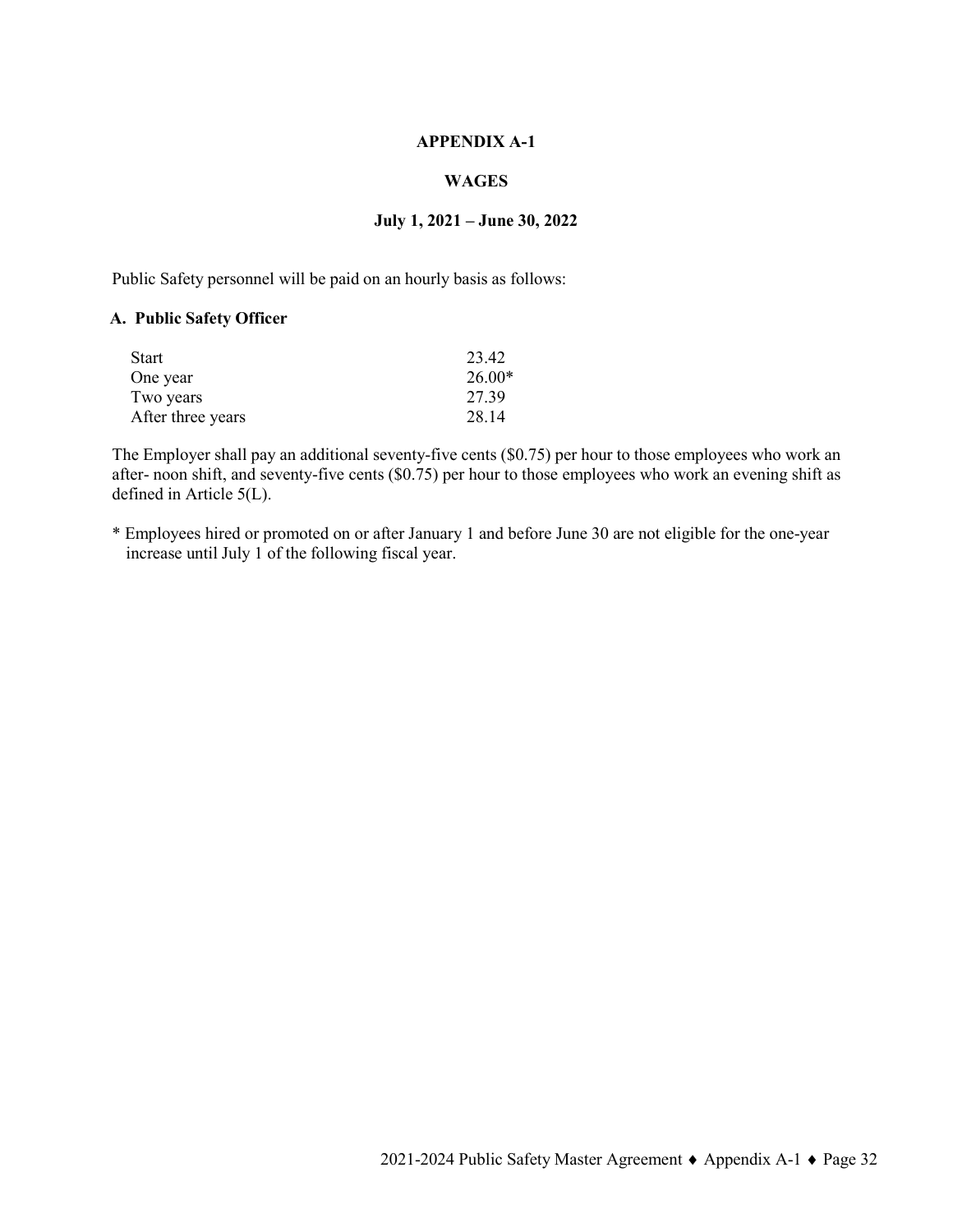#### **APPENDIX A-2**

#### **WAGES**

#### **July 1, 2022 – June 30, 2023**

<span id="page-35-0"></span>Public Safety personnel will be paid on an hourly basis as follows:

#### **A. Public Safety Officer**

| <b>Start</b>      | 23.89    |
|-------------------|----------|
| One year          | $26.52*$ |
| Two years         | 27.94    |
| After three years | 28.70    |

The Employer shall pay an additional seventy-five cents (\$0.75) per hour to those employees who work an after- noon shift, and seventy-five cents (\$0.75) per hour to those employees who work an evening shift as defined in Article 5(L).

\* Employees hired or promoted on or after January 1 and before June 30 are not eligible for the one-year increase until July 1 of the following fiscal year.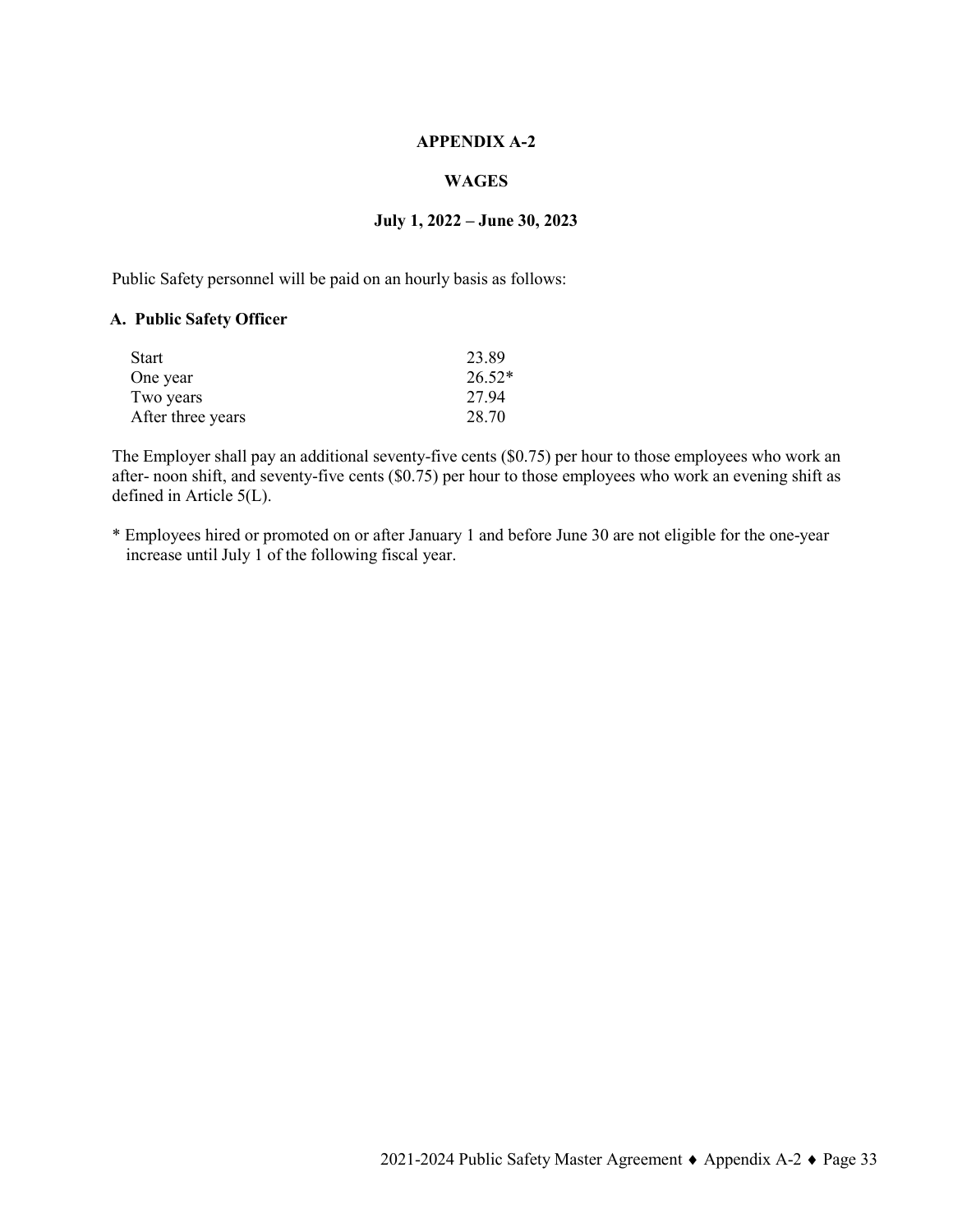#### **APPENDIX A-3**

#### **WAGES**

#### July 1, 2023 – June 30, 2024

<span id="page-36-0"></span>Public Safety personnel will be paid on an hourly basis as follows:

#### **A. Public Safety Officer**

| <b>Start</b>      | 24.37    |
|-------------------|----------|
| One year          | $27.05*$ |
| Two years         | 28.50    |
| After three years | 29.28    |

The Employer shall pay an additional seventy-five cents (\$0.75) per hour to those employees who work an after- noon shift, and seventy-five cents (\$0.75) per hour to those employees who work an evening shift as defined in Article 5(L).

\* Employees hired or promoted on or after January 1 and before June 30 are not eligible for the one year increase until July 1 of the following fiscal year.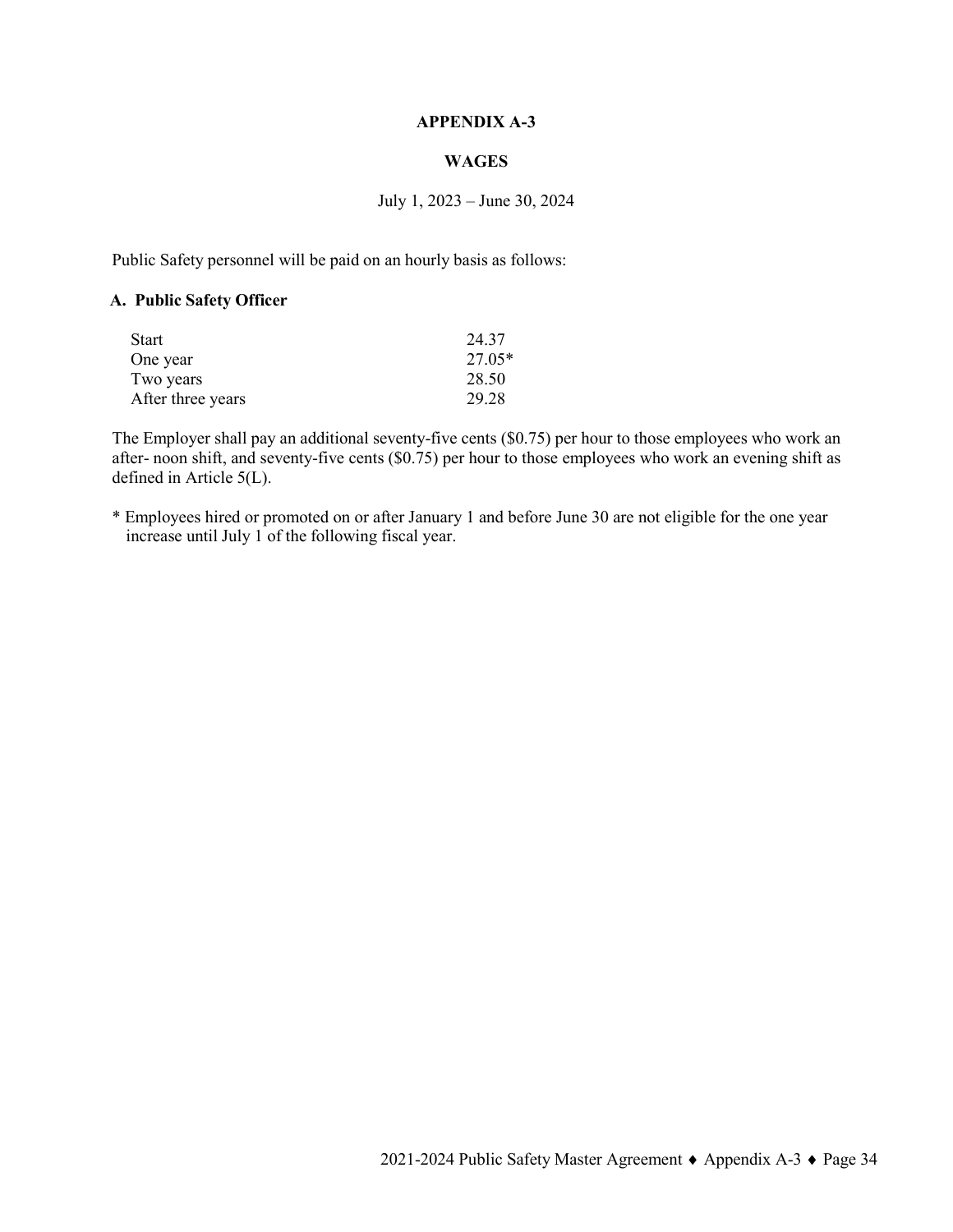#### **APPENDIX B**

#### **BENEFITS**

<span id="page-37-0"></span>The College shall pay its share of the costs for Benefits specified below. Benefits shall be terminated when an employee is officially separated from the College; is totally and continuously disabled and unable to return to work; or when the employee fails to return from an approved health or sick leave within three (3) working days after end of such leave. Health, dental, vision and life insurance coverage for bargaining unit members on long-term disability or workers' compensation leaves shall be limited as set forth in Article 23(E). All coverage listed below shall commence the first day of the month following date of hire.

All coverage shall be subject to the provisions and requirements of the policies and shall not be subject to Article 19 (Grievance Procedure) of this Agreement.

The College shall contribute the same amount of dollars for benefits for employees beyond age 70 as for those less than age 70. Such dollar amount shall be used to purchase as much coverage as possible, but may not equal the coverage provided for employees less than 65 years of age. If coverage is not available,or cost-prohibitive, the employees shall receive the benefit cost as a supplement to salary.

The College will provide benefits in compliance with all state and federal regulations.

<span id="page-37-1"></span>Benefits will be provided under the Public Safety Flexible Compensation Program (see program booklet).

#### **1. MEDICAL INSURANCE**

Medical coverage is effective the first day of the month following date of hire for the bargaining unit members and their eligible dependents.

Effective January 1, 2016:

For each eligible employee who elects to receive medical coverage from the College, the College will pay monthly for the actual premium cost and/or illustrated rate cost for such medical coverage up to the hard cap threshold as determined by the State of Michigan on an annual basis, divided by 12.

By law, these amounts are subject to annual adjustment by the State for each calendar year (January 1st – December 31<sup>st</sup>). The annual hard cap amounts as established by the State will be accounted for by the College during the health insurance open enrollment period provided for employees. Notwithstanding this provision, the College's Board of Trustees retains its right to elect any option (i.e. 80%/20%) provided under Michigan law relative to employer medical insurance coverage contributions on an annual basis.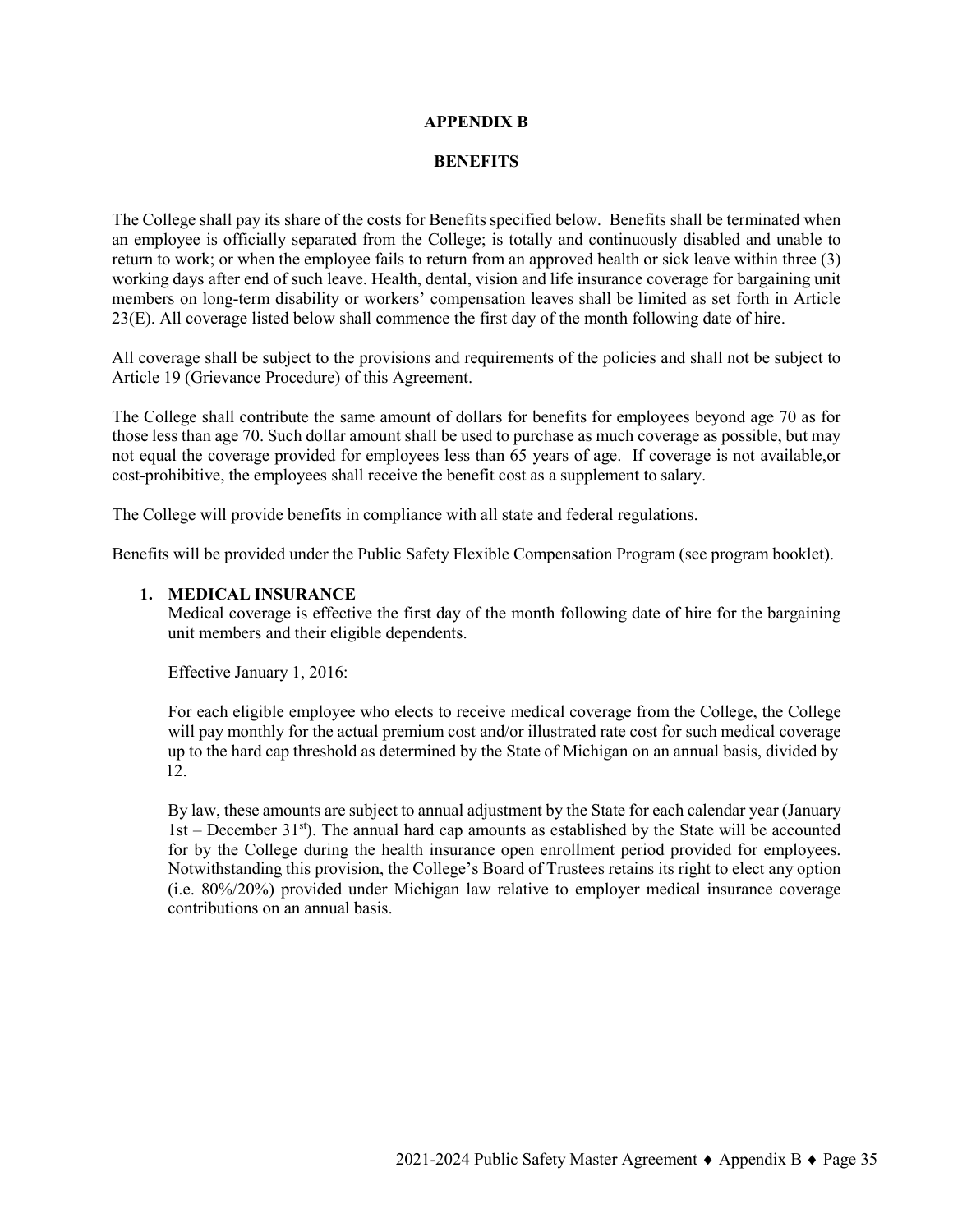The medical coverage plan options provided for the College's exempt management employees will be provided to employees as plan options for elected coverage. Summary Plan Descriptions for each medical coverage plan option offered by the College will be provided to existing employees during the annual health insurance open enrollment period and to new employees upon hire.

At any point during the term of this Agreement, the College may seek quotes from reliable medical carriers/providers for either the existing deductible, co-pay, co-insurance and/or prescription drug card levels, or alternative medical coverage plan designs. Upon request, representatives for the Union agree to meet with the College to review and discuss these quotes with the understanding that any change(s) in benefit level(s) is/are subject to negotiation by the parties.

| Option  | Cost to Employee | Cash Refund |
|---------|------------------|-------------|
| Opt Out |                  | \$2000      |

Written proof of insurance coverage elsewhere is required for Opt-Out. A bargaining unit member or spouse cannot be enrolled in any OCC benefit, as both the subscriber and as a spouse. In the case of both parents being eligible for OCC benefits, dependents are eligible for coverage under only one parent.

Employees who opt out of an OCC medical plan but are covered under an OCC medical plan through their spouse will not receive this opt-out payment.

The cost sharing payments, if any, shall be made through pre-tax payroll deduction.

#### <span id="page-38-0"></span>**2. SHORT-TERM DISABILITY**

Weekly benefits are provided subject to proof of loss requirements, payable when the employee is disabled due to illness or injury. Weekly benefit applies on the date the period of disability begins. However, the benefit is payable for the period the disability continues after the elimination period of fourteen (14) calendar days. Accumulated sick days, if any, will be used to satisfy the fourteen (14) calendar day elimination period for short-term disability benefits. The benefit will not

be payable for longer than the maximum duration of ninety (90) days for one continuous periodof disability, whether from one or more causes. Notification of intent by a bargaining unit memberto file for short-term disability benefits must be received in the Human Resources Department (verbally or in writing) within ten (10) working days of the employees' first day off work. Benefits are payable only while under continuous care of a licensed physician. The College/and or the insurance carrier reserves the right to designate a licensed physician in order to conduct an independent medical exam. Sick and vacation days do not accrue while on short-term disability.

|         | Amount of          | Annual Cost | Annual      |
|---------|--------------------|-------------|-------------|
| Options | Coverage           | to Employee | Cash Refund |
| Core    | 70% of base salary |             |             |

Officers may use accrued sick leave time in one-quarter  $\frac{1}{4}$  day [two (2) hour] increments in instances of short-term disability unless otherwise limited/restricted by the carrier.

#### <span id="page-38-1"></span>**3. LONG-TERM DISABILITY**

Long-term disability benefits provide income if a bargaining unit member is unable to work for a prolonged period. If a bargaining unit member becomes disabled and is eligible for benefits, he/she will continue to receive health, dental, vision and life insurance coverage for a period of one (1) year or the length of the employee's seniority, whichever isshorter. Benefits begin after a qualifying period which is the greatest of ninety (90) days or the applicable period of long-term disability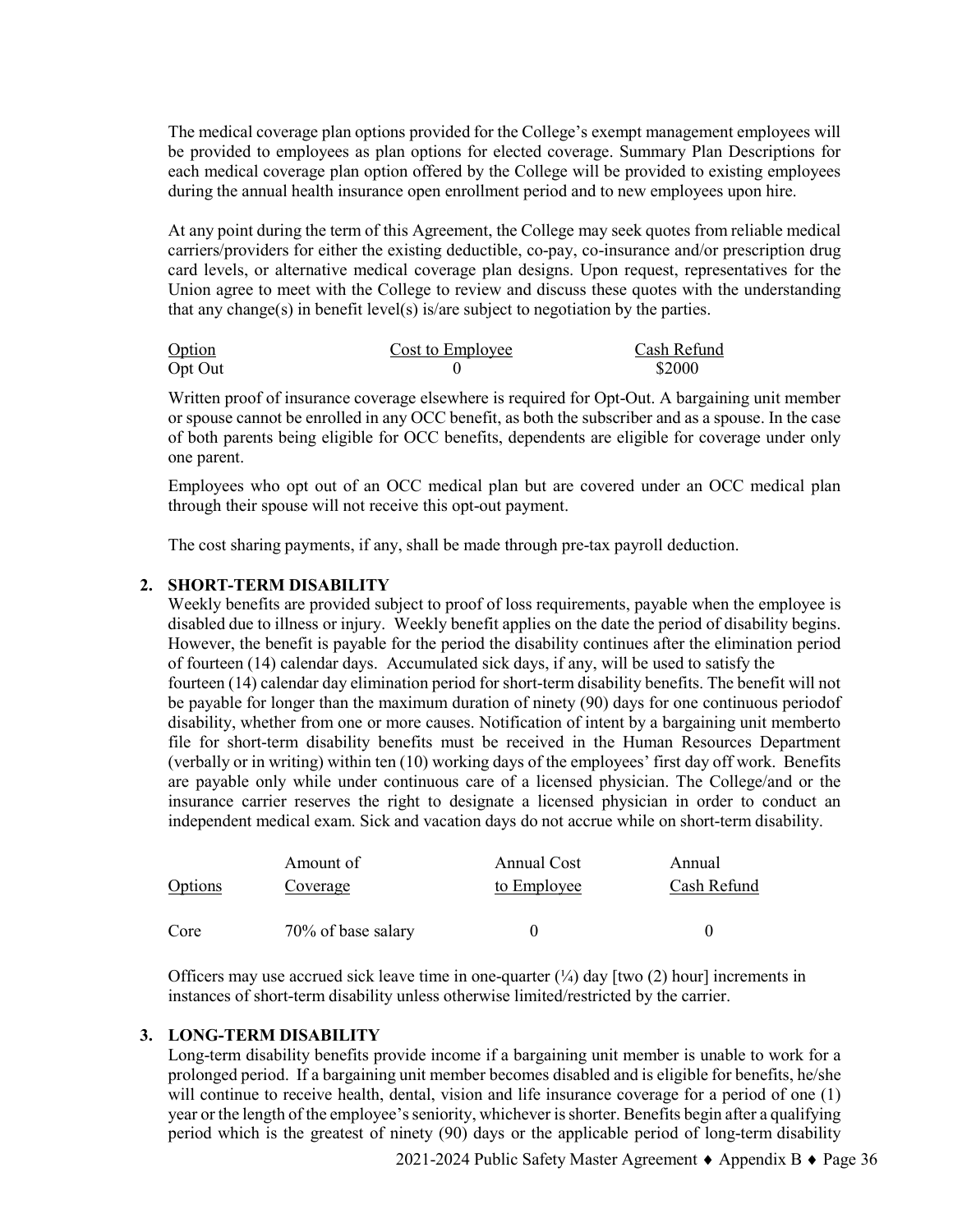eligibility. Proof of disability from the employee's physician is required. The College and/or the insurance carrier reserves the right to designate a physician at its discretion in order to conduct an independent medical examination. Long-term disability benefits are coordinated with other benefits such as Social Security, Workers' Compensation, and pension benefits. Sick and vacation days do not accrue while a bargaining unit member is on long-term disability leave.

|         | Amount of          | Annual Cost | Annual       | Monthly         |
|---------|--------------------|-------------|--------------|-----------------|
| Options | Coverage           | To Employee | Cash Refund  | Maximum Benefit |
| Core    | 70% of base salary |             | $\mathbf{u}$ | \$10,000        |

In accordance with the 1978 Age Discrimination in Employment Act Amendments and Final Interpretive Bulletin by the Department of Labor, the following shall apply: If disability occurs at age 60 or before, benefits will cease at 65. If disability occurs after age 60, benefits will cease five (5) years after disablement or at age 70, whichever occurs first. If long-term disability benefits commence at age 69 or older, benefits will be paid for twelve months.

In the event an employee is on long-term disability leave and is eligible for benefits, his/her health, dental, vision and life insurance coverage will be limited to a period of one (1) year.

Officers may use accrued sick leave time in one-quarter  $(\frac{1}{4})$  day [two (2) hour] increments in instances of long-term disability unless otherwise limited/restricted by the carrier.

#### <span id="page-39-0"></span>**4. DENTAL**

Dental care insurance is effective the first day of the month following date of hire for bargaining unit members and their eligible dependents.

|         |         |          | Ortho   |          |             |
|---------|---------|----------|---------|----------|-------------|
|         | Annual  |          | Life    | Cost to  |             |
| Options | Benefit | $Co-Pav$ | Benefit | Employee | Cash Refund |
| Core    | \$1,100 | 90/10    | \$3,000 |          |             |

Note: Routine oral exams are currently covered at 100% twice a year. These exams are considered Class I services and do not apply to the annual maximum.

| The annual maximum for Class I, II, and III services shall be no less than: | \$1,100 |
|-----------------------------------------------------------------------------|---------|
| The lifetime maximum for Class IV services shall be no less than:           | \$3,000 |

#### <span id="page-39-1"></span>**5. VISION INSURANCE**

A full-time employee and dependents shall be covered by NVA Vision Care Plan or its equivalent (as determined by the Administration).

Vision care insurance is effective the first day of the month following date of hire for bargaining unit members and their eligible dependents.

|                |                | Core    | <b>Opt Out</b> |
|----------------|----------------|---------|----------------|
| Exams          |                | \$45 MD |                |
|                |                | \$35 OD |                |
| Lenses: Single |                | \$42    |                |
|                | <b>Bifocal</b> | \$70    |                |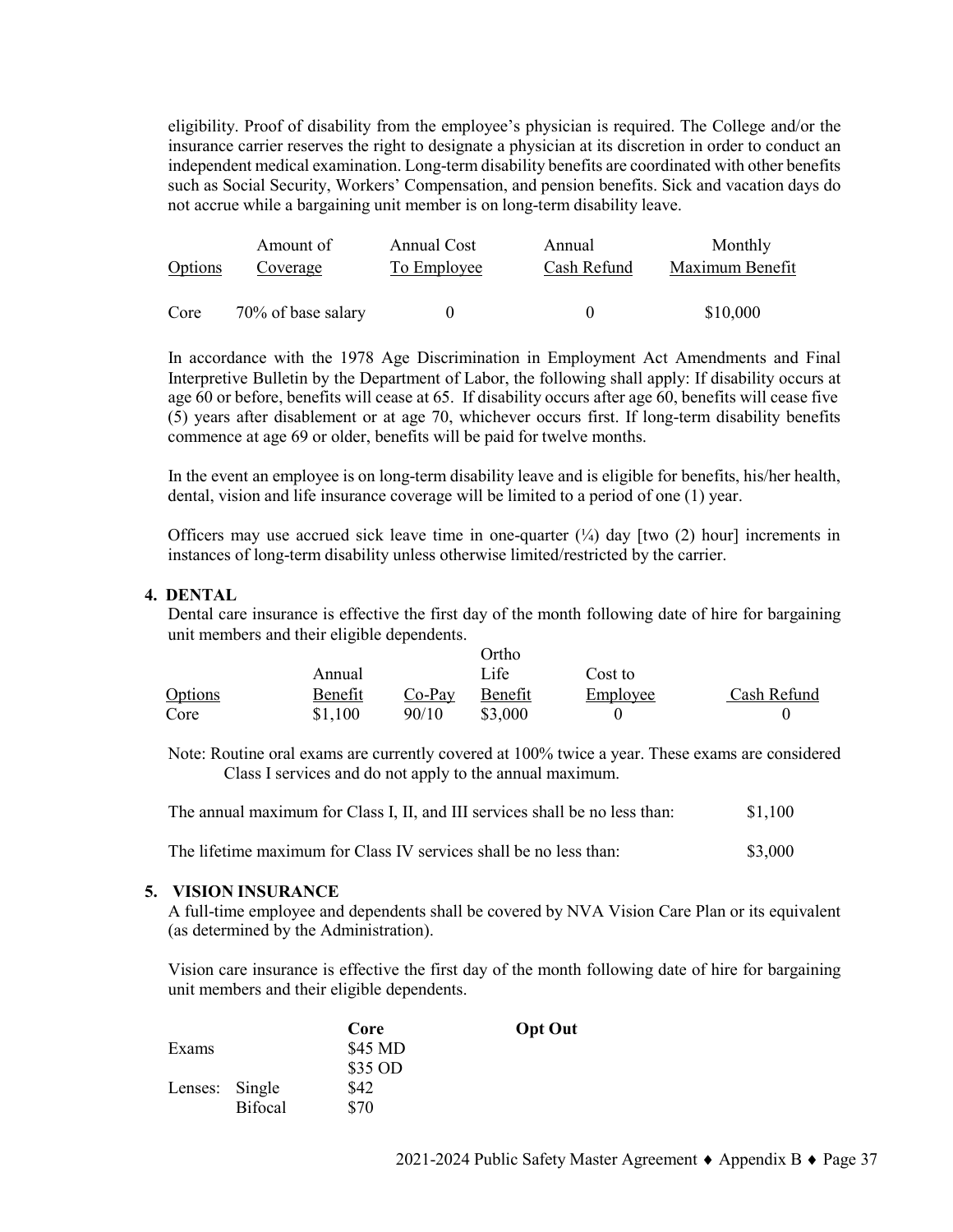| Trifocal<br>Frames | \$84<br>\$55 |             |
|--------------------|--------------|-------------|
| Contacts           | \$125        |             |
|                    | No Refund    | \$24 refund |

### <span id="page-40-0"></span>**6. LIFE INSURANCE**

Term Life

Term life insurance is effective the first day of the month following date of hire. The benefit will be paid to the bargaining unit member's designated beneficiary. In the event of accidental death, the insurance will pay double the specified amount.

| Amount of       | Annual Cost | Annual      |
|-----------------|-------------|-------------|
| <u>Coverage</u> | to Employee | Cash Refund |
| \$120,000       |             |             |

Coverage shall be reduced beginning at age 65 according to the following table:

| <u>Age</u>   | <b>Percent of Age 65 Benefit</b> |
|--------------|----------------------------------|
| $65 - 69$    | 65%                              |
| $70 - 74$    | 45%                              |
| $75 - 79$    | 30%                              |
| 80 and older | 20%                              |

#### Additional Optional Term Life

Optional term life insurance is available in an amount up to \$500,000 at the bargaining unit member's expense through payroll deduction at rates established for the employee's specific age group. Optional term life insurance will require evidence of insurability and may be obtained only during regularly established enrollment periods.

Coverage shall be reduced beginning at age 70 according to the following table:

| <u>Age</u>   | <b>Percent of Age 70 Benefit</b> |
|--------------|----------------------------------|
| $70 - 74$    | 65%                              |
| $75 - 79$    | 45%                              |
| $80 - 84$    | 30%                              |
| $85 - 89$    | 20 <sup>%</sup>                  |
| 90 and older | 15%                              |

Employees shall have the right to convert such life insurance to Ordinary Life Coverage at their expense within thirty-one (31) days following termination. Optional benefits will be provided under the Public Safety Flexible Compensation Program (see program booklet for details).

#### <span id="page-40-1"></span>**7. EMPLOYEE FLEXIBLE SPENDING/REIMBURSEMENT ACCOUNT**

Employee Flexible Spending/Reimbursement Accounts may be established effective the first day of the second full month following the date of hire, subject to open enrollment periods. A bargaining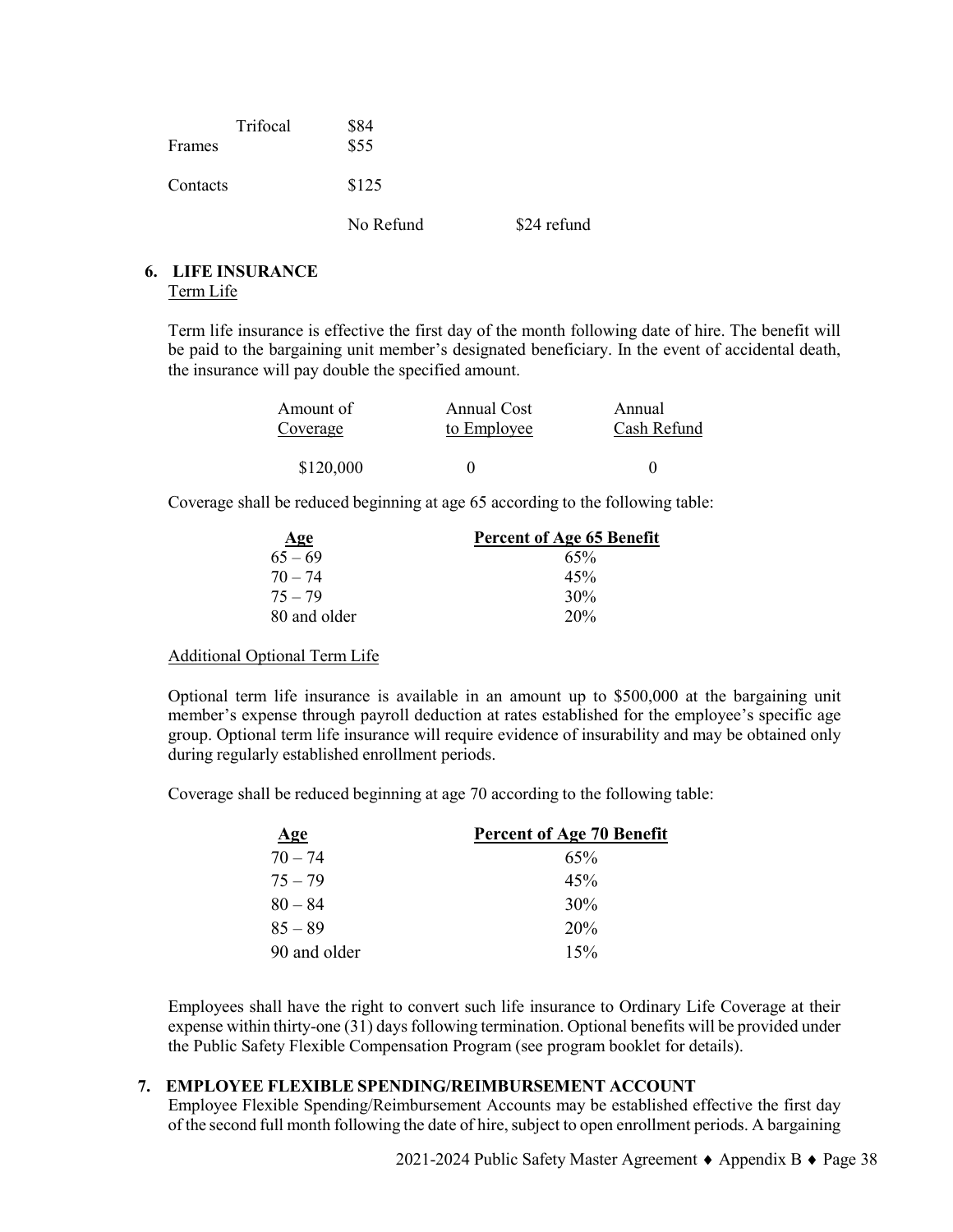unit member may utilize the Employee Flexible Spending/Reimbursement Account to pay a portion of his/her out-of-pocket uninsured Health Care Dependent Care Expenses and Adoption Expenses with pre-tax dollars.

The Flexible Spending Accounts are administered in accordance with applicable IRS regulations and restrictions and minimum and/or maximum dollar limits on employee contributions shall be consistent with the limits determined by the IRS.

- NOTE: Bargaining unit members shall have the opportunity to select different options on an annual basis during open enrollment for benefits listed in Items 1 through 7 above. The annual open enrollment period will be during November of each year, with an effective date of January 1 each year.
- <span id="page-41-0"></span>**8. WHOLE LIFE INSURANCE PORTABLE PROGRAM** (permanent life insurance programs) Whole Life portable insurance is effective upon enrollment and application for bargaining unit members and their dependents who may be eligible for coverage. Costs are based on age/insurability/minimum premiums. The union member pays 100% of premium through payroll

#### <span id="page-41-1"></span>**9. TAX-DEFERRED ANNUITIES – SALARY REDUCTION PLAN**

- Eligible upon enrollment and application if not previously a member.
- Employees may reduce their salary for contribution in accordance with the Internal Revenue Codeof 1954, as amended, and the regulations thereunder.
- Employees may not enroll with more than two (2) vendors at a time.

#### <span id="page-41-2"></span>**10. WORKERS' COMPENSATION**

- Eligible upon employment
- Benefits per schedule established by law for accidents or illness directly attributable to employment.
- Sick days accrue at one-half the normal rate (1/2 day per month) while a bargaining member is on workers' compensation leave; vacation days do not accrue.

#### <span id="page-41-3"></span>**11. SOCIAL SECURITY**

- Paid by the College and employee.
- Eligible upon employment; participation required.
- Retirement benefits available pursuant to enabling legislation.

#### <span id="page-41-4"></span>**12. MICHIGAN PUBLIC SCHOOL EMPLOYEES RETIREMENT SYSTEM**

- Paid by the College with the MIPS portion paid by the employee.
- Eligibility as determined by enabling Legislation.
- Benefits based on years of service and average earnings.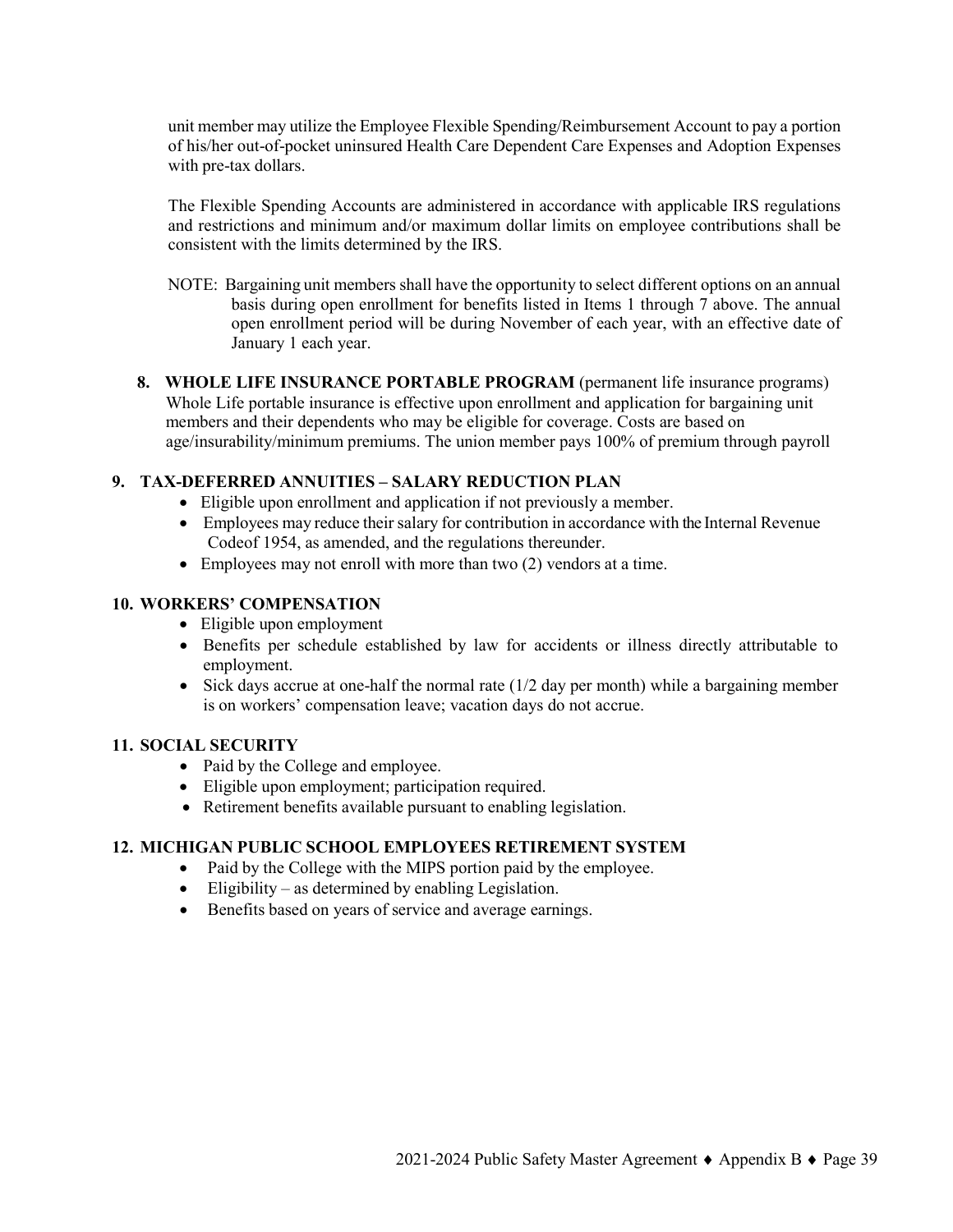#### **APPENDIX C OAKLAND COMMUNITY COLLEGE PUBLIC SAFETY APPRAISAL FORM**

<span id="page-42-0"></span>Employee Name Date Date

Job Title Campus Campus Campus Campus Campus Campus Campus Campus Campus Campus Campus Campus Campus Campus Campus Campus Campus Campus Campus Campus Campus Campus Campus Campus Campus Campus Campus Campus Campus Campus Ca

Rating Period

Unsatisfactory (1) Needs Improvement (2) Satisfactory (3) Very Good (4) Outstanding (5)

#### **DEFINITIONS OF DEGREES OF PERFORMANCE**

- 1. **Unsatisfactory** performance does not meet the requirements of the position.
- 2. **Needs Improvement** performance is marginal. Employee requires constant supervision. Barely meets minimum standards.
- 3. **Satisfactory** performance is that which meets the requirements of the position. The position is being covered in an adequate manner and the responsibilities are being handled adequately.
- 4. **Very Good** performance is marked by initiative and high quality and quantity of work. Employee regularly makes valuable contributions to the organization. Judgments are sound andemployee demonstrates knowledge and mastery of his/her position.
- 5. **Outstanding** performance is consistently characterized by exceptionally high quality work that leaves little or nothing to be desired. Employee repeatedly makes contributions to the organization which are far above the requirements of his/her position.

#### **ANY RATING OF 1 OR 5 MUST INCLUDE WRITTEN DOCUMENTATION TO BEATTACHED TO APPRAISAL FORM**

| <b>GENERAL FACTORS</b>                                                 | <b>Not Applicable</b><br>(N/A) | (1)<br>(low) | (2) | (3) | (4) | (5)<br>(high) |
|------------------------------------------------------------------------|--------------------------------|--------------|-----|-----|-----|---------------|
| Appropriate dress and grooming as prescribed<br>by department policy   |                                |              |     |     |     |               |
| Being prompt for prescribed schedule of<br>working hours               |                                |              |     |     |     |               |
| Familiarity and following of the department's<br>rules and regulations |                                |              |     |     |     |               |
| Effectiveness in working with other officers                           |                                |              |     |     |     |               |
| Reliability with regard to an assigned task                            |                                |              |     |     |     |               |
| Self-starting ability; Resourcefulness                                 |                                |              |     |     |     |               |
| Communication skills                                                   |                                |              |     |     |     |               |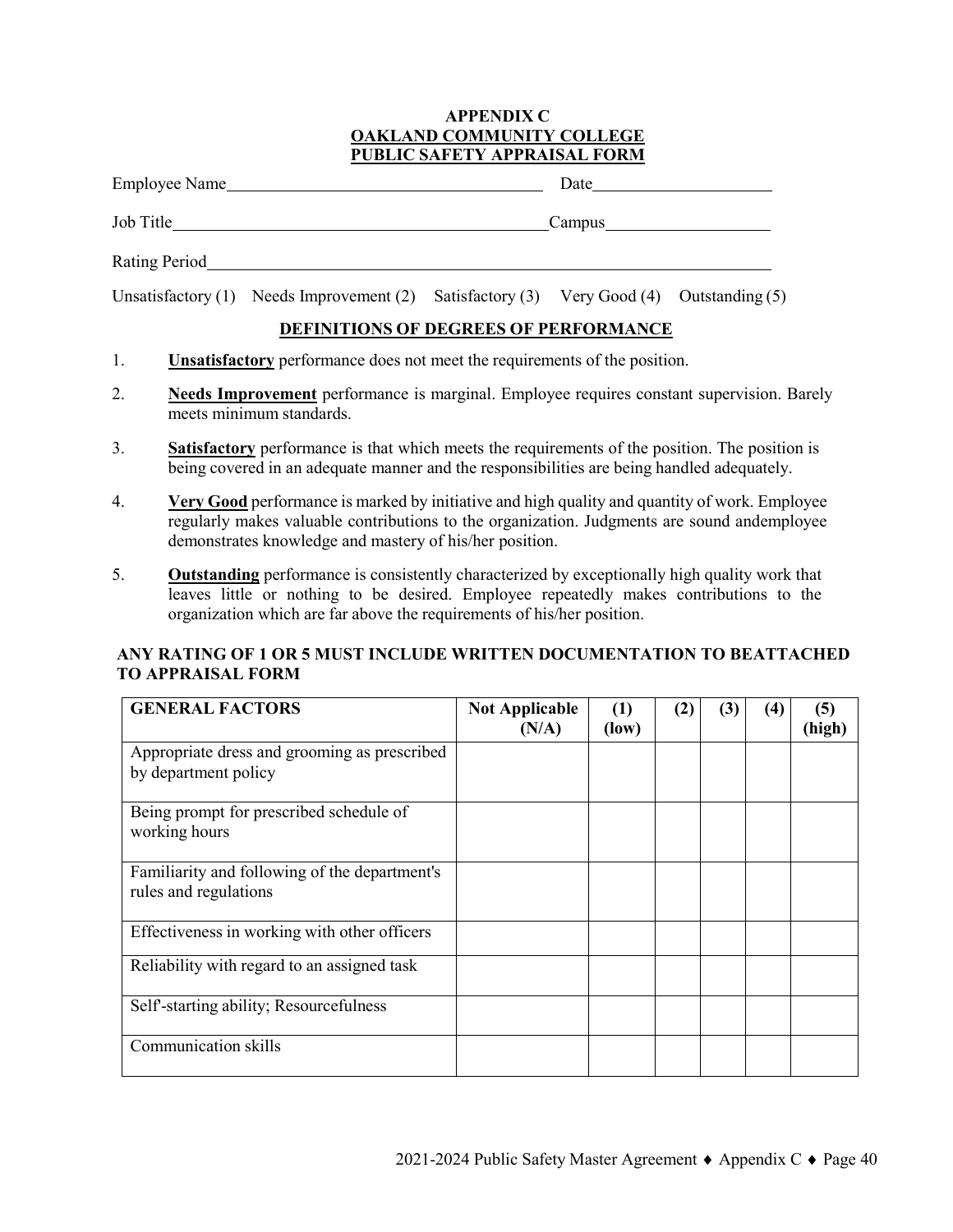#### **Employee Comments APPENDIX C**

#### **OAKLAND COMMUNITY COLLEGE**

#### **PUBLIC SAFETY APPRAISAL FORM**

| <b>LAW ENFORCEMENT FACTORS</b>                                                        | <b>Not Applicable</b><br>(N/A) | (1)<br>(low) | (2) | $\bf(4)$ | (5)<br>(high) |
|---------------------------------------------------------------------------------------|--------------------------------|--------------|-----|----------|---------------|
| Knowledge of the law at state and local levels                                        |                                |              |     |          |               |
| Actions and capabilities taken in preliminary<br>and follow-up investigations         |                                |              |     |          |               |
| Maintain firearms proficiency and safety<br>skills according to the Department Policy |                                |              |     |          |               |

| <b>NON-ENFORCEMENT FACTORS</b>                                                                 | <b>Not Applicable</b><br>(N/A) | (1)<br>(low) | $\bf(2)$ | (3) | $\left( 4\right)$ | (5)<br>(high) |
|------------------------------------------------------------------------------------------------|--------------------------------|--------------|----------|-----|-------------------|---------------|
| Proficiency in emergency first-aid, CPR and<br>AED as measured by training and<br>examinations |                                |              |          |     |                   |               |
| Knowledge, care and proper use of<br>department equipment                                      |                                |              |          |     |                   |               |

# **EMPLOYEE COMMENTS**

#### **SUPERVISOR COMMENTS**

This evaluation has been discussed with me and my signature on this document acknowledges receipt of a copy of this evaluation and in no way signifies agreement with the evaluation.

| Employee's Signature: | Date: |
|-----------------------|-------|
| Evaluator's Signature | Date: |

2021-2024 Public Safety Master Agreement ♦ Appendix C ♦ Page 41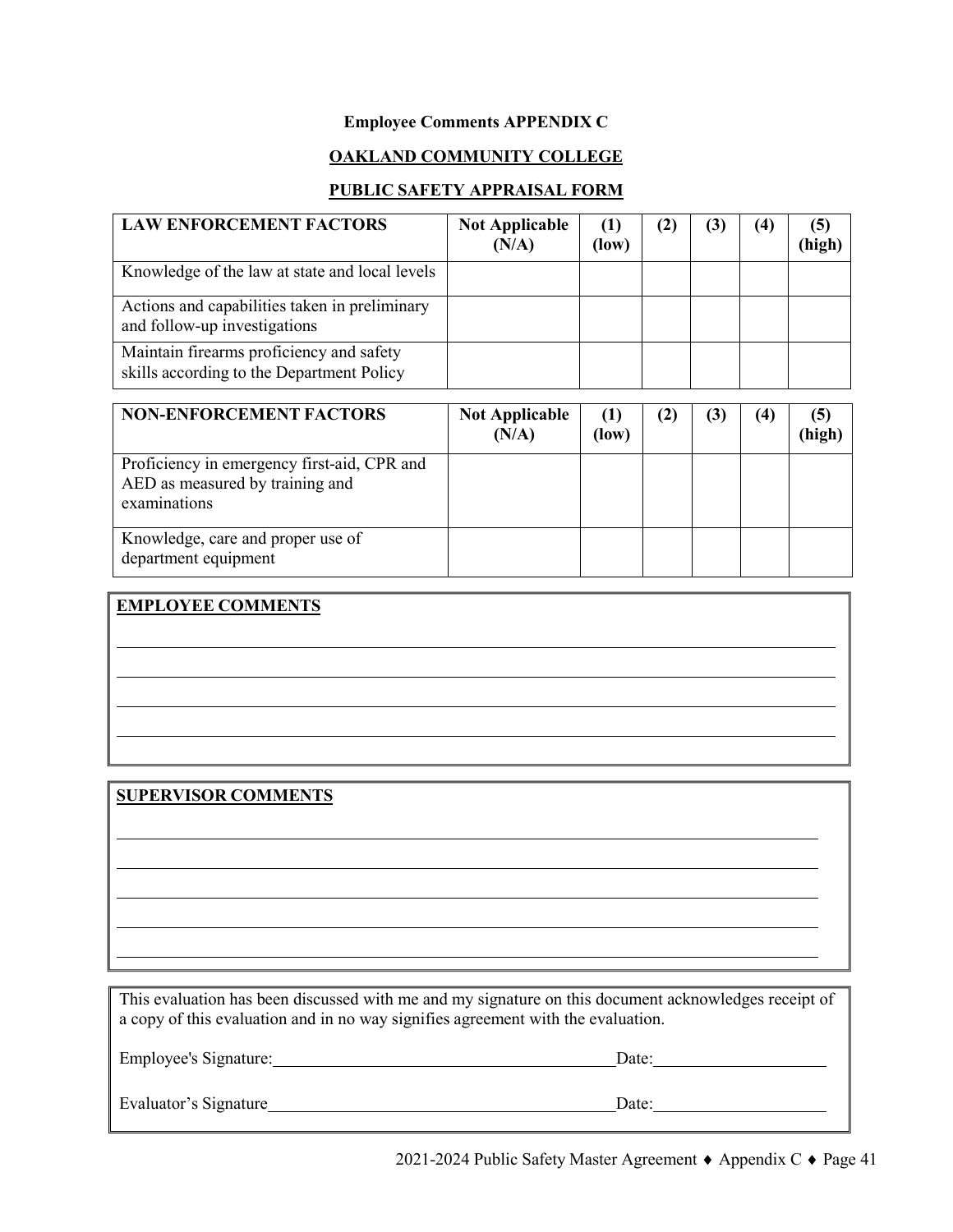#### **APPENDIX D-1 2021 WINTER CLOSEDOWN**

<span id="page-44-0"></span>The parties agree as follows:

- 1) There will be a winter closedown from Wednesday, December 22, 2021 through Monday, January 3, 2022.
- 2) The winter closedown shall consist of the following calendar dates:

| Date        | Designation    |
|-------------|----------------|
| December 22 | Work Day       |
| December 23 | Holiday        |
| December 24 | Holiday        |
| December 25 | Saturday       |
| December 26 | Sunday         |
| December 27 | Work Day       |
| December 28 | Work Day       |
| December 29 | Work Day       |
| December 30 | Holiday        |
| December 31 | Holiday        |
| January 1   | Saturday       |
| January 2   | Sunday         |
| January 3   | Return to Work |
|             |                |

- 3) For full-time employees, four (4) scheduled work days during the winter closedown shall be charged to any one of the options listed below:
	- A. Two (2) vacation days, plus two (2) days of paid time from the College.
	- B. Two (2) personal business days, plus two (2) days of paid time from the College.
	- C. Any combination of A and B.
	- D. All four (4) days taken without pay, with the understanding that the days would not be considered scheduled work days for the purpose of determining eligibility for holiday pay.
- 4) Employees scheduled to work during the winter closedown must receive written authorization from their immediate supervisor and the appropriate member of the Executive Council no later than December 1 of each year. Any employee who works on a day designated as a "work day" above will be paid at time-and-one-half for all hours worked during the winter closedown. In addition, there will be no deduction from leave banks as outlined in #3 above for an employee who works at any time during the winter closedown.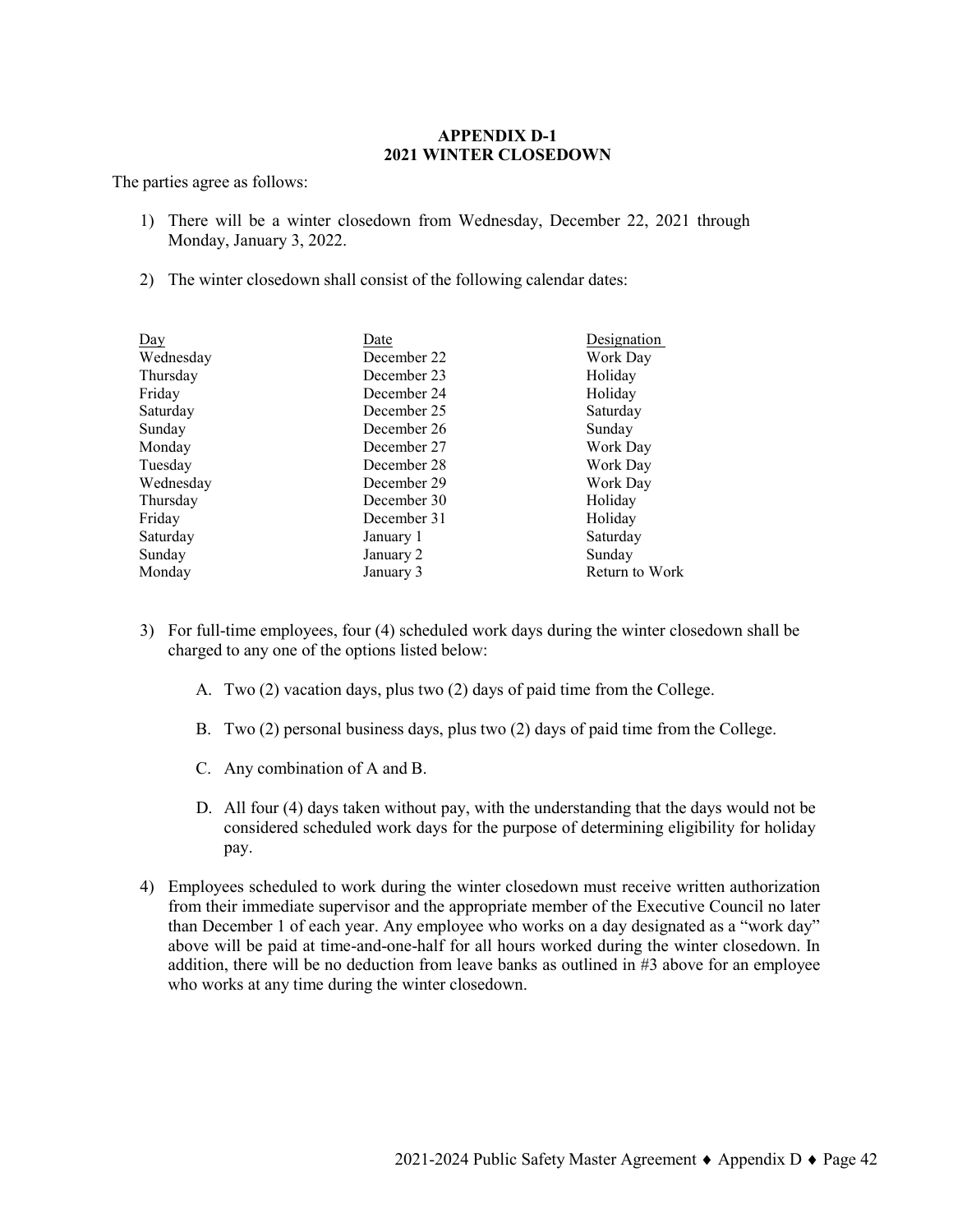#### <span id="page-45-0"></span>**APPENDIX D-2 2022 WINTER CLOSEDOWN** To be determined

#### <span id="page-45-1"></span>**APPENDIX D-3 2023 WINTER CLOSEDOWN**

To be determined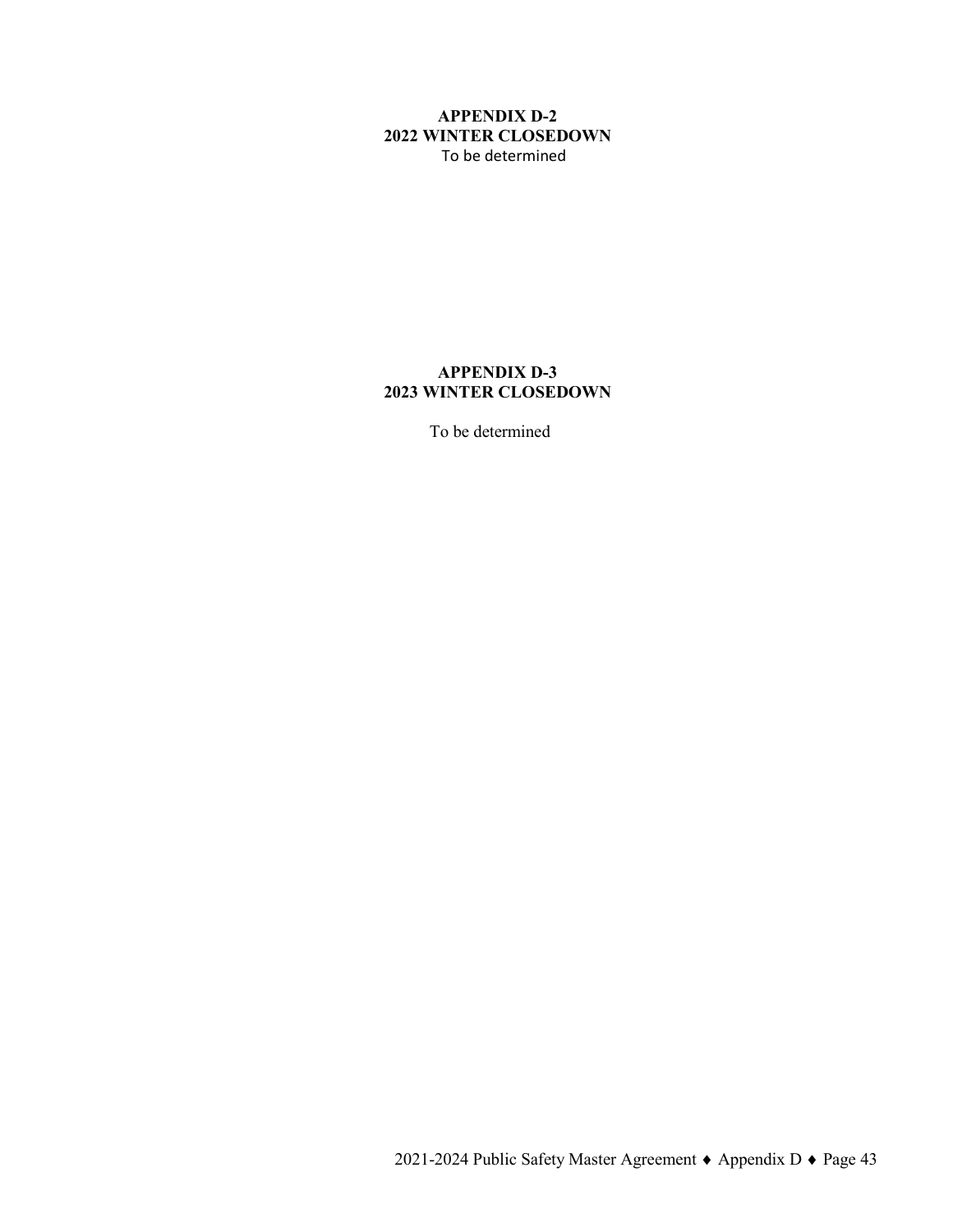#### **APPENDIX E**

<span id="page-46-0"></span>**Family and Medical Leave Act**

**U.S. Department of Labor**

**Wage and Hour Division**

**Pages 45-48**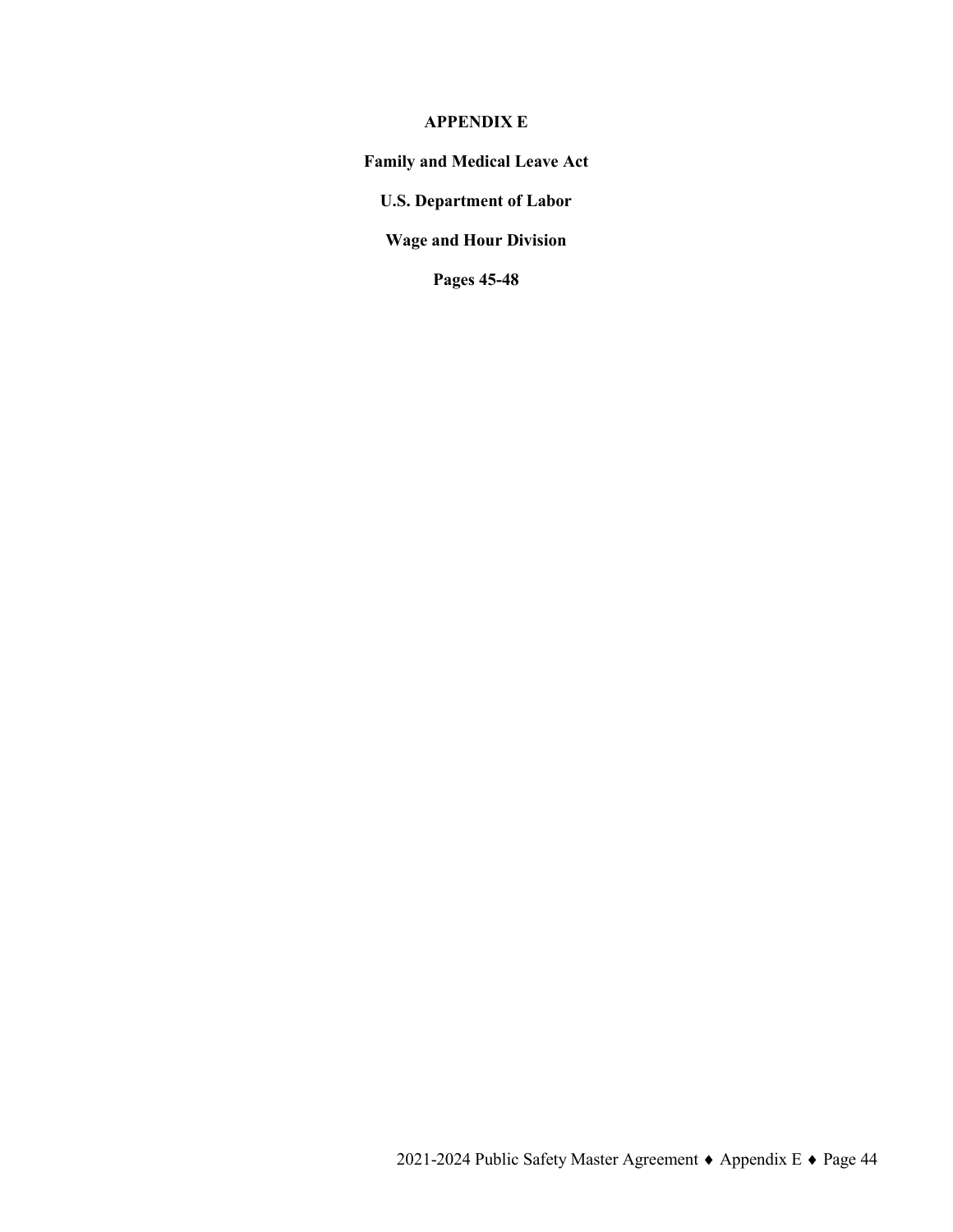

## **Fact Sheet #28: The Family and Medical Leave Act**

The Family and Medical Leave Act (FMLA) entitles eligible employees of covered employers to take unpaid, job-protected leave for specified family and medical reasons. This fact sheet provides general information about which employers are covered by the FMLA, when employees are eligible and entitled to take FMLA leave, and what rules apply when employees take FMLA leave.

#### <span id="page-47-0"></span>**COVERED EMPLOYERS**

The FMLA only applies to employers that meet certain criteria. A **covered employer** is a:

- Private-sector employer, with 50 or more employees in 20 or more workweeks in the current or preceding calendar year, including a joint employer or successor in interest to a covered employer;
- Public agency, including a local, state, or Federal government agency, regardless of the number of employees it employs; or
- Public or private elementary or secondary school, regardless of the number of employees it employs.

#### <span id="page-47-1"></span>**ELIGIBLE EMPLOYEES**

Only eligible employees are entitled to take FMLA leave. An **eligible employee** is one who:

- Works for a *covered employer*;
- Has worked for the employer for at least *12 months*;
- Has at least *1,250 hours* of service for the employer during the 12 month period immediately preceding the leave\*; and
- Works at a location where the employer has at least *50 employees within 75 miles*.

\* Special hours of service eligibility requirements apply to airline flight crew employees. *See* Fact [Sheet](http://www.dol.gov/whd/regs/compliance/whdfs28j.htm) 28J: Special Rules for Airline Flight Crew [Employees](http://www.dol.gov/whd/regs/compliance/whdfs28j.htm) under the Family and Medical Leave Act.

The 12 months of employment do not have to be consecutive. That means any time previously worked for the same employer (including seasonal work) could, in most cases, be used to meet the 12-month requirement. If the employee has a break in service that lasted seven years or more, the time worked prior to the break will not count *unless* the break is due to service covered by the Uniformed Services Employment and Reemployment Rights Act (USERRA), or there is a written agreement, including a collective bargaining agreement, outlining the employer's intention to rehire the employee after the break in service. *See* "FMLA Special Rules [for Returning](http://www.dol.gov/whd/fmla/userra.htm) Reservists".

#### <span id="page-47-2"></span>**LEAVE ENTITLEMENT**

Eligible employees may take up to **12 work weeks** of leave in a 12-month period for one or more of the following reasons:

FS 28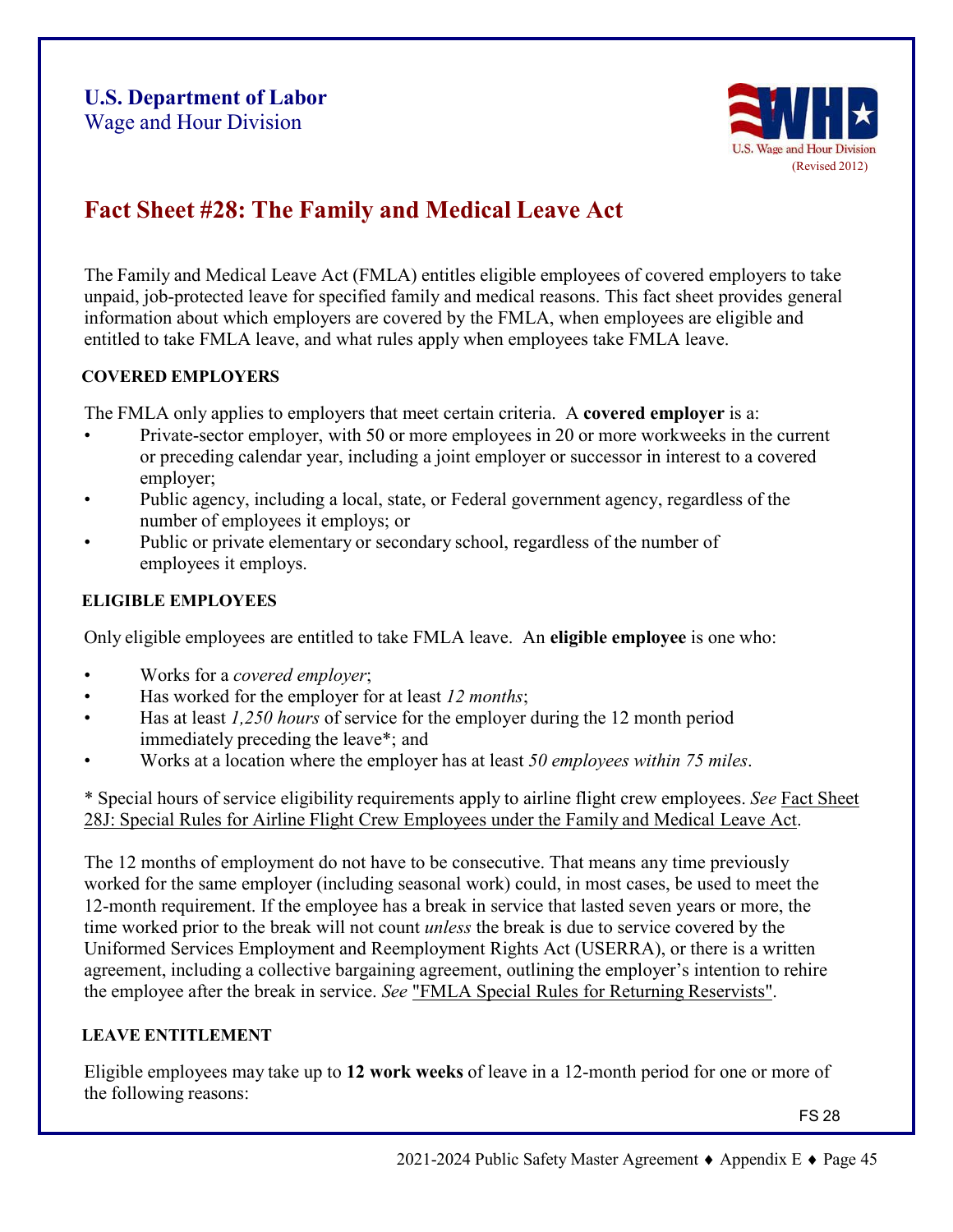- The birth of a son or daughter or placement of a son or daughter with the employee for adoption or foster care;
- To care for a spouse, son, daughter, or parent who has a serious health condition;
- For a serious health condition that makes the employee unable to perform the essential functions of his or her job; or
- For any qualifying exigency arising out of the fact that a spouse, son, daughter, or parent is a military member on covered active duty or call to covered active duty status.

An eligible employee may also take up to **26 work weeks** of leave during a "single 12-month period" to care for a covered service member with a serious injury or illness, when the employee is the spouse, son, daughter, parent, or next of kin of the service member. The "single 12-month period" for military caregiver leave is different from the 12-month period used for other FMLA leave reasons. *See* [Fact](http://www.dol.gov/whd/regs/compliance/whdfs28f.htm) [Sheets 28F: Qualifying Reasons under the FMLA](http://www.dol.gov/whd/regs/compliance/whdfs28f.htm) and [28M: The Military Family Leave Provisions](http://www.dol.gov/whd/regs/compliance/whdfs28m.htm) under the [FMLA.](http://www.dol.gov/whd/regs/compliance/whdfs28m.htm)

Under some circumstances, employees may take FMLA leave on an intermittent or reduced schedule basis. That means an employee may take leave in separate blocks of time or by reducing the time he or she works each day or week for a single qualifying reason. When leave is needed for planned medical treatment, the employee must make a reasonable effort to schedule treatment so as not to unduly disrupt the employer's operations. If FMLA leave is for the birth, adoption, or foster placement of a child, use of intermittent or reduced schedule leave requires the employer's approval.

Under certain conditions, employees may choose, or employers may require employees, to "substitute" (run concurrently) accrued paid leave, such as sick or vacation leave, to cover some or all of the FMLA leave period. An employee's ability to substitute accrued paid leave is determined by the terms and conditions of the employer's normal leave policy.

#### <span id="page-48-0"></span>**NOTICE**

Employees must comply with their employer's usual and customary requirements for requesting leave and provide enough information for their employer to reasonably determine whether the FMLA may apply to the leave request. Employees generally must request leave 30 days in advance when the need for leave is foreseeable. When the need for leave is foreseeable less than 30 days in advance or is unforeseeable, employees must provide notice as soon as possible and practicable under the circumstances.

When an employee seeks leave for a FMLA-qualifying reason for the first time, the employee need not expressly assert FMLA rights or even mention the FMLA. If an employee later requests additional leave for the same qualifying condition, the employee must specifically reference either the qualifying reason for leave or the need for FMLA leave. *See* [Fact Sheet 28E: Employee Notice Requirements](http://www.dol.gov/whd/regs/compliance/whdfs28e.htm) [under](http://www.dol.gov/whd/regs/compliance/whdfs28e.htm) the [FMLA](http://www.dol.gov/whd/regs/compliance/whdfs28e.htm) .

Covered employers must:

- (1) Post a notice explaining rights and responsibilities under the FMLA (and may be subject to a civil money penalty of up to \$110 for willful failure to post);
- (2) Include information about the FMLA in their employee handbooks or provide information to new employees upon hire;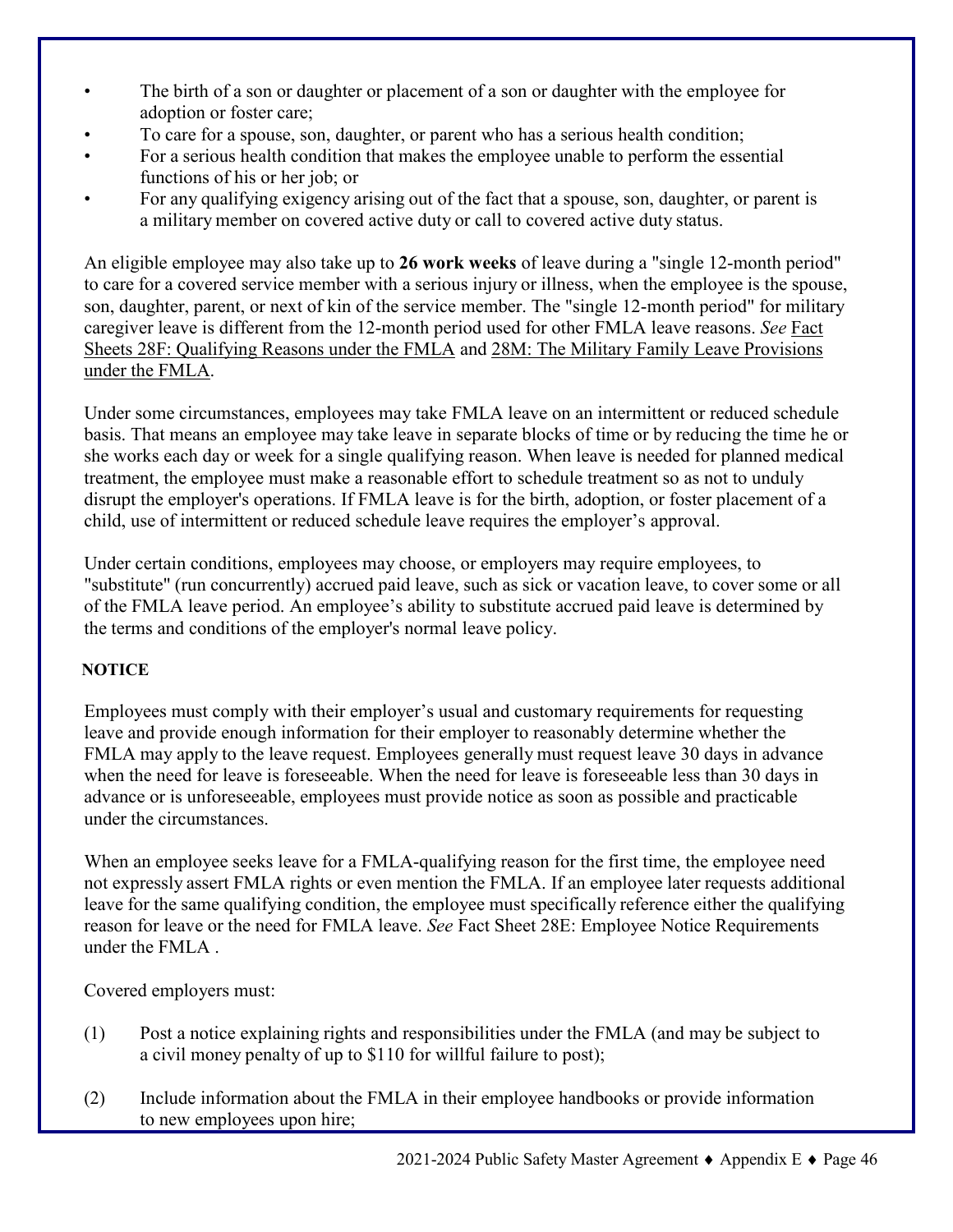- (3) When an employee requests FMLA leave or the employer acquires knowledge that leave may be for a FMLA-qualifying reason, provide the employee with notice concerning his or her eligibility for FMLA leave and his or her rights and responsibilities under the FMLA; and
- (4) Notify employees whether leave is designated as FMLA leave and the amount of leave that will be deducted from the employee's FMLA entitlement.

*See* Fact Sheet 28D: Employer Notice [Requirements](http://www.dol.gov/whd/regs/compliance/whdfs28d.htm) under the FMLA.

#### <span id="page-49-0"></span>**CERTIFICATION**

When an employee requests FMLA leave due to his or her own serious health condition or a covered family member's serious health condition, the employer may require certification in support of the leave from a health care provider. An employer may also require second or third medical opinions (at the employer's expense) and periodic recertification of a serious health condition. *See* Fact [Sheet](http://www.dol.gov/whd/regs/compliance/whdfs28g.htm) 28G: Certification of a Serious Health Condition under the FMLA. For information on certification requirements for military family leave, *See* [Fact Sheet 28M\(c\):](http://www.dol.gov/whd/regs/compliance/whdfs28mc.htm) Qualifying Exigency Leave under the FMLA; Fact Sheet [28M\(a\):](http://www.dol.gov/whd/regs/compliance/whdfs28ma.htm) Military Caregiver Leave for a Current Service member under the FMLA; and Fact [Sheet 28M\(b\):](http://www.dol.gov/whd/regs/compliance/whdfs28mb.htm) Military Caregiver Leave for a Veteran under the FMLA.

#### <span id="page-49-1"></span>**JOB RESTORATION AND HEALTH BENEFITS**

Upon return from FMLA leave, an employee must be restored to his or her original job or to an equivalent job with equivalent pay, benefits, and other terms and conditions of employment. An employee's use of FMLA leave cannot be counted against the employee under a "no-fault" attendance policy. Employers are also required to continue group health insurance coverage for an employee on FMLA leave under the same terms and conditions as if the employee had not taken leave. *See* [Fact](http://www.dol.gov/whd/regs/compliance/whdfs28a.htm) [Sheet](http://www.dol.gov/whd/regs/compliance/whdfs28a.htm) 28A: Employee [Protections under](http://www.dol.gov/whd/regs/compliance/whdfs28a.htm) the Family and Medical Leave Act.

#### <span id="page-49-2"></span>**OTHER PROVISIONS**

Special rules apply to employees of local education agencies. Generally, these rules apply to intermittent or reduced schedule FMLA leave or the taking of FMLA leave near the end of a school term.

Salaried executive, administrative, and professional employees of covered employers who meet the Fair Labor Standards Act (FLSA) criteria for exemption from minimum wage and overtime under the FLSA regulations, 29 CFR Part 541, do not lose their FLSA-exempt status by using any unpaid FMLA leave. This special exception to the "salary basis" requirements for FLSA's exemption extends only to an eligible employee's use of FMLA leave.

#### <span id="page-49-3"></span>**ENFORCEMENT**

It is unlawful for any employer to interfere with, restrain, or deny the exercise of or the attempt to exercise any right provided by the FMLA. It is also unlawful for an employer to discharge or discriminate against any individual for opposing any practice, or because of involvement in any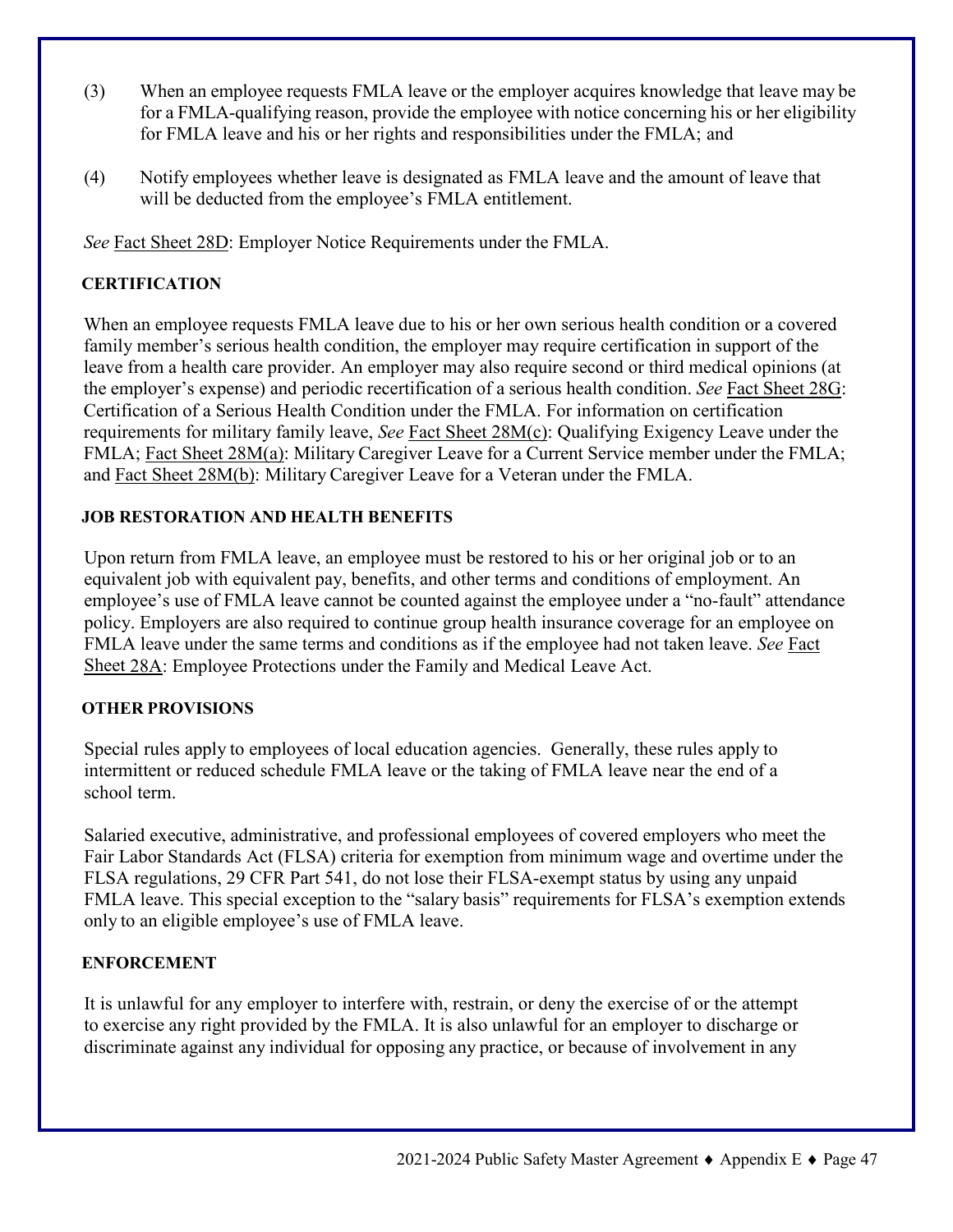proceeding, related to the FMLA. *See* [Fact Sheet 77B: Protections for Individuals under the](http://www.dol.gov/whd/regs/compliance/whdfs77b.htm) [FMLA.](http://www.dol.gov/whd/regs/compliance/whdfs77b.htm) The Wage and Hour Division is responsible for administering and enforcing the FMLA for most employees. Most federal and certain congressional employees are also covered by the lawbut are subject to the jurisdiction of the U.S. Office of Personnel Management or Congress. If you believe that your rights under the FMLA have been violated, you may file a complaint with the Wage and Hour Division or file

a private lawsuit against your employer in court.

#### **For additional information, visit our Wage and Hour Division Website: U.S. Wage and Hour [Division](http://www.wagehour.dol.gov/) and/or call our toll-free information and helpline, available 8 a.m. to 5 p.m. in your time zone, 1-866-4-USWAGE (1-866-487-9243).**

This publication is for general information and is not to be considered in the same light asofficial statements of position contained in the regulations.

**U.S. Department of Labor** Frances Perkins Building 200 Constitution Avenue, NW Washington,DC 20210 **1-866-4-USWAGE** TTY: 1-866-487-9243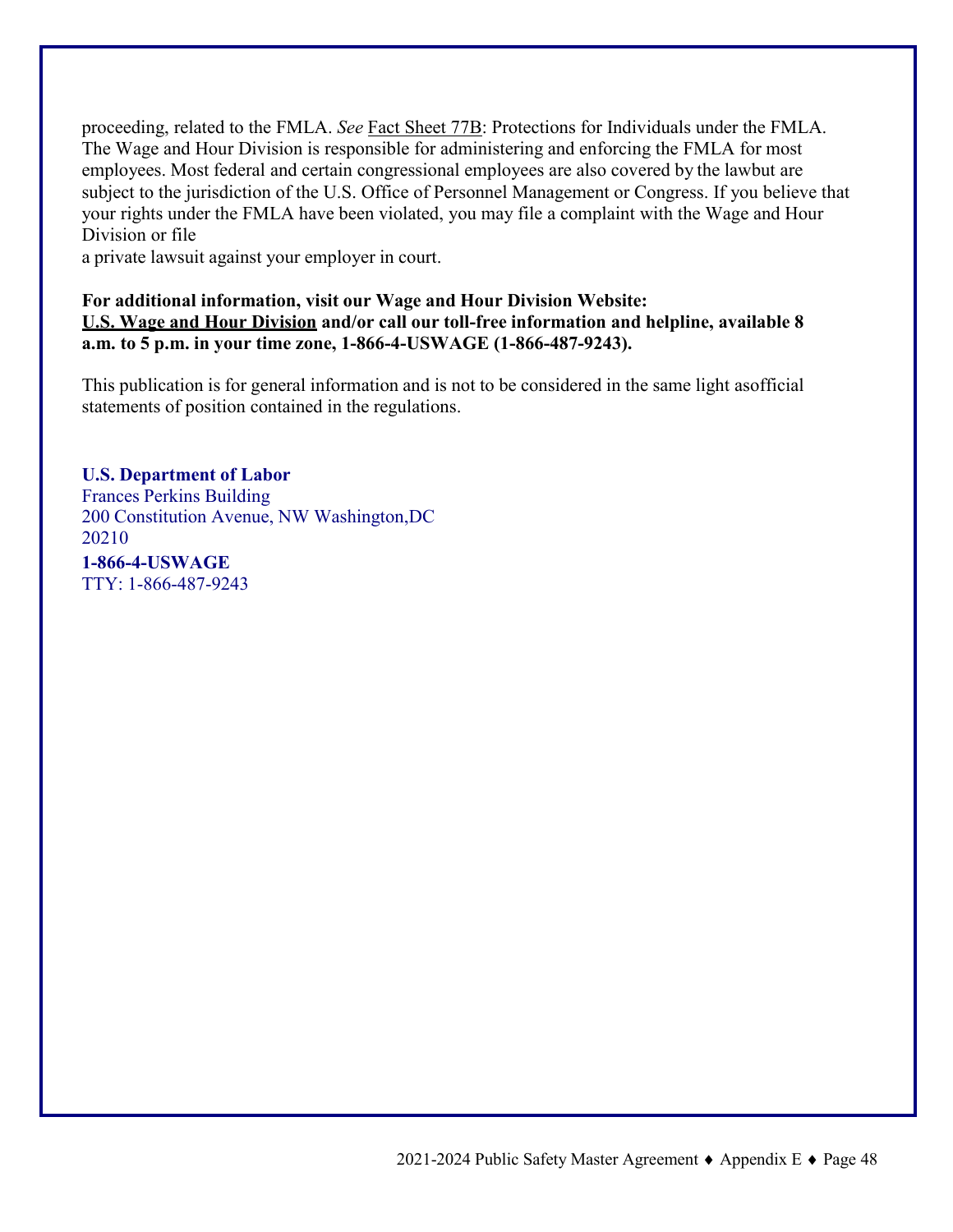#### **LETTER OF AGREEMENT #1 between OAKLAND COMMUNITY COLLEGE BOARD OF TRUSTEES and PUBLIC SAFETY**

#### **ADDITIONAL COMPENSATION**

<span id="page-51-0"></span>This Letter of Agreement between Oakland Community College (College) and the Police Officers Labor Council (POLC) is entered into on July 23, 2014.

The parties met on May 19, 2014 and agree to the following:

- 1. Additional compensation shall be paid for hours worked in three (3) specialized areas, detailed below.
- 2. Field Training Officer Paid for hours worked in this capacity at \$1.50 per hour above base rate.
- 3. Range Officer Paid for hours worked in this capacity at \$1.50 per hour above base rate.
- 4. Defensive Tactics Instructor Paid for hours worked in this capacity at \$1.50 per hour above base rate.
- 5. The terms of this Letter of Agreement shall not be modified except by mutual written agreement of the parties.

OAKLAND COMMUNITY COLLEGE POLICE OFFICERS LABOR COUNCIL

Gary Casey Chet Kulesza Director of Employee Relations Field Representative

Terry McCauley Darryl Daniels Director of Public Safety, Risk Manager President

Date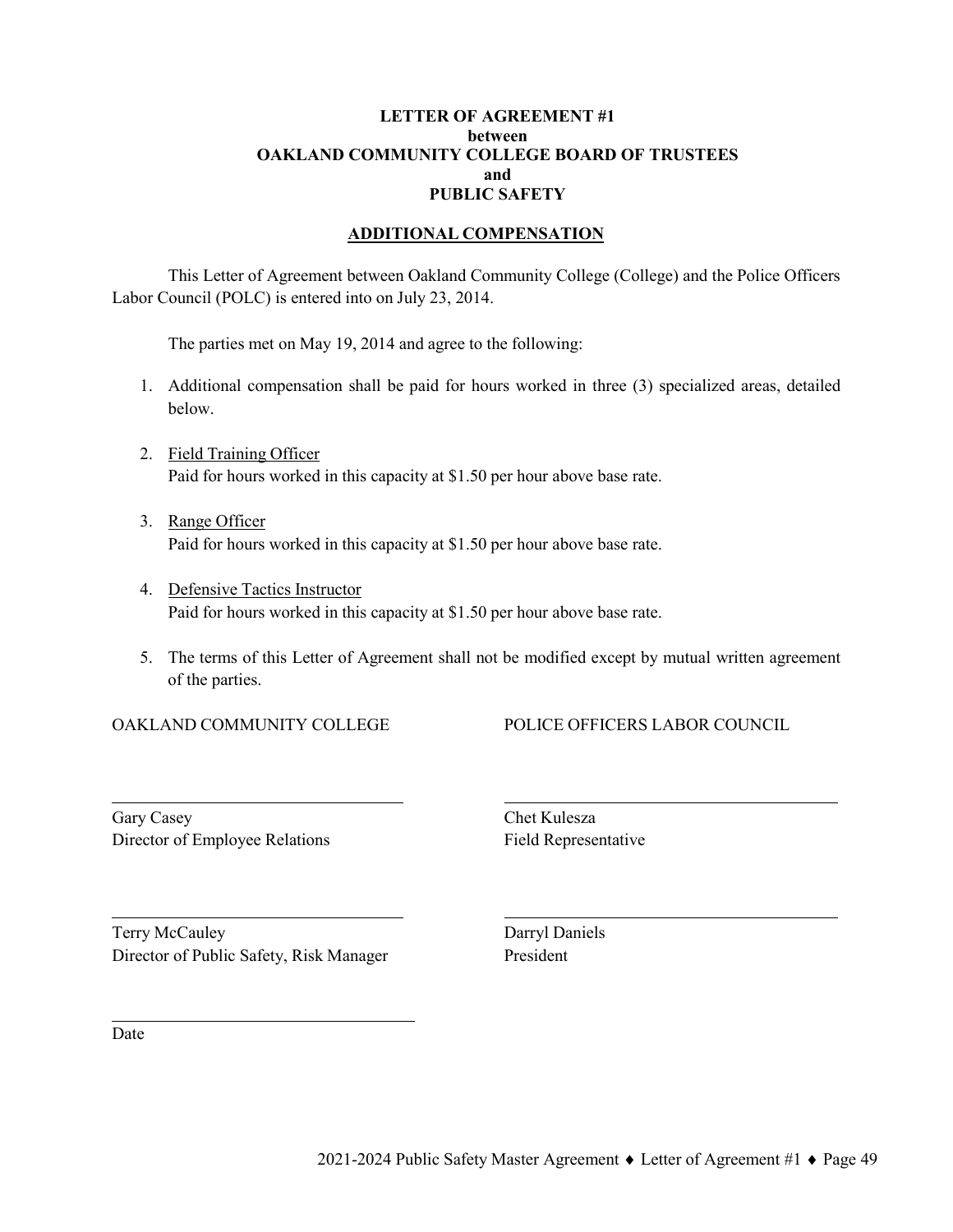#### **LETTER OF AGREEMENT #2 between OAKLAND COMMUNITY COLLEGE and PUBLIC SAFETY**

#### Re: Sick Time Payout

<span id="page-52-0"></span>Oakland Community College (the "College") and Police Officers Labor Council (the "Union") herein mutually agree as follows:

- 1. The College will payout fifty (50%) percent of any earned, but unused sick time, up to a maximum of one (1) year accumulation (a maximum of 12 days or 96 hours) to any employee who retires from the College. (ex., to receive full payment for the maximum 12 days, an employee would need a minimum of 24 earned, but unused sick days.)
- 2. Any payout of such earned, but unused sick time will be made at the employee's regular rate of pay at the time of his/her retirement from the College.

This Letter of Agreement is limited to the specific item of mutual interest to the parties as specified above, and shall not act to establish a precedent and/or past practice between the parties. Further, unless otherwise agreed to by the parties in writing, the sick time payout option will conclude on June 30, 2020.

OAKLAND COMMUNITY COLLEGE POLICE OFFICERS LABOR COUNCIL

Jasen M. Witt Chet Kulesza Associate Vice Chancellor for Human Resources Field Representative

Date:

Darryl Daniels President

Date:

The parties agree to extend LOA #2 through the duration of the contract. The agreed extension is effective July 1, 2021 through June 30, 2024.

OAKLAND COMMUNITY COLLEGE POLICE OFFICERS LABOR COUNCIL

Andre' L. Poplar Chet Kulesza Vice Chancellor for Human Resources & DEI POLC Representative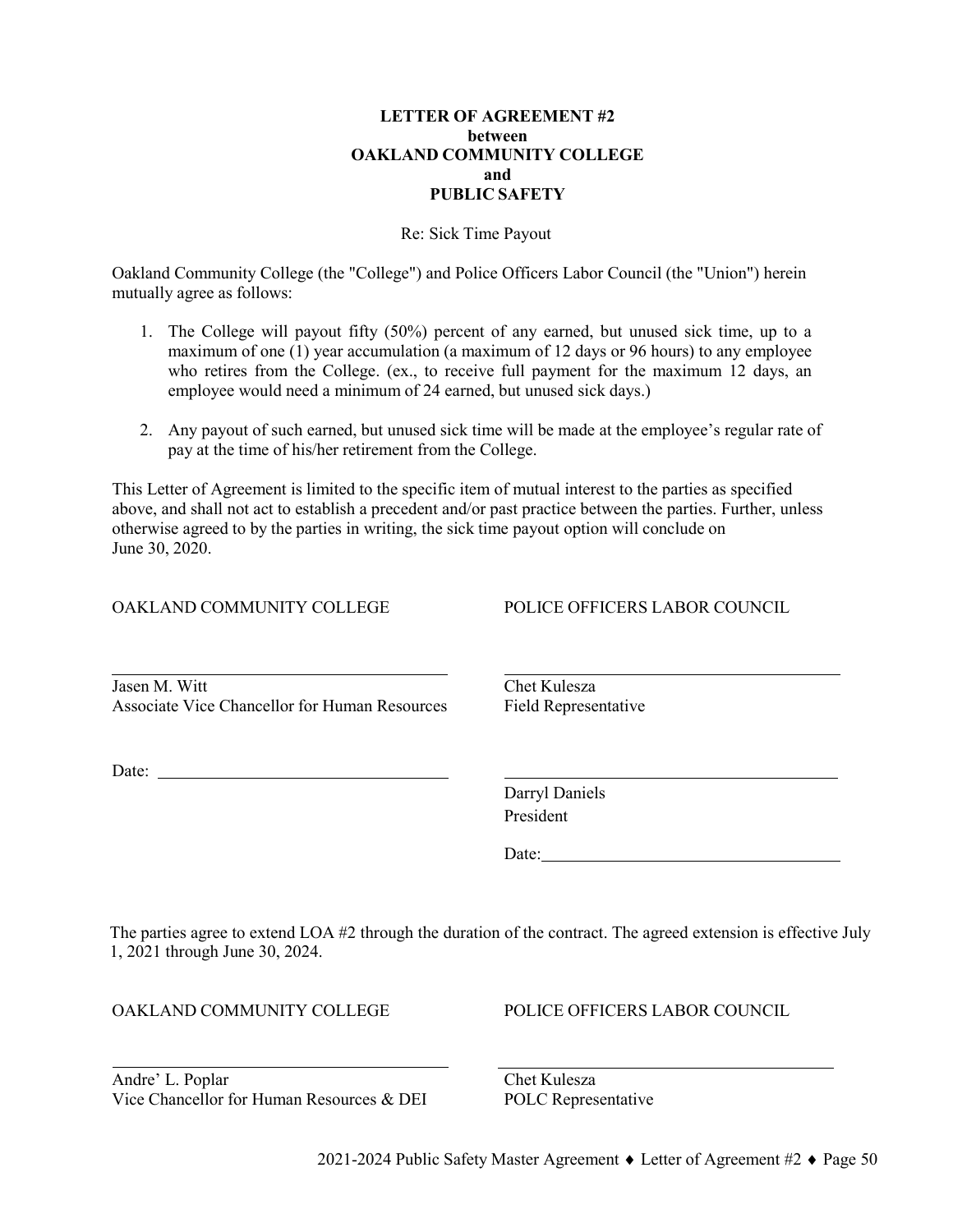Donna J. Tuchowski<br>Director of Human Resources<br>President Director of Human Resources

Date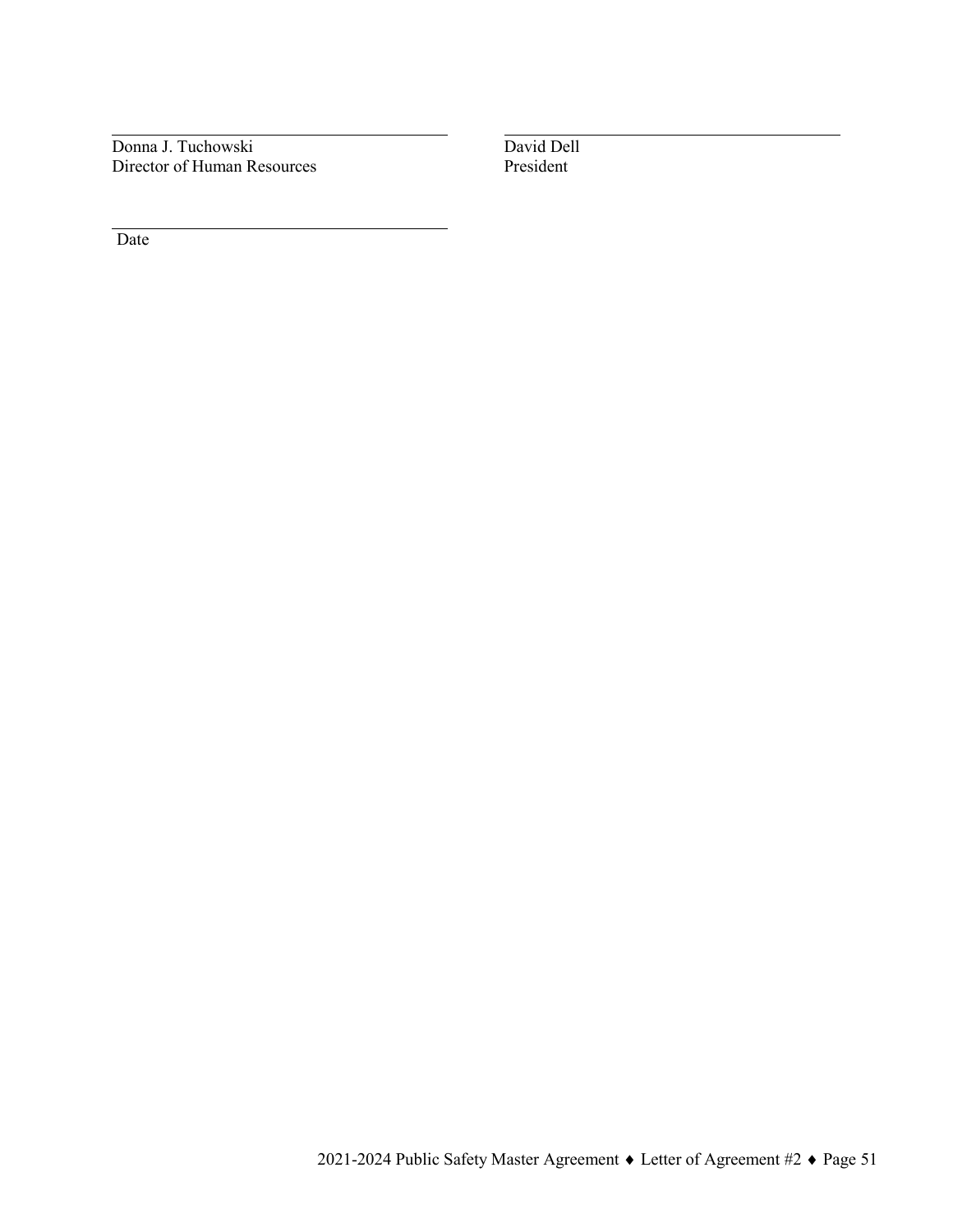#### **INDEX**

#### $\overline{\mathsf{A}}$

<span id="page-54-0"></span>

#### $\, {\bf B}$

#### $\mathbf c$

#### D

#### $\mathsf E$

#### F

#### $\mathsf{H}$

#### 

#### $\pmb{\mathsf{J}}$

#### $\mathsf{L}$

| Leaves of Absence with Pay |  |
|----------------------------|--|
|                            |  |
|                            |  |
|                            |  |
|                            |  |
|                            |  |
|                            |  |
|                            |  |
|                            |  |
|                            |  |
|                            |  |
|                            |  |
|                            |  |
|                            |  |
|                            |  |
|                            |  |

#### M

#### $\mathbf{o}$

#### P

#### $\mathsf R$

#### $\mathsf{s}$

2021-2024 Public Safety Master Agreement ♦ Index ♦ Page 52